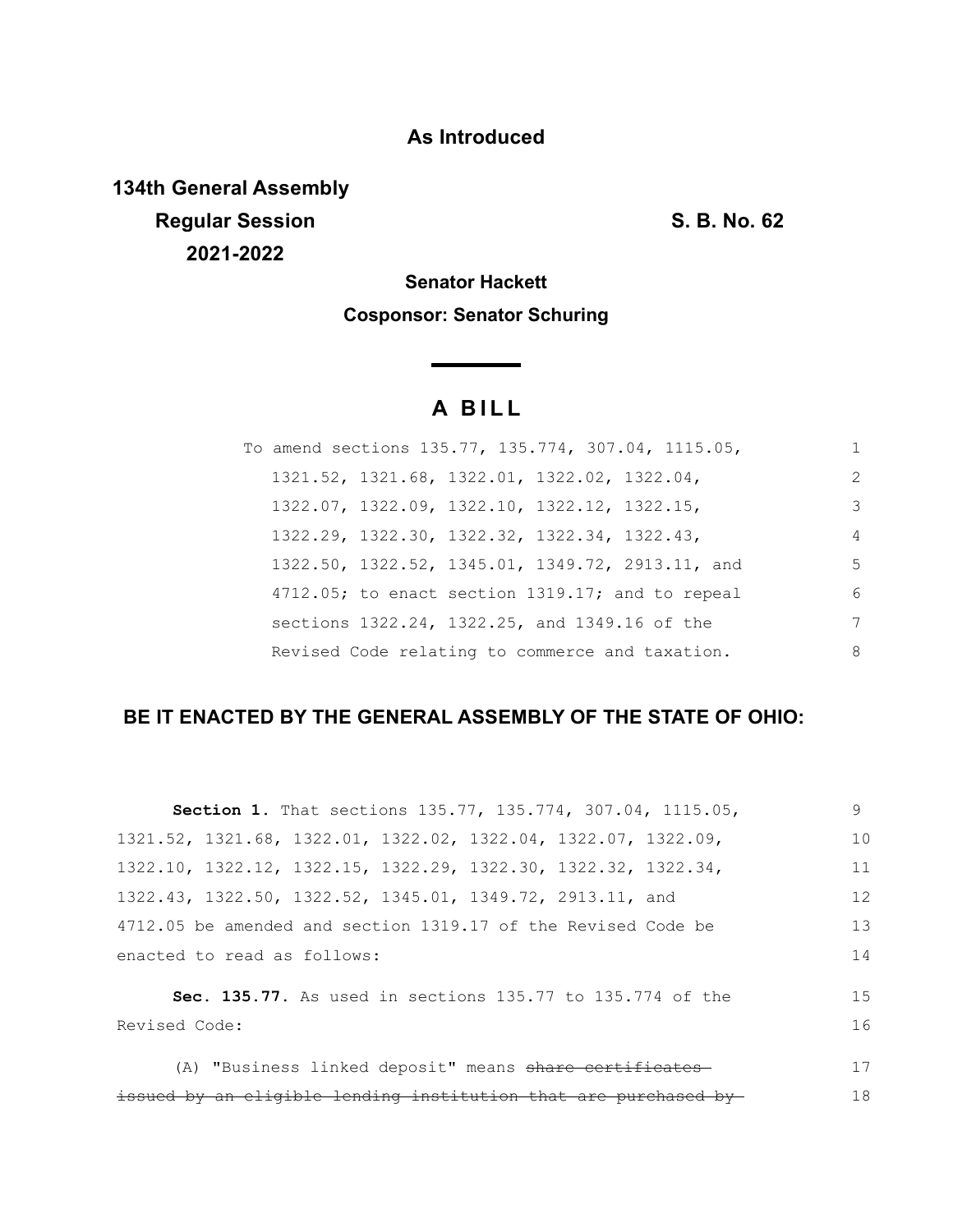| the treasurer of state in accordance with sections 135.772 to    | 19 |
|------------------------------------------------------------------|----|
|                                                                  |    |
| 135.774 of the Revised Code.a certificate of deposit or other    | 20 |
| financial institution instrument placed by the treasurer of      | 21 |
| state with an eligible lending institution at a rate below       | 22 |
| current market rates, as determined and calculated by the        | 23 |
| treasurer of state, provided the institution agrees to lend the  | 24 |
| value of such deposit, according to the deposit agreement        | 25 |
| provided in section 135.773 of the Revised Code, to eligible     | 26 |
| small businesses at a rate that reflects an equal percentage     | 27 |
| rate reduction below the present borrowing rate applicable to    | 28 |
| each specific business at the time of the deposit of state funds | 29 |
| in the institution.                                              | 30 |
|                                                                  |    |
| (B) "Eligible lending institution" means a federal credit        | 31 |
| union, a foreign credit union licensed pursuant to section       | 32 |
| 1733.39 of the Revised Code, or a credit union as defined in     | 33 |
| section 1733.01 of the Revised Code, located in this state.      | 34 |
|                                                                  |    |
| (C) "Eligible small business" means any person that has          | 35 |
| all of the following characteristics:                            | 36 |
| (1) Is domiciled in this state;                                  | 37 |
| (2) Maintains offices and operating facilities exclusively       | 38 |
| in this state and transacts business in this state;              | 39 |
| (3) Employs fewer than one hundred fifty employees, the          | 40 |
| majority of whom are residents of this state;                    | 41 |
|                                                                  |    |
| (4) Is organized for profit;                                     | 42 |
| (5) Is able to save or create one full-time job or two           | 43 |
| part-time jobs in this state for every fifty thousand dollars    | 44 |
| borrowed.                                                        | 45 |
|                                                                  |    |
| (D) "Full-time job" means a job with regular hours of            | 46 |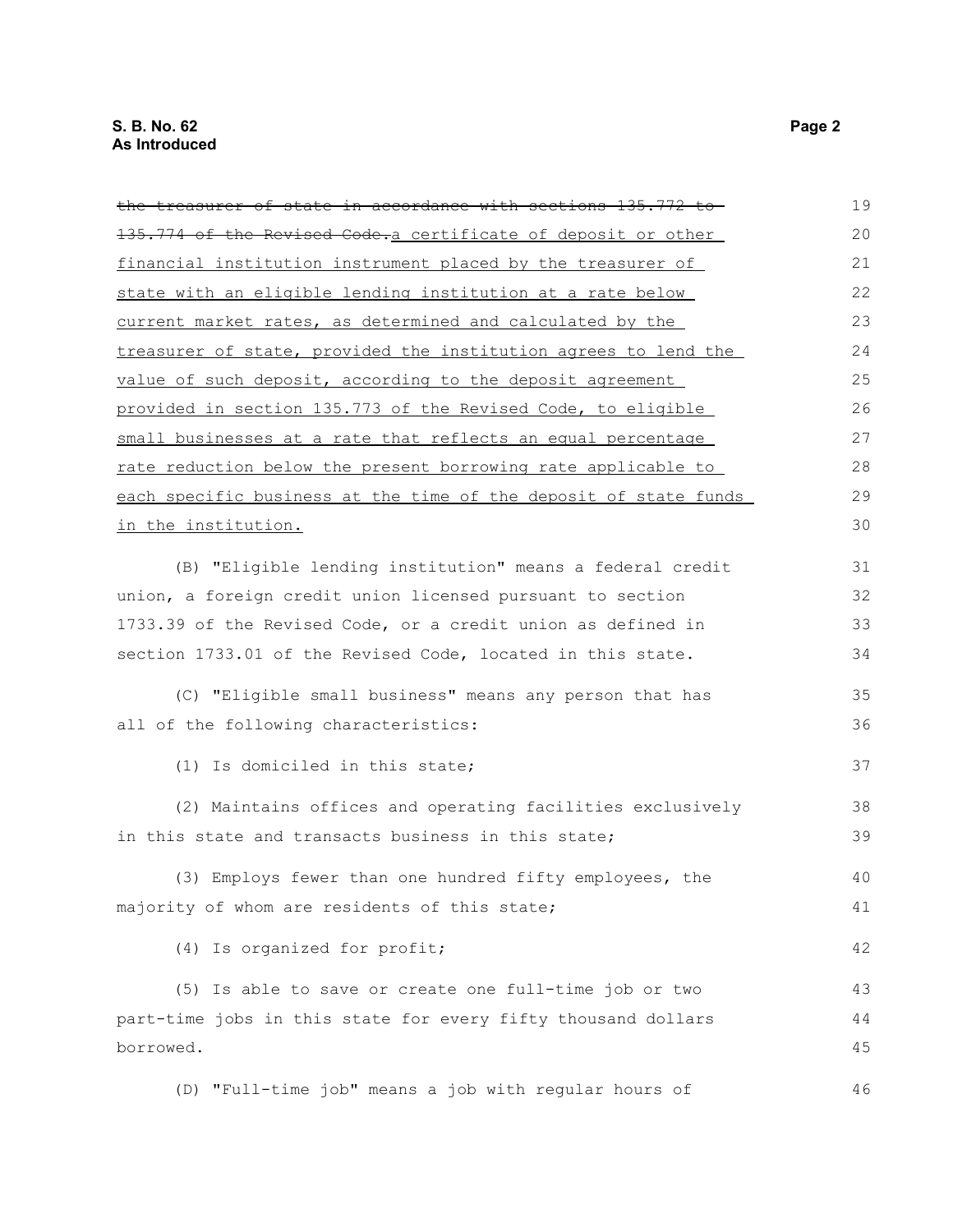service totaling at least forty hours per week or any other standard of service accepted as full-time by the employee's employer. 47 48 49

(E) "Loan" means a contractual agreement under which an eligible lending institution agrees to lend money in the form of an upfront lump sum, a line of credit, or any other reasonable arrangement approved by the treasurer of state. 50 51 52 53

(F) "Part-time job" means a job with regular hours of service totaling fewer than forty hours per week or any other standard of service accepted as part-time by the employee's employer. 54 55 56 57

**Sec. 135.774.** (A) Upon the placement of a business linked deposit with an eligible lending institution, such institution is required to lend such funds to each approved eligible small business listed in the linked deposit loan package required by section 135.772 of the Revised Code and in accordance with the deposit agreement required by section 135.773 of the Revised Code. The loan shall be at a rate that reflects the following percentage rate reduction below the present borrowing rate applicable to each eligible small business: 58 59 60 61 62 63 64 65 66

(1) Three per cent if the present borrowing rate is greater than five per cent; 67 68

(2) Two and one-tenth per cent if the present borrowing rate is equal to or less than five per cent. 69 70

A certification of compliance with this section in the form and manner as prescribed by the treasurer of state shall be required of the eligible lending institution. 71 72 73

(B) The treasurer of state shall take any and all steps necessary to implement the business linked deposit program and 74 75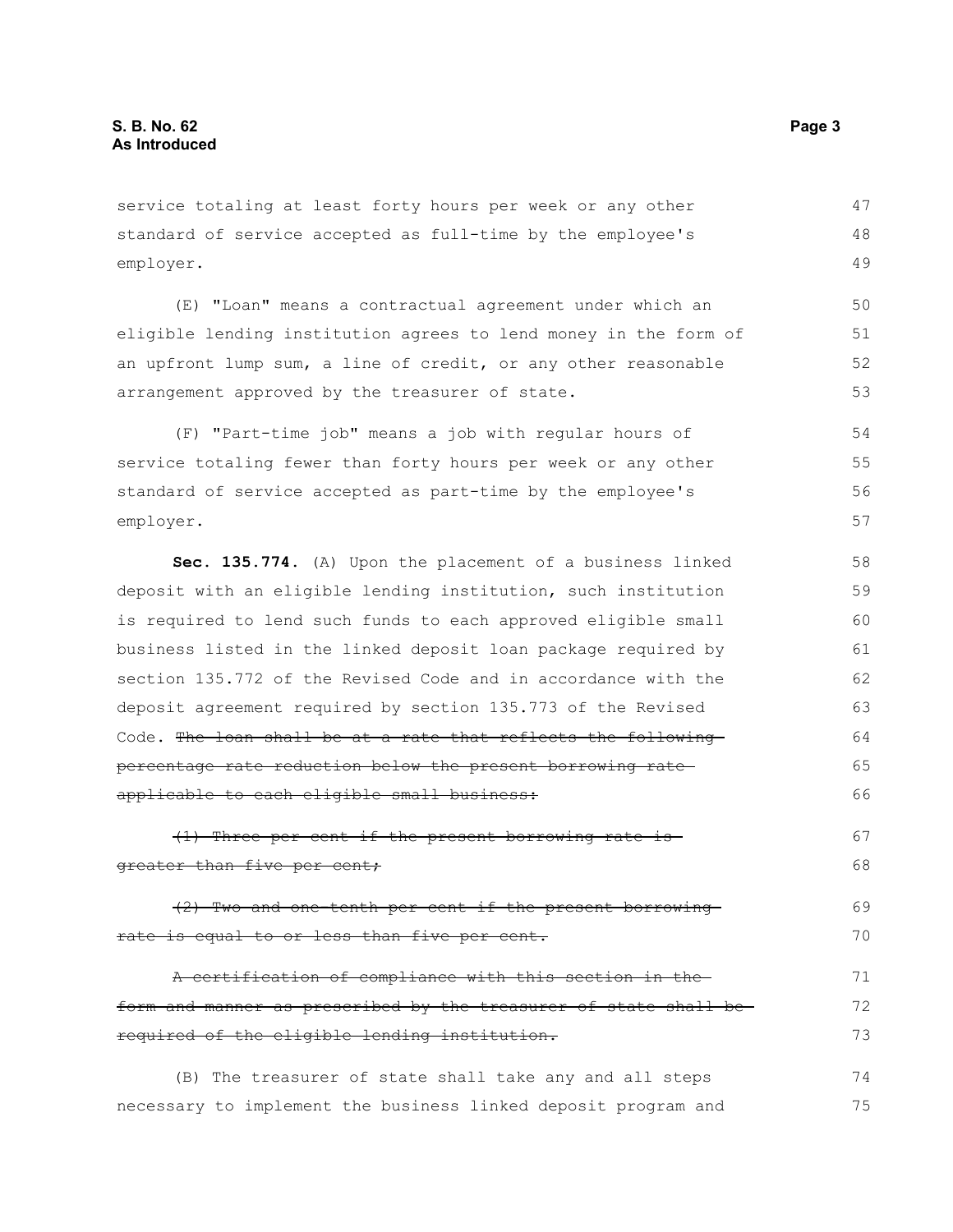monitor compliance of eligible lending institutions and eligible small businesses, including the development of guidelines as necessary. 76 77 78

(C) The state and the treasurer of state are not liable to any eligible lending institution in any manner for payment of the principal or interest on the loan to an eligible small business. Any delay in payments or default on the part of an eligible small business does not in any manner affect the deposit agreement between the eligible lending institution and the treasurer of state. 79 80 81 82 83 84 85

Sec. 307.04. The board of county commissioners may, at any time before or after the completion of any county building, award contracts for supplying such building with light, heat, or power for any period of time not exceeding ten years, except a contract entered into under section 9.48 of the Revised Code may exceed ten years. Sections 5705.41 and 5705.44 of the Revised Code shall not apply to any such contracts.

```
Sec. 1115.05. (A) As used in this section:
```
(1) "Acquire" or "acquisition" means any of the following transactions or actions:

(a) A merger or consolidation with, or purchase of assets from, a bank holding company that has acquired an Ohio bank; 96 97

(b) The acquisition of the direct or indirect ownership or control of voting shares of an Ohio bank if, after the acquisition, the acquiring bank holding company will directly or indirectly own or control the Ohio bank, unless the superintendent of financial institutions determines, in the superintendent's discretion, due to the nature of the acquisition, it should not be subject to the limitations of this 98 99 100 101 102 103 104

93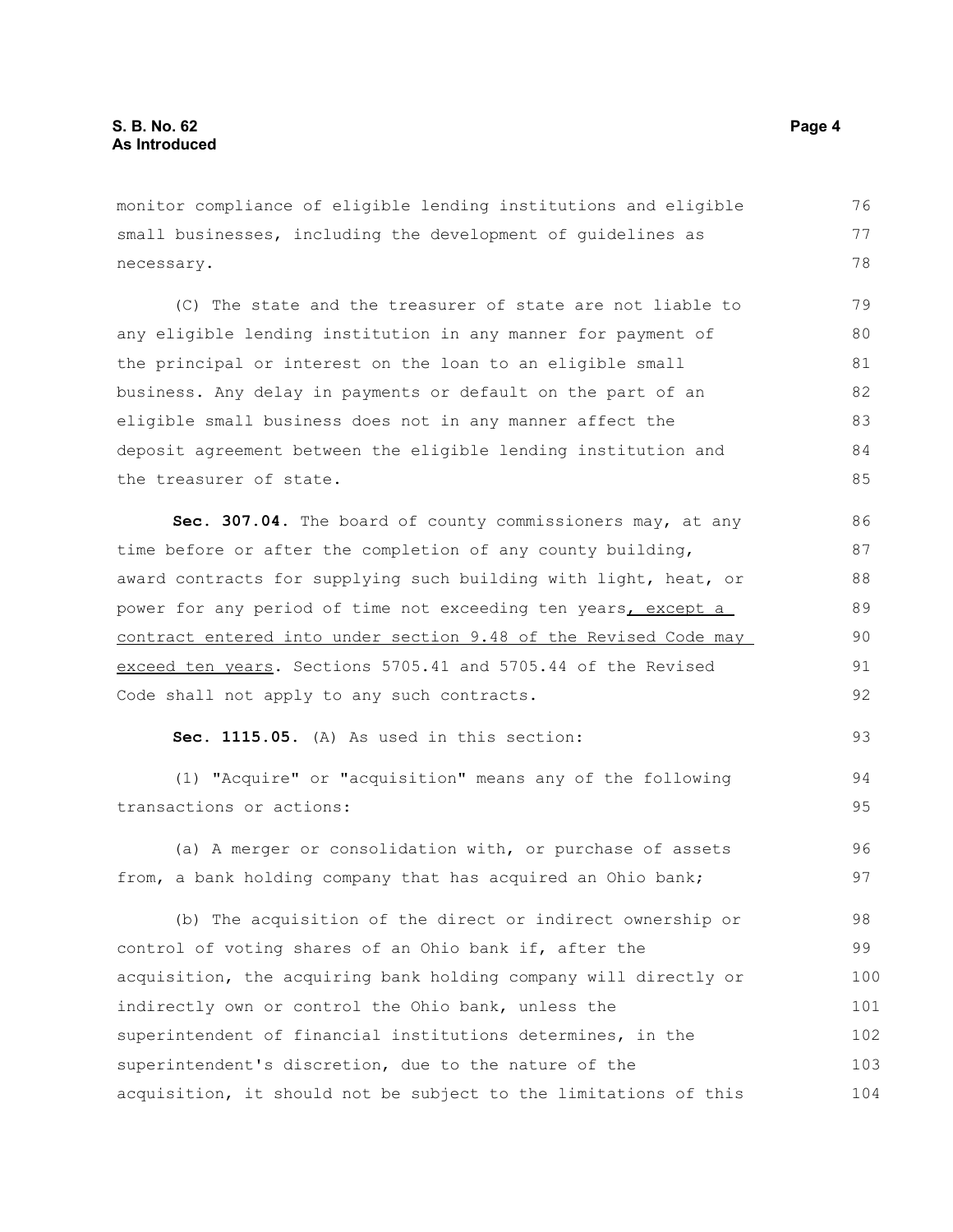following applies:

section; (c) The merger or consolidation of an Ohio bank with, or the transfer of assets from an Ohio bank to, another bank, whether previously existing or chartered for the purpose of the transaction; (d) Any other action that results in the direct or indirect control of an Ohio bank. (2) "Ohio bank" means a state bank or a national bank whose principal place of business is in this state. (B) Subject to division (C) of this section, a bank- $or_{L}$ bank holding company, federal savings association, or savings and loan holding company whose principal place of business is in this state or any other state may charter or otherwise acquire an Ohio bank, and a bank may acquire banking offices in this state by merger or consolidation with or transfer of assets and liabilities from a bank, savings bank, or savings association that has offices in this state, if, upon consummation of the acquisition, both of the following will apply: (1) The acquiring bank-with, or the acquiring, bank holding company-through, federal savings association, or savings and loan holding company, with or through its affiliate banks, savings banks, and savings associations, does not control more than ten per cent of the total deposits of banks, savings banks, and savings associations in the United States, and either of the 105 106 107 108 109 110 111 112 113 114 115 116 117 118 119 120 121 122 123 124 125 126 127 128

(a) The acquiring bank-with, or the acquiring bank holding company through, federal savings association, or savings and loan holding company, with or through its affiliate banks, savings banks, and savings associations, does not control more 130 131 132 133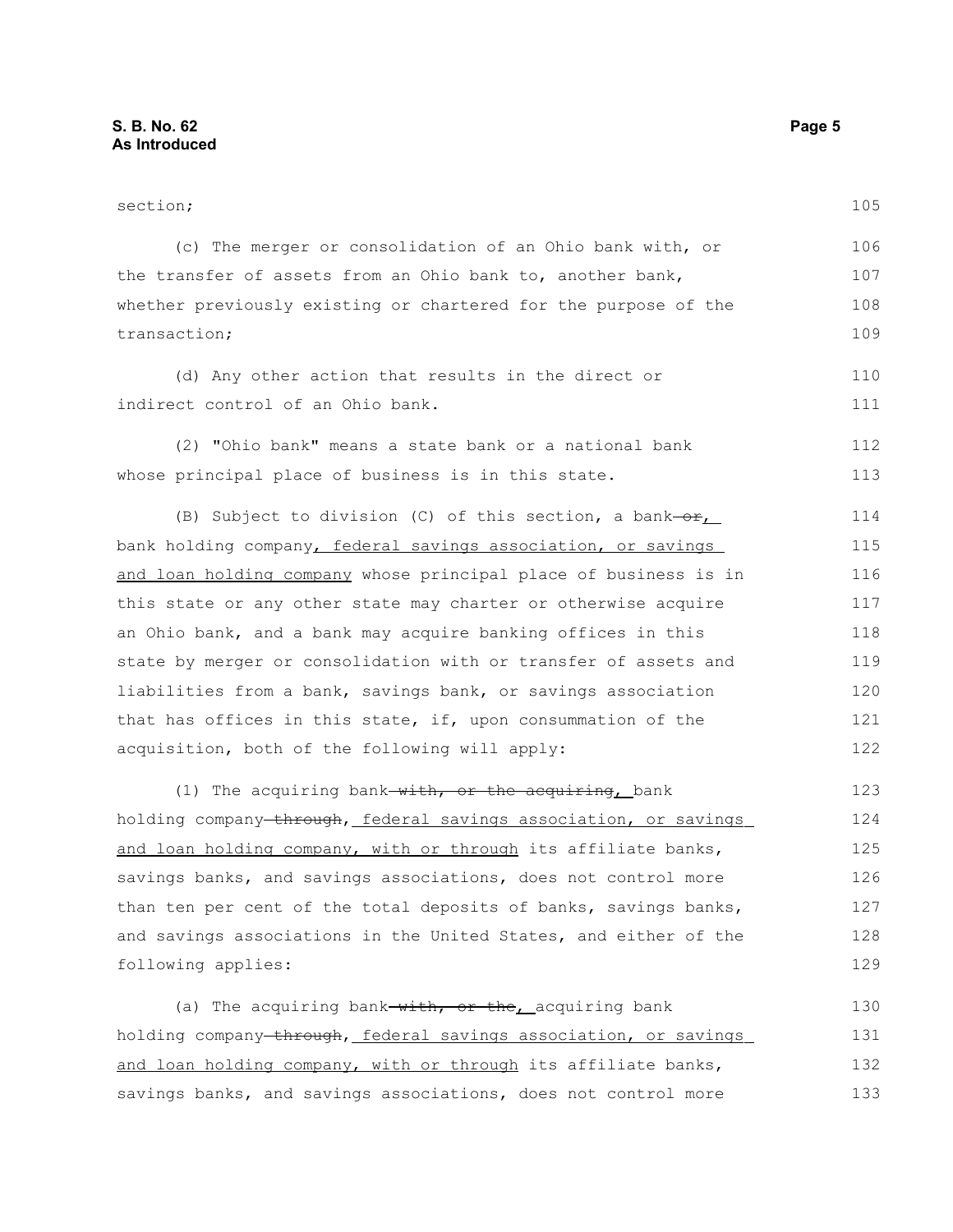than thirty per cent of the total deposits of banks, savings banks, and savings associations in this state. 134 135

(b) The acquiring bank  $with, or the$  acquiring bank holding company through, federal savings association, or savings and loan holding company, with or through its affiliate banks, savings banks, and savings associations, controls more than thirty per cent of the total deposits of banks, savings banks, and savings associations in this state, and the superintendent approved the acquisition after determining the anticompetitive effects of the acquisition were clearly outweighed in the public interest by the probable effect of the transaction. 136 137 138 139 140 141 142 143 144

(2) Except in the case of a foreign bank subject to Chapter 1119. of the Revised Code or a bank that by the terms of its articles of incorporation or association is not permitted to solicit or accept deposits other than trust funds, the Ohio bank or any bank that has banking offices in this state will be an insured bank as defined in section 3(h) of the "Federal Deposit Insurance Act," 92 Stat. 614 (1978), 12 U.S.C.A. 1813(h). 145 146 147 148 149 150 151

(C)(1) Any bank holding company proposing to charter a state bank under this section shall comply with Chapter 1113. or 1114. of the Revised Code and any rules adopted to implement that chapter. 152 153 154 155

(2) If, after the proposed acquisition, the acquiring bank or bank holding company will control an existing state bank the acquiring bank or bank holding company did not control before the acquisition, and the acquisition does not include the merger or consolidation of the existing state bank with another bank, the acquiring bank or bank holding company shall comply with section 1115.06 of the Revised Code and any rules adopted to implement that section. 156 157 158 159 160 161 162 163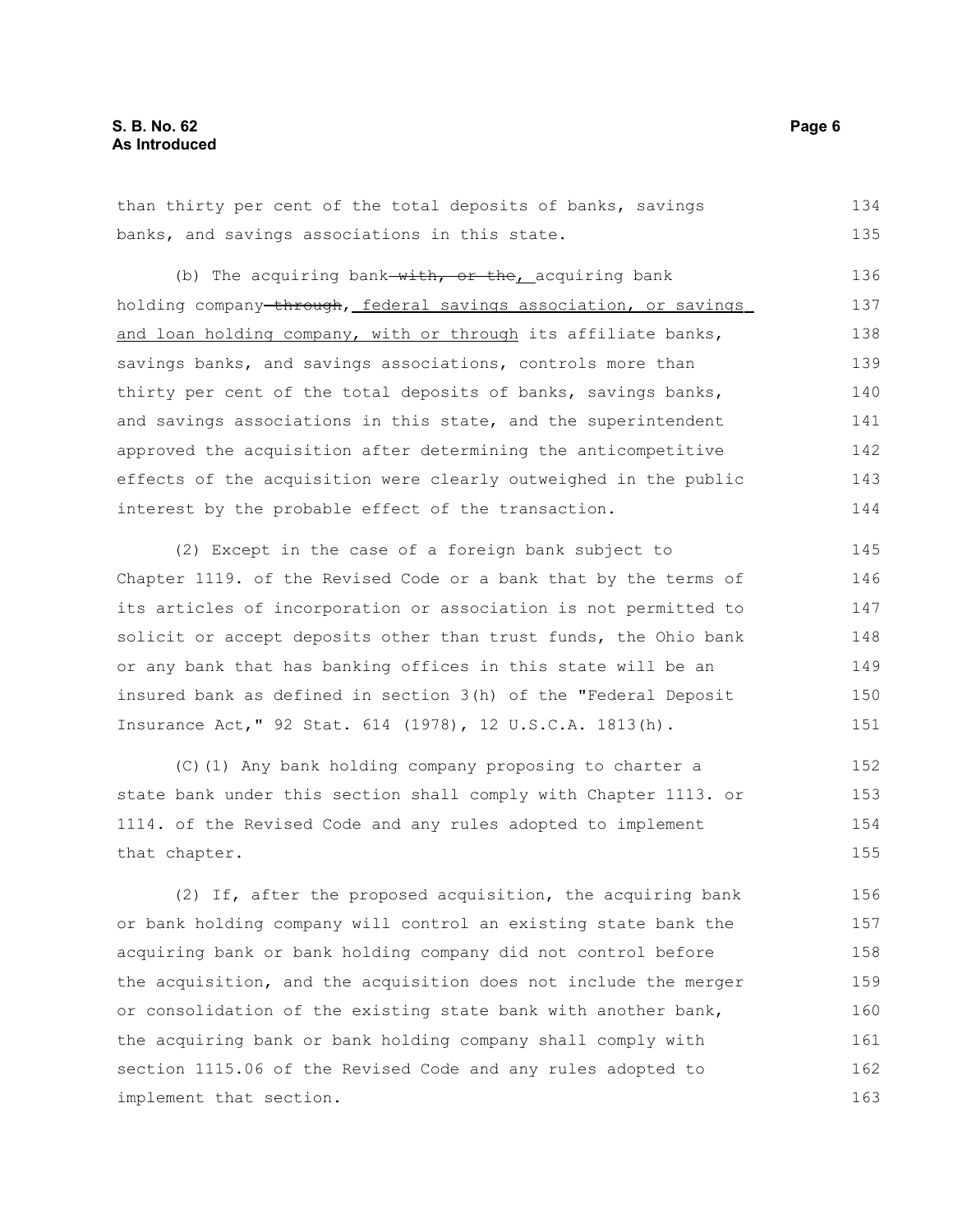## **S. B. No. 62 Page 7 As Introduced**

| (3) If the proposed acquisition will be accomplished by          | 164 |
|------------------------------------------------------------------|-----|
| means of a merger or consolidation with a state bank and the     | 165 |
| resulting bank of the merger or consolidation will be a state    | 166 |
| bank, the state bank shall comply with section 1115.11 of the    | 167 |
| Revised Code and any rules adopted to implement that section.    | 168 |
| (4) If the proposed acquisition will be accomplished by          | 169 |
| means of a transfer of assets and liabilities to a state bank,   | 170 |
| the state bank shall comply with section 1115.14 of the Revised  | 171 |
| Code and any rules adopted to implement that section.            | 172 |
| (5) If the proposed acquisition will be accomplished by          | 173 |
| forming a bank to which the bank to be acquired will transfer    | 174 |
| assets and liabilities, or with which the bank to be acquired    | 175 |
| will be merged or consolidated and the resulting bank will be a  | 176 |
| state bank, the acquiring bank holding company shall comply with | 177 |
| section 1115.23 of the Revised Code and any rules adopted to     | 178 |
| implement that section.                                          | 179 |
| Sec. 1319.17. (A) As used in this section:                       | 180 |
| "Business" means a sole proprietorship, partnership,<br>(1)      | 181 |
| corporation, limited liability company, or other commercial      | 182 |
| entity, whether for profit or not for profit.                    | 183 |
| (2) "Commercial credit report" means any report provided         | 184 |
| to a business for a legitimate business purpose, relating to the | 185 |
| financial status or payment habits of a business that is the     | 186 |
| subject of the report. "Commercial credit report" does not       | 187 |
| include any of the following:                                    | 188 |
| (a) A report prepared for commercial insurance                   | 189 |
| underwriting, claims, or auditing purposes;                      | 190 |
| (b) A report containing information related to                   | 191 |
| transactions or experiences between the subject and the person   | 192 |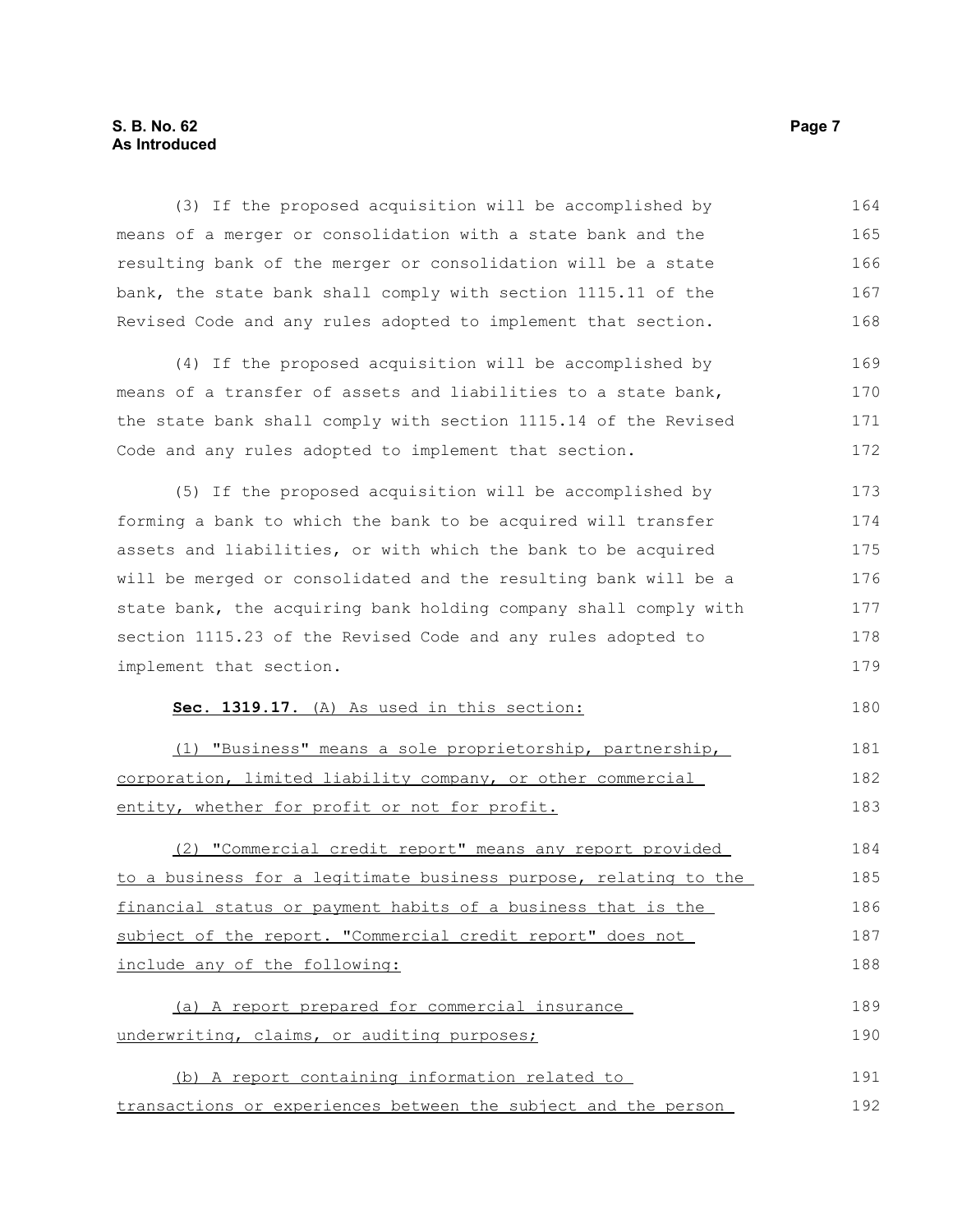| making the report;                                               | 193 |
|------------------------------------------------------------------|-----|
| (c) An authorization or approval of a specific extension         | 194 |
| of credit directly or indirectly by the issuer of a credit card  | 195 |
| <u>or similar device;</u>                                        | 196 |
| (d) Any report in which a person that has been requested         | 197 |
| by a third party to make a specific extension of credit directly | 198 |
| or indirectly to the subject conveys its decision with respect   | 199 |
| to that request.                                                 | 200 |
| (3) "Commercial credit reporting agency" means any person        | 201 |
| or entity that regularly engages in the practice of compiling    | 202 |
| and maintaining commercial credit reports on a business          | 203 |
| operating in this state for the purpose of providing commercial  | 204 |
| credit reports and, for monetary fees, dues, or on a cooperative | 205 |
| nonprofit basis, provides such commercial credit reports on a    | 206 |
| business operating in this state to third parties.               | 207 |
| "Commercial credit reporting agency" does not include a          | 208 |
| person or entity that does not maintain a database of commercial | 209 |
| credit reports from which new commercial credit reports are      | 210 |
| produced.                                                        | 211 |
| (4) "Subject" means the business operating in this state         | 212 |
| about which a commercial credit report has been compiled.        | 213 |
| (B) Upon the request of a representative of the subject of       | 214 |
| a commercial credit report, a commercial credit reporting agency | 215 |
| shall provide the subject's commercial credit report. The report | 216 |
| shall be provided to the subject at a cost not greater than what | 217 |
| is charged to third parties and may be printed or in electronic  | 218 |
| form. The report shall be in a format routinely made available   | 219 |
| to third parties. A commercial credit reporting agency may       | 220 |

protect the identity of sources of information to be used in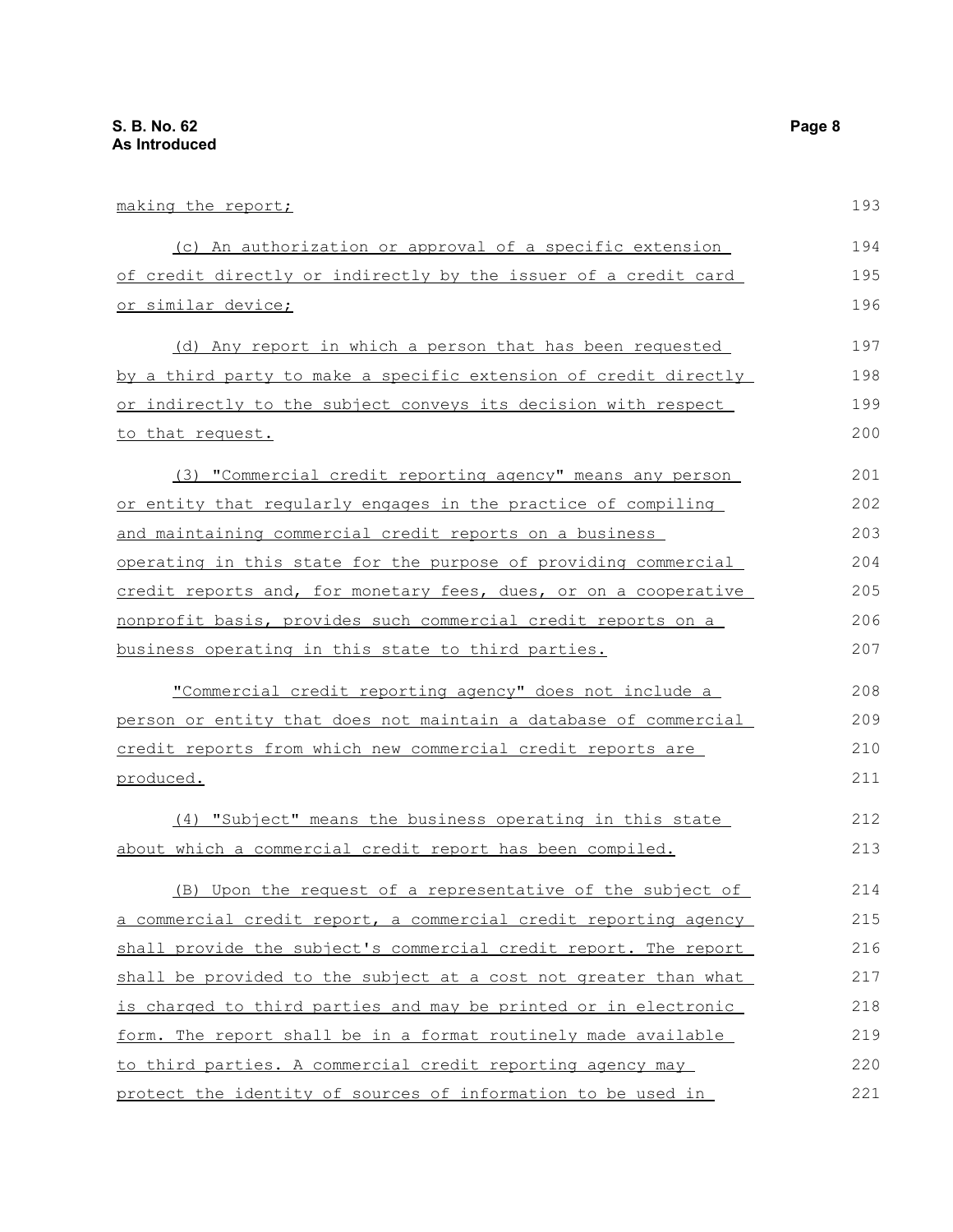## commercial credit reports.

| (C) Within thirty days after receipt of a commercial                | 223 |
|---------------------------------------------------------------------|-----|
| credit report, a representative of the subject of the report may    | 224 |
| file with the commercial credit reporting agency a written          | 225 |
| summary statement identifying each particular statement in the      | 226 |
| report that the subject of the report believes contains an          | 227 |
| inaccurate statement of fact and indicating the nature of the       | 228 |
| disagreement with the statement. Within thirty days after           | 229 |
| receipt of a subject's summary statement of disagreement, the       | 230 |
| commercial credit reporting agency at no cost to the subject        | 231 |
| shall do either of the following:                                   | 232 |
| (1) Delete the disputed statement of fact from the report           | 233 |
| <u>and, thereafter, block any repeat reporting of that disputed</u> | 234 |
| statement unless its accuracy has been verified;                    | 235 |
| (2) Include in the report a notice of the subject's                 | 236 |
| <u>assertion that the statement of fact is inaccurate.</u>          | 237 |
| (D) Nothing in this section shall be construed to provide           | 238 |
| <u>a private right of action, including a class action, with </u>   | 239 |
| respect to any act or practice regulated under this section.        | 240 |
| Sec. 1321.52. (A) (1) A registrant may make loans, other            | 241 |
| than a residential mortgage loan as defined in section 1322.01      | 242 |
| of the Revised Code, on terms and conditions provided by            | 243 |
| sections 1321.51 to 1321.60 of the Revised Code.                    | 244 |
| (2) Each person issued a certificate of registration is             | 245 |
| subject to all the rules prescribed under sections 1321.51 to       | 246 |
| 1321.60 of the Revised Code.                                        | 247 |
| (B) (1) All loans made to persons who at the time are               | 248 |
| residents of this state are considered as made within this state    | 249 |
| and subject to the laws of this state, regardless of any            | 250 |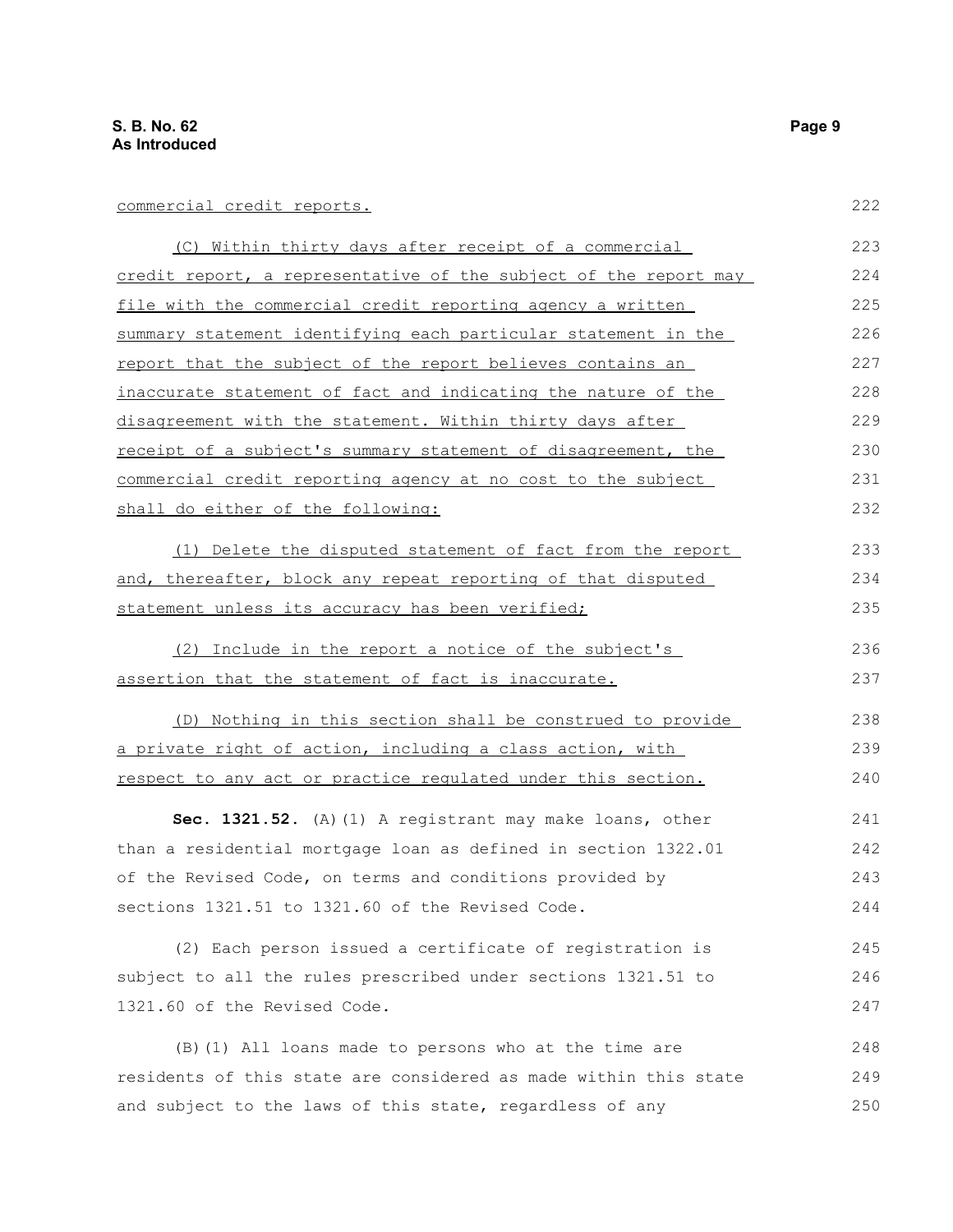#### **S. B. No. 62 Page 10 As Introduced**

statement in the contract or note to the contrary, except if the loan is for the purpose of purchasing goods acquired by the borrower when the borrower is outside of this state, the loan may be governed by the laws of the other state. 251 252 253 254

(2) Nothing in division (B)(1) of this section prevents a choice of law or requires registration of persons outside of this state in a transaction involving the solicitation of residents of this state to obtain non-real estate secured loans that require the borrowers to physically visit a lender's outof-state office to apply for and obtain the disbursement of loan funds. 255 256 257 258 259 260 261

(C) A registrant may make unsecured loans and loans secured by other than residential real estate or a dwelling as those terms are defined in section 1322.01 of the Revised Code. 262 263 264

(D) For the purpose of registering persons under and requiring compliance with sections 1321.51 to 1321.60 of the Revised Code, the superintendent may do any of the following: 265 266 267

(1) Require any person registered under or applying for registration under these sections to do both of the following: 268 269

(a) Utilize the national multistate licensing system for application, renewal, amendment, or surrender of a license or for any other activity as the superintendent may require; 270 271 272

(b) Pay all applicable charges to utilize the national multistate licensing system. 273 274

(2) Establish requirements as necessary for the use of the national multistate licensing system to meet the purposes of these sections, including: 275 276 277

(a) Background checks for: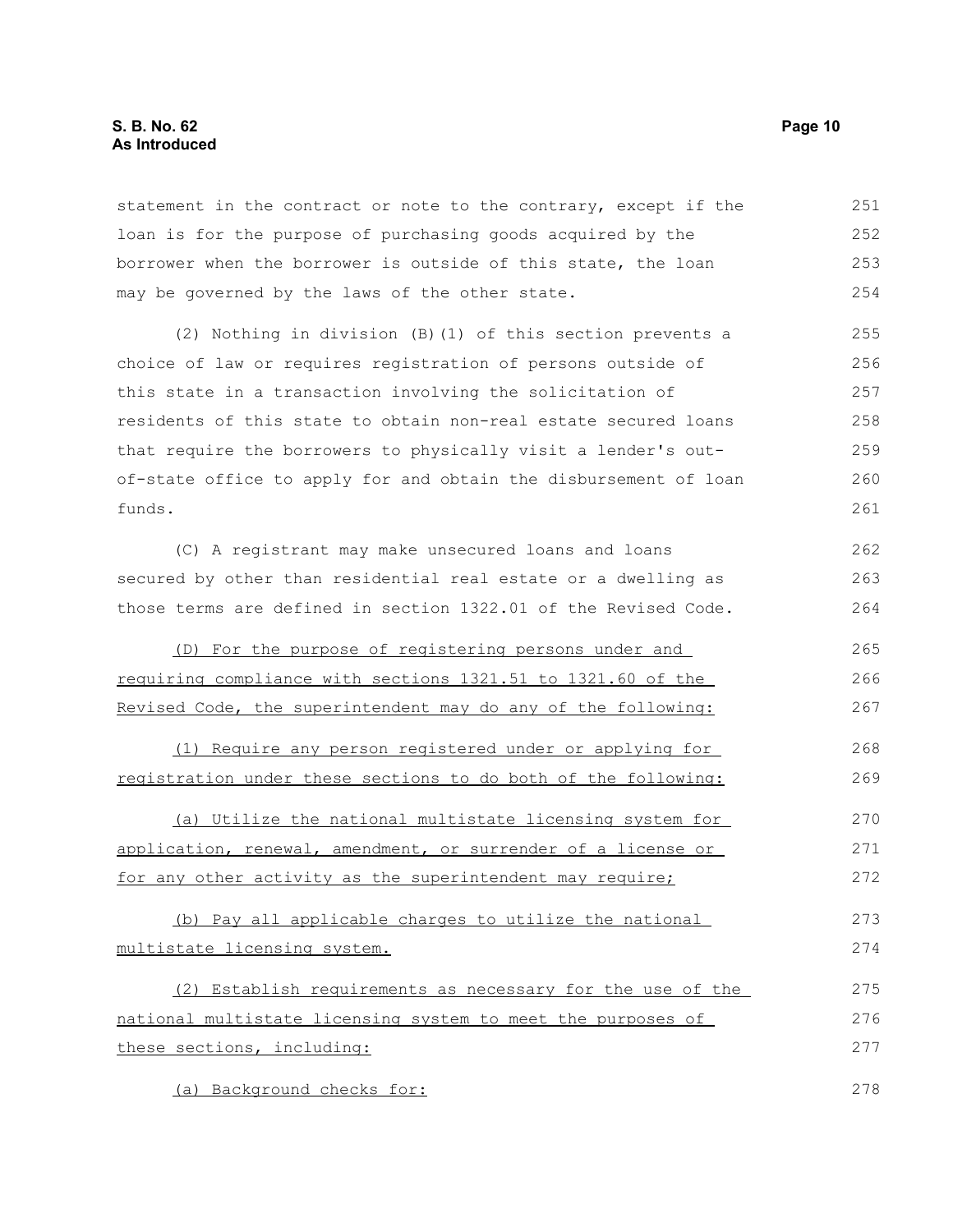| (i) Criminal history through fingerprint or other                | 279 |
|------------------------------------------------------------------|-----|
| databases;                                                       | 280 |
| (ii) Civil or administrative records;                            | 281 |
| (iii) Credit history;                                            | 282 |
| (iv) Any other information considered necessary by the           | 283 |
| national multistate licensing system or the superintendent.      | 284 |
| (b) The payment of fees to apply for or renew licenses           | 285 |
| through the multistate licensing system;                         | 286 |
| (c) The setting or resetting of renewal or reporting             | 287 |
| dates;                                                           | 288 |
| (d) Requirements for amending or surrendering a license or       | 289 |
| any other such activities as the superintendent considers        | 290 |
| necessary for participation in the national multistate licensing | 291 |
| system.                                                          | 292 |
| Sec. 1321.68. (A) A licensee may contract for and receive        | 293 |
| interest, calculated according to the actuarial method, at a     | 294 |
| rate or rates not exceeding twenty-five per cent per year on the | 295 |
| unpaid principal balances of the loan. Loans may be interest-    | 296 |
| bearing or precomputed.                                          | 297 |
| (B) For purposes of computation of time on interest-             | 298 |
| bearing and precomputed loans, including, but not limited to,    | 299 |
| the calculation of interest, a month is considered one-twelfth   | 300 |
| of a year, and a day is considered one three hundred sixty-fifth | 301 |
| of a year when calculation is made for a fraction of a month. A  | 302 |
| year is as defined in section 1.44 of the Revised Code. A month  | 303 |
| is that period described in section 1.45 of the Revised Code.    | 304 |
| Alternatively, a licensee may consider a day as one three        | 305 |
| hundred sixtieth of a year and each month as having thirty days. | 306 |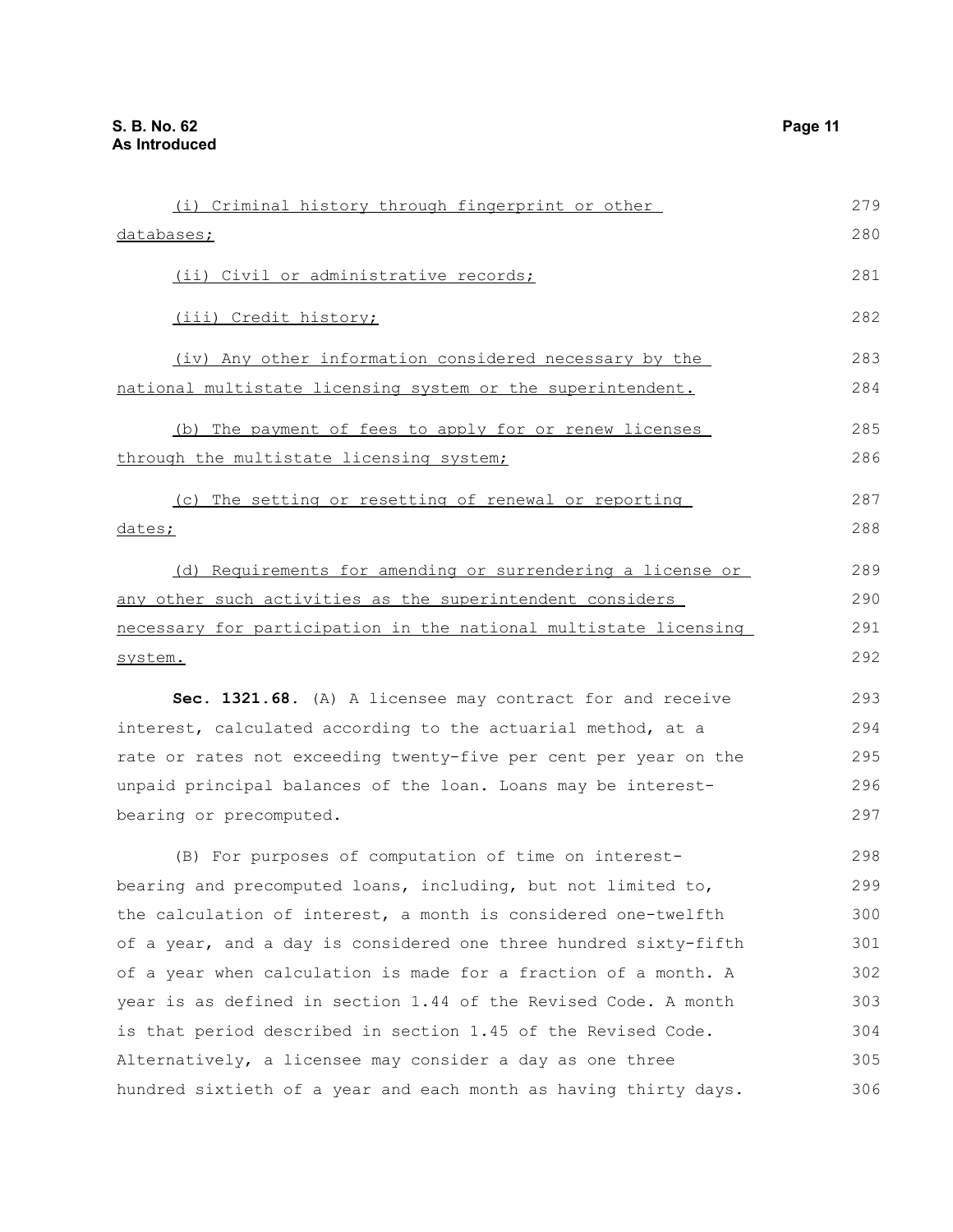|  |  | (C) With respect to interest-bearing loans: |  |
|--|--|---------------------------------------------|--|

(1)(a) Interest shall be computed on unpaid principal balances outstanding from time to time, for the time outstanding. 308 309 310

(b) As an alternative to the method of computing interest set forth in division  $(C)$  (1)(a) of this section, a licensee may charge and collect interest for the first installment period based on elapsed time from the date of the loan to the first scheduled payment due date, and for each succeeding installment period from the scheduled payment due date to the next scheduled payment due date, regardless of the date or dates the payments are actually made.

(c) Whether a licensee computes interest pursuant to division  $(C)$  (1)(a) or (b) of this section, each payment shall be applied first to unpaid charges, then to interest, and the remainder to the unpaid principal balance. However, if the amount of the payment is insufficient to pay the accumulated interest, the unpaid interest continues to accumulate to be paid from the proceeds of subsequent payments and is not added to the principal balance. 319 320 321 322 323 324 325 326

(2) Interest shall not be compounded, collected, or paid in advance. However, both of the following apply: 327 328

(a) Interest may be charged to extend the first monthly installment period by not more than fifteen days, and the interest charged for the extension may be added to the principal amount of the loan. 329 330 331 332

(b) If part or all of the consideration for a new loan contract is the unpaid principal balance of a prior loan, the principal amount payable under the new loan contract may include 333 334 335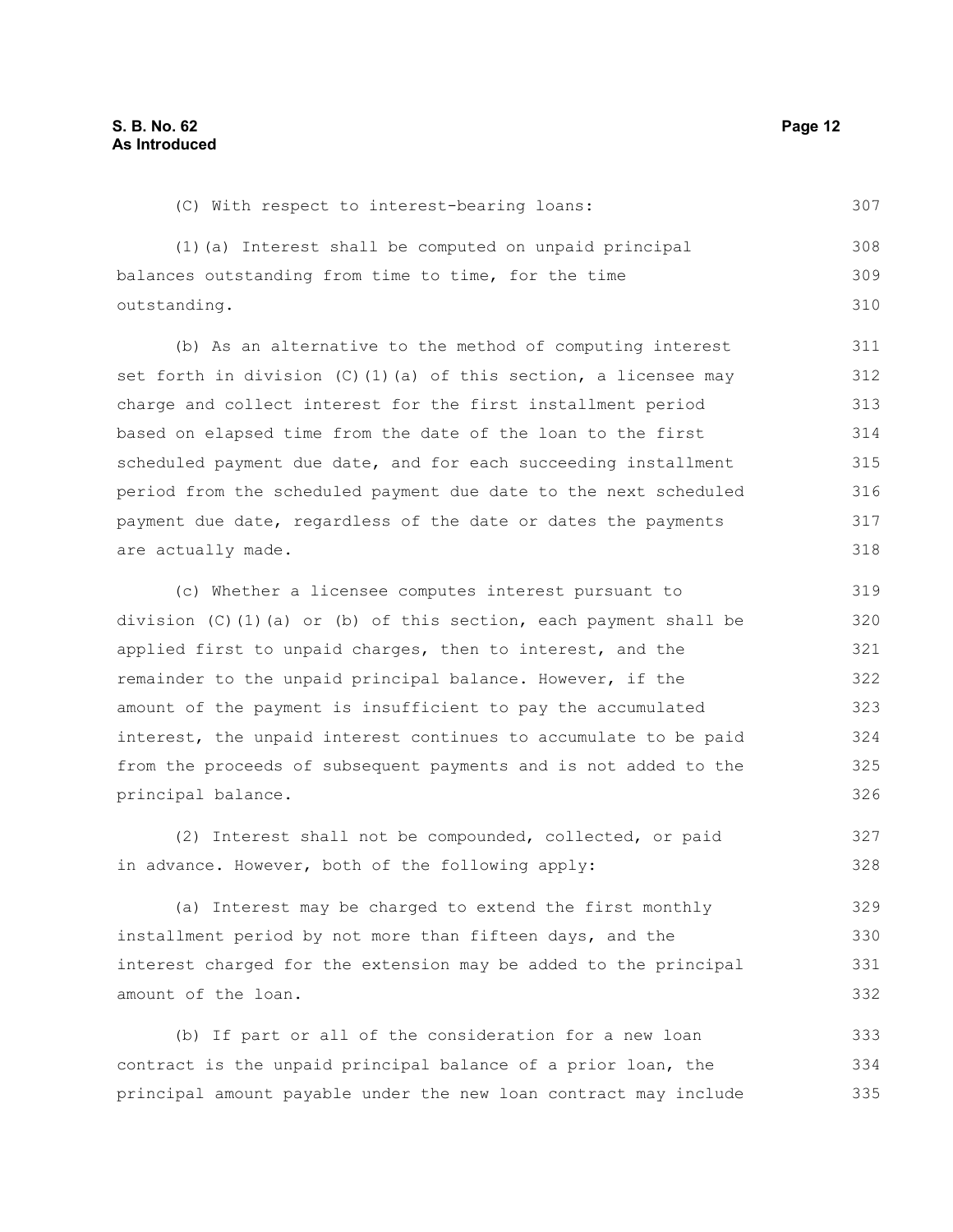#### **S. B. No. 62 Page 13 As Introduced**

any unpaid interest that has accrued. The resulting loan contract shall be deemed a new and separate loan transaction for purposes of this section. The unpaid principal balance of a precomputed loan is the balance due after refund or credit of unearned interest as provided in division (D)(3) of this section. (D) With respect to precomputed loans: (1) Loans shall be repayable in monthly installments of principal and interest combined, except that: (a) The first installment period may exceed one month by not more than fifteen days, and the first installment payment amount may be larger than the remaining payments by the amount of interest charged for the extra days. (b) Monthly installment payment dates may be omitted to accommodate borrowers with seasonal income. (2) Payments may be applied to the combined total of principal and precomputed interest until maturity of the loan. A licensee may charge interest after the original or deferred maturity of a precomputed loan at the rate specified in division (A) of this section on all unpaid principal balances for the time outstanding. (3) When any loan contract is paid in full by cash, renewal, refinancing, or a new loan, one month or more before the final installment due date, the licensee shall refund, or credit the borrower with, the total of the applicable charges for all fully unexpired installment periods, as originally scheduled or as deferred, that follow the day of prepayment. If the prepayment is made other than on a scheduled installment due date, the nearest scheduled installment due date shall be used 336 337 338 339 340 341 342 343 344 345 346 347 348 349 350 351 352 353 354 355 356 357 358 359 360 361 362 363 364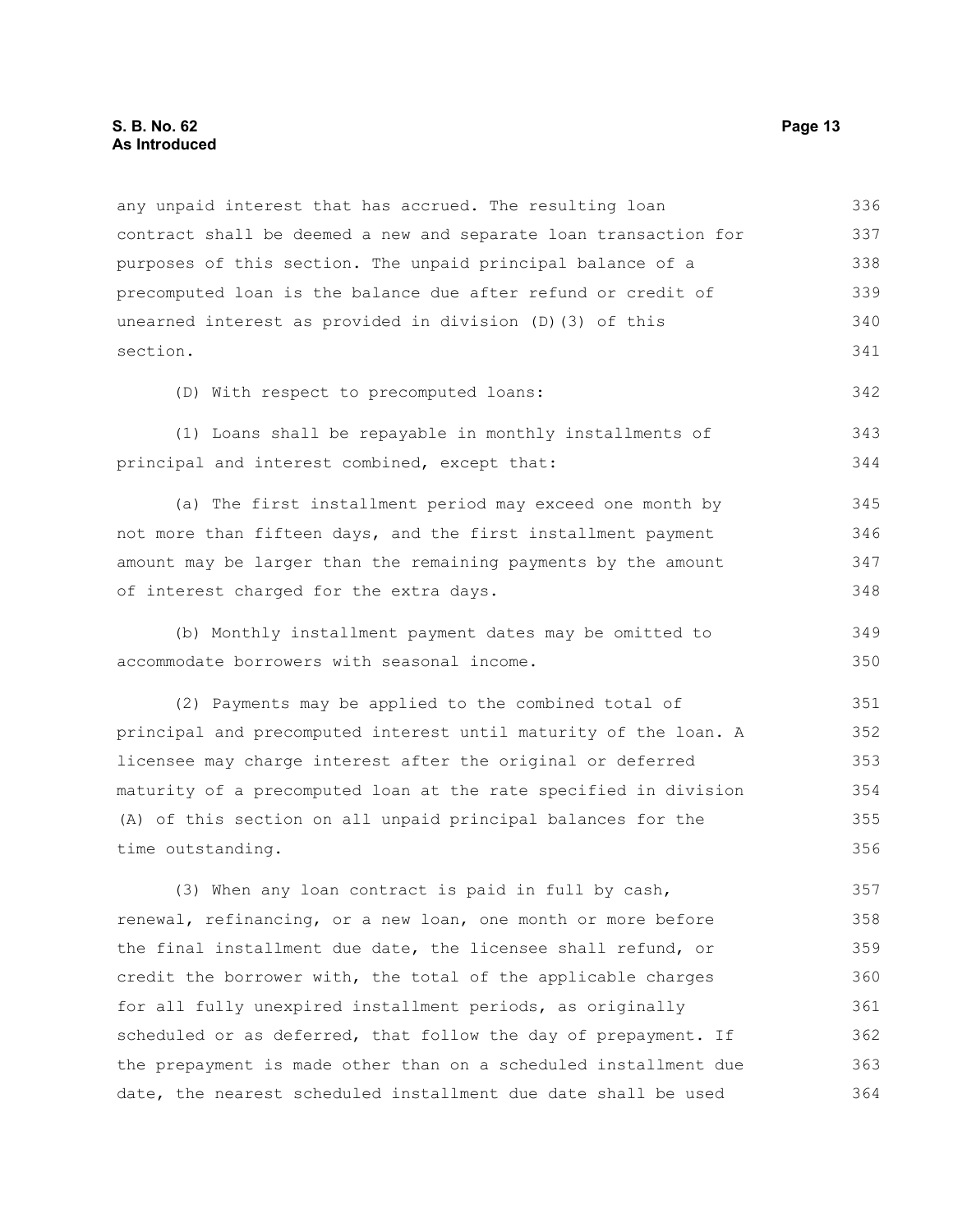in such computation. If the prepayment occurs prior to the first installment due date, the licensee may retain one-thirtieth of the applicable charge for a first installment period of one month for each day from date of loan to date of prepayment, and shall refund, or credit the borrower with, the balance of the total interest contracted for. If the maturity of the loan is accelerated for any reason and judgment is entered, the licensee shall credit the borrower with the same refund as if prepayment in full had been made on the date the judgment is entered. 365 366 367 368 369 370 371 372 373

(4) If the parties agree in writing, either in the loan contract or in a subsequent agreement, to a deferment of wholly unpaid installments, a licensee may grant a deferment and may collect a deferment charge as provided in this section. A deferment postpones the scheduled due date of the earliest unpaid installment and all subsequent installments as originally scheduled, or as previously deferred, for a period equal to the deferment period. The deferment period is that period during which no installment is scheduled to be paid by reason of the deferment. The deferment charge for a one-month period may not exceed the applicable charge for the installment period immediately following the due date of the last undeferred installment. A proportionate charge may be made for deferment for periods of more or less than one month. A deferment charge is earned pro rata during the deferment period and is fully earned on the last day of the deferment period. If a loan is prepaid in full during a deferment period, the licensee shall make, or credit to the borrower, a refund of the unearned deferment charge in addition to any other refund or credit made for prepayment of the loan in full. 374 375 376 377 378 379 380 381 382 383 384 385 386 387 388 389 390 391 392 393

(E) A licensee, at the request of the borrower, may obtain, on one or more borrowers, credit life insurance, credit 394 395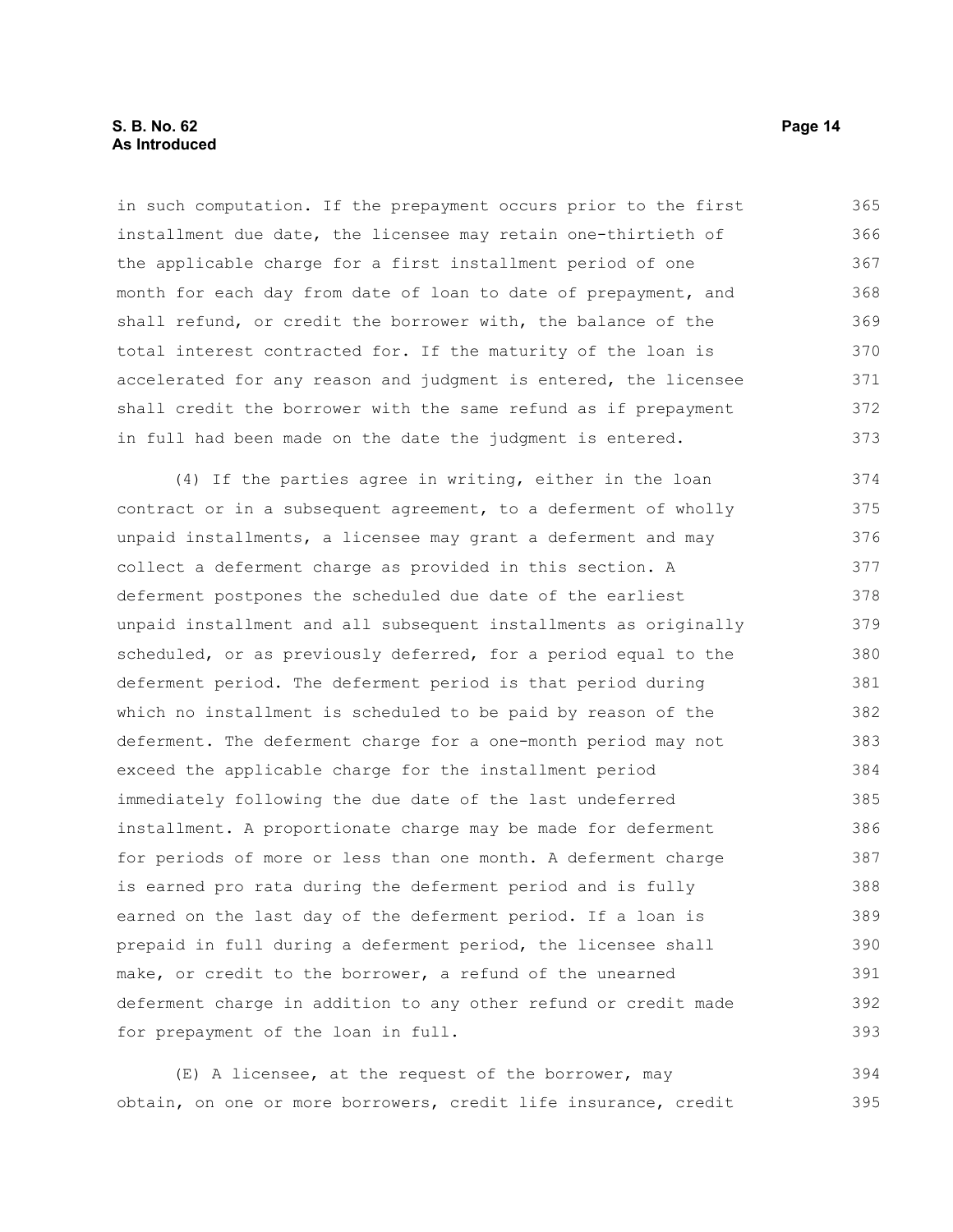#### **S. B. No. 62 Page 15 As Introduced**

accident and health insurance, and unemployment insurance. The premium or identifiable charge for the insurance may be included in the principal amount of the loan and may not exceed the premium rate filed by the insurer with the superintendent of insurance and not disapproved by the superintendent. If a licensee obtains the insurance at the request of the borrower, the borrower shall have the right to cancel the insurance for a period of twenty-five days after the loan is made. If the borrower chooses to cancel the insurance, the borrower shall give the licensee written notice of this choice and shall return all of the policies or certificates of insurance or notices of proposed insurance to the licensee during such period, and the full premium or identifiable charge for the insurance shall be refunded to the borrower by the licensee. If the borrower requests, in the notice to cancel the insurance, that this refund be applied to reduce the balance of a precomputed loan, the licensee shall credit the amount of the refund plus the amount of interest applicable to the refund to the loan balance. If the licensee obtains the insurance at the request of the borrower, the licensee shall not charge or collect interest on any insured amount that remains unpaid after the insured borrower's date of death. 396 397 398 399 400 401 402 403 404 405 406 407 408 409 410 411 412 413 414 415 416 417

(F) A licensee may require the borrower to provide insurance or a loss payable endorsement covering reasonable risks of loss, damage, and destruction of property used as security for the loan and with the consent of the borrower such insurance may cover property of the borrower other than that which is security for the loan. The amount and term of required property insurance shall be reasonable in relation to the amount and term of the loan contract and the type and value of the security, and the insurance shall be procured in accordance with 418 419 420 421 422 423 424 425 426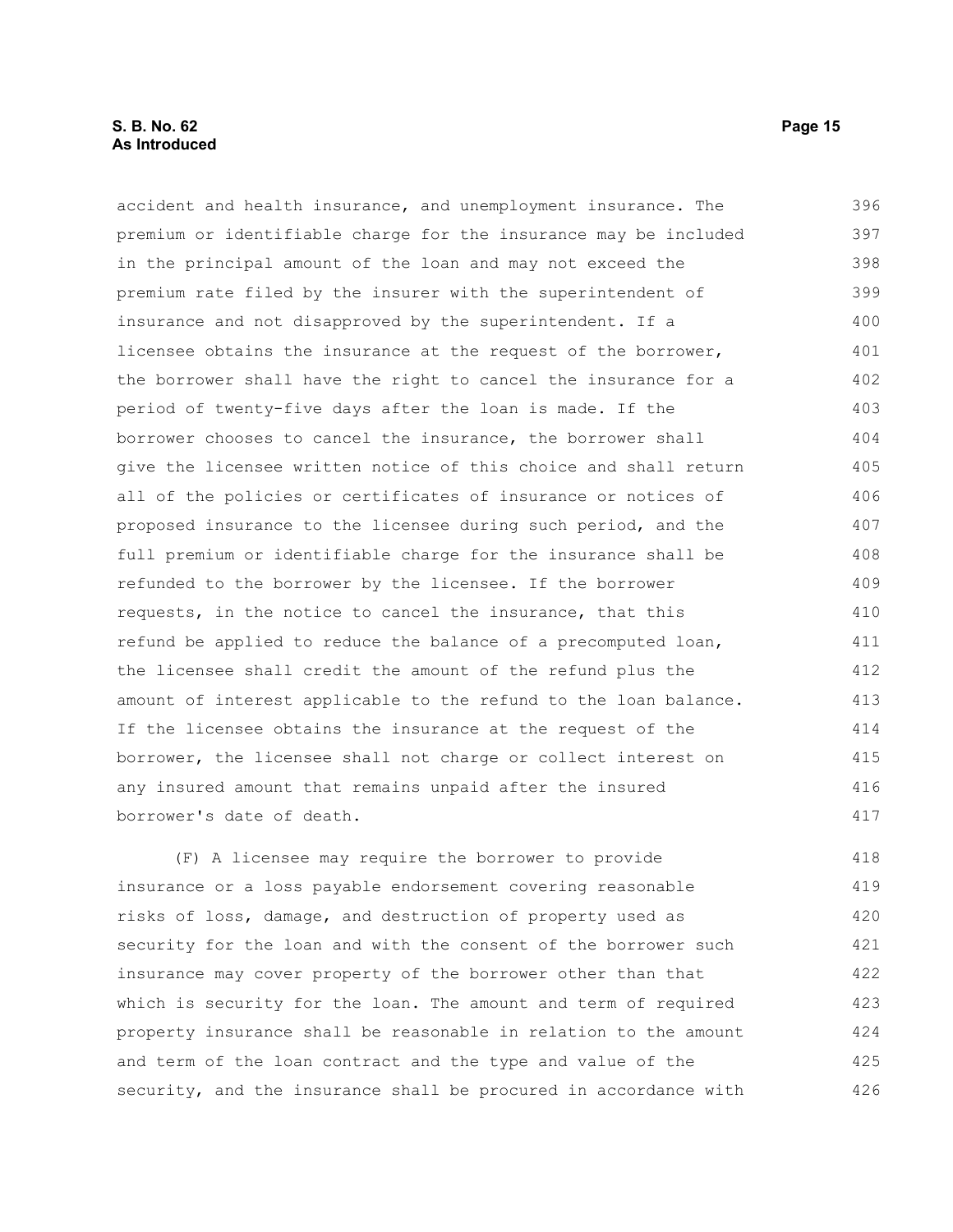#### **S. B. No. 62 Page 16 As Introduced**

the insurance laws of this state. The purchase of this insurance through the licensee or an agent or broker designated by the licensee shall not be a condition precedent to the granting of the loan. If the borrower purchases the insurance from or through the licensee or from another source, the premium may be included in the principal amount of the loan. 427 428 429 430 431 432

(G)(1) In addition to the interest and charges provided for by this section, no further or other amount, whether in the form of broker fees, placement fees, or any other fees whatsoever, shall be charged or received by the licensee, except that: 433 434 435 436 437

(a) The licensee may charge and receive costs and disbursements in connection with any suit to collect a loan or any lawful activity to realize on a security interest after default, including reasonable attorney's fees incurred by the licensee as a result of the suit or activity and to which the licensee becomes entitled by law. 438 439 440 441 442 443

(b) The licensee may include the following additional charges in the principal amount of the loan or collect the following additional charges at any time after the loan is made: 444 445 446

(i) The amounts of fees authorized by law to record, file, or release security interests on a loan; 447 448

(ii) Fees received from borrowers to record, file, or release a security interest on a loan for purposes either of purchasing insurance to insure the licensee against losses for failure to record or file or creating a self-insurance fund to reimburse the licensee against losses for failure to record or file; 449 450 451 452 453 454

(iii) Fees for credit investigations not exceeding twenty-455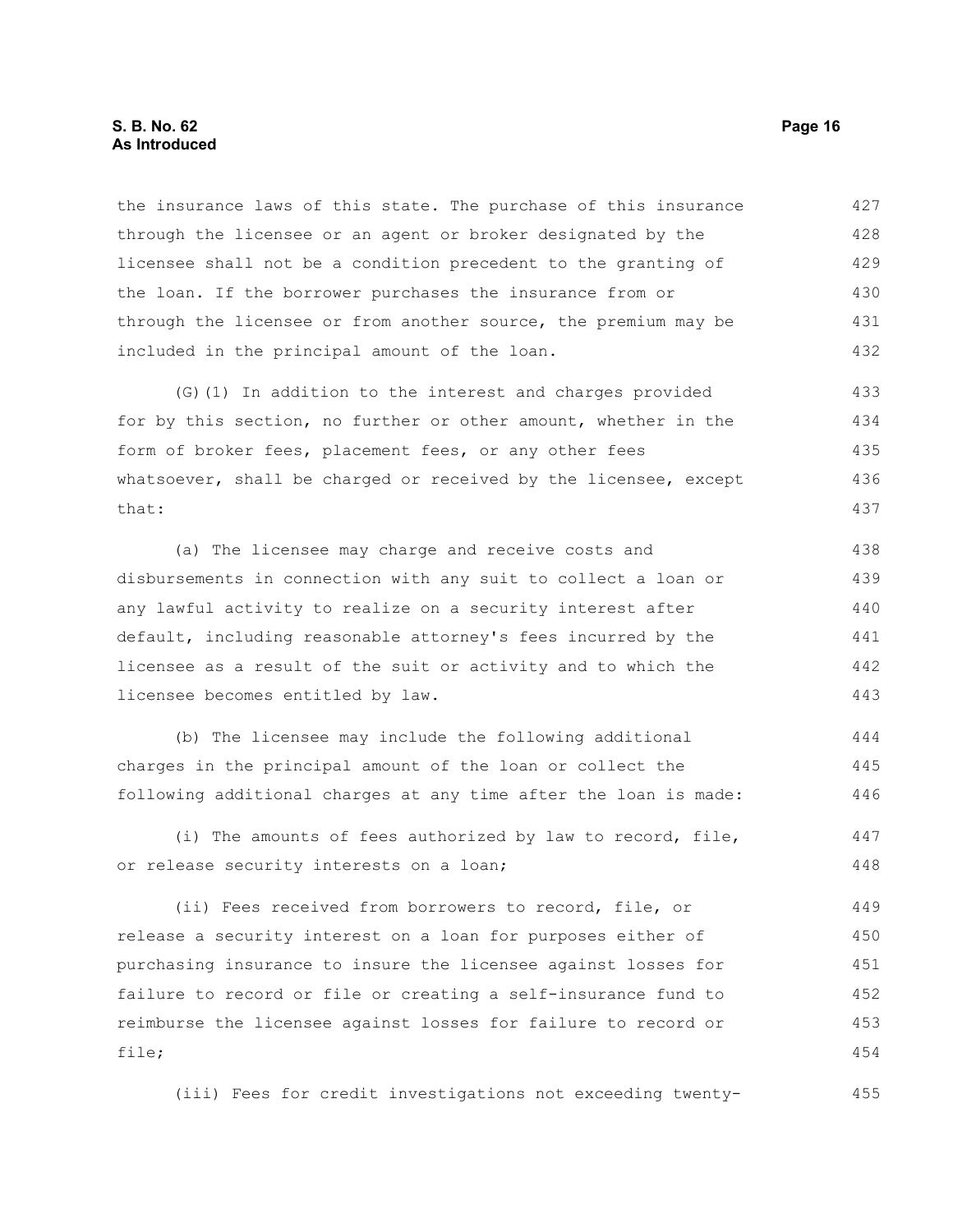five dollars provided a licensee obtains a consumer report in connection with an application for a grant, extension, or other provision of credit to a consumer that is based in whole or in part on the consumer report. 456 457 458 459

(2) Division (G)(1) of this section does not limit the rights of licensees to engage in other transactions with borrowers, provided the transactions are not a condition of the loan. As used in this division, a transaction shall not be considered a "condition of the loan" if it meets both of the following conditions:

(a) It is not required for the extension of the credit. (b) It is a charge that is not considered a "finance 466 467

#### charge" pursuant to 12 C.F.R. 1026.4.

(H) If the loan contract or security instrument contains covenants by the borrower to perform certain duties pertaining to insuring or preserving security and the licensee pursuant to the loan contract or security instrument pays for performance of the duties on behalf of the borrower, the licensee may add the amounts paid to the unpaid principal balance of the loan or collect them separately. A charge for interest may be made for sums advanced not exceeding the rate of interest permitted by division (A) of this section. Within a reasonable time after advancing a sum, the licensee shall notify the borrower in writing of the amount advanced, any interest charged with respect to the amount advanced, and any revised payment schedule, and shall include a brief description of the reason for the advance. 469 470 471 472 473 474 475 476 477 478 479 480 481 482

(I)(1) In addition to any other permissible fees and charges, a licensee may charge and receive the following: 483 484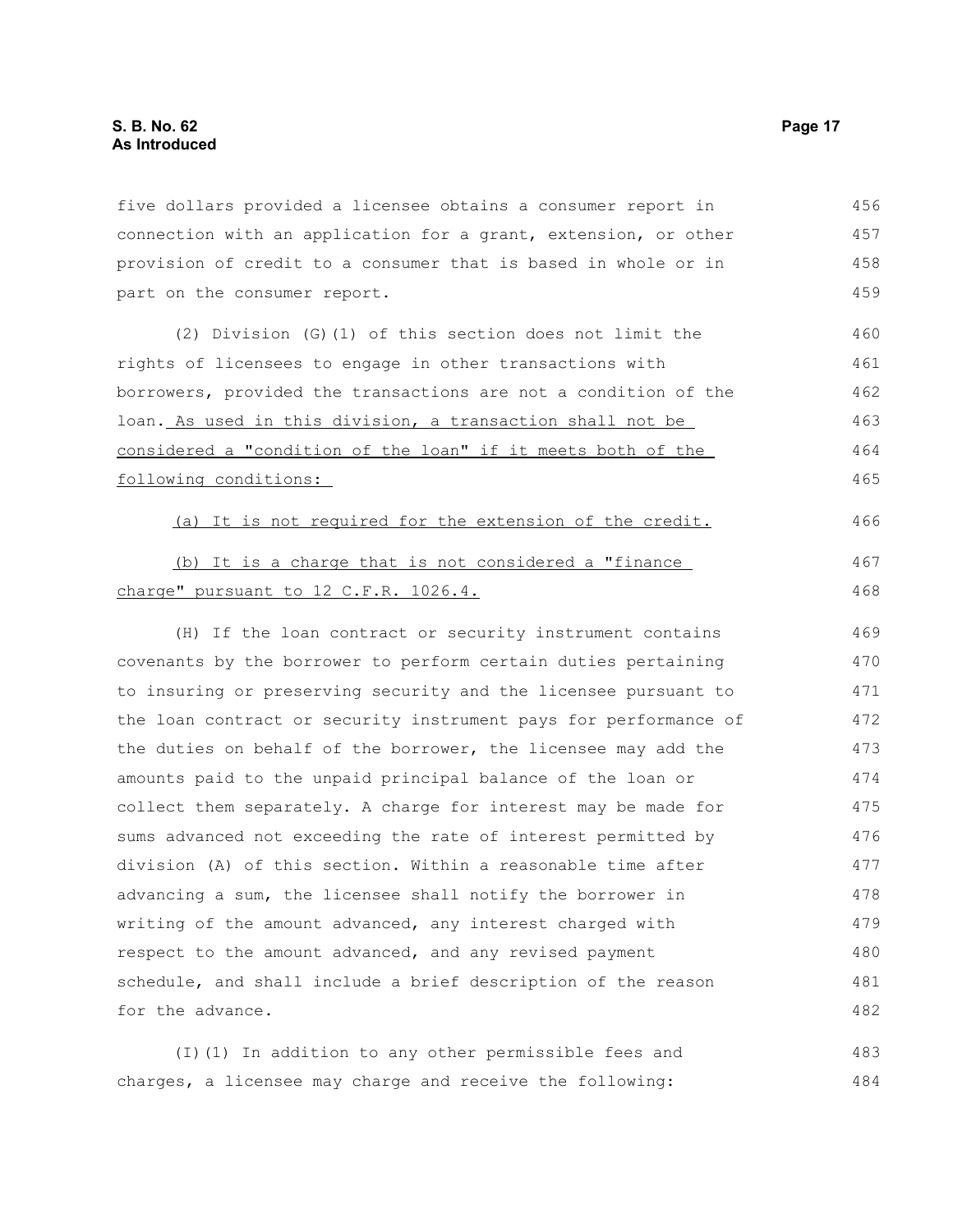(a) If the principal amount of the loan is five hundred dollars or less, loan origination charges not exceeding fifteen dollars; 485 486 487

(b) If the principal amount of the loan is more than five hundred dollars but less than one thousand dollars, loan origination charges not exceeding thirty dollars; 488 489 490

(c) If the principal amount of the loan is at least one thousand dollars but less than two thousand dollars, loan origination charges not exceeding one hundred dollars; 491 492 493

(d) If the principal amount of the loan is at least two thousand dollars but less than five thousand dollars, loan origination charges not exceeding two hundred dollars; 494 495 496

(e) If the principal amount of the loan is at least five thousand dollars, loan origination charges not exceeding the greater of two hundred fifty dollars or one per cent of the principal amount of the loan. 497 498 499 500

(2) Loan origination charges may be paid by the borrower at the time of the loan or may be included in the principal amount of the loan. 501 502 503

(J) A licensee may charge and receive check collection charges not greater than twenty dollars plus any amount passed on from other depository institutions for each check, negotiable order of withdrawal, share draft, or other negotiable instrument returned or dishonored for any reason. 504 505 506 507 508

(K) If the loan contract so provides, a licensee may collect a default charge on any installment not paid in full within ten days after its due date. For this purpose, all installments are considered paid in the order in which they become due. Any amounts applied to an outstanding loan balance 509 510 511 512 513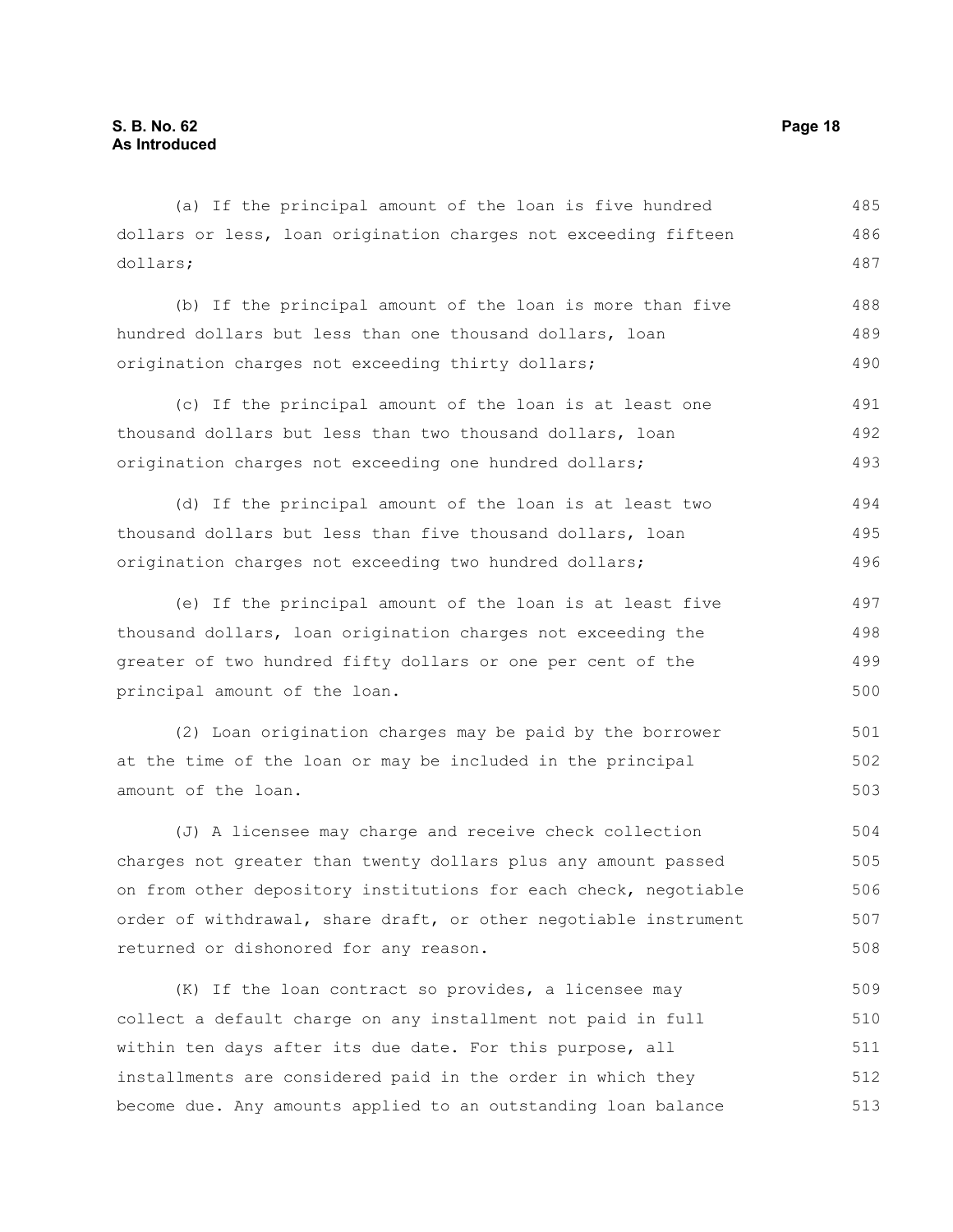as a result of voluntary release of a security interest, sale of security on the loan, or cancellation of insurance shall be considered payments on the loan, unless the parties otherwise agree in writing at the time the amounts are applied. A licensee shall not collect more than one default charge per unpaid installment regardless of the number of months the installment remains fully unpaid. The amount of the default charge shall not exceed the greater of five per cent of the scheduled installment or fifteen dollars. 514 515 516 517 518 519 520 521 522

**Sec. 1322.01.** As used in this chapter:

(A) "Administrative or clerical tasks" mean the receipt, collection, and distribution of information common for the processing or underwriting of a loan in the mortgage industry, without performing any analysis of the information, and communication with a consumer to obtain information necessary for the processing or underwriting of a residential mortgage loan, to the extent the communication does not include offering or negotiating loan rates or terms or counseling borrows about residential mortgage loan rates or terms. 524 525 526 527 528 529 530 531 532

(B) "Advertising" means a commercial message in any medium that promotes, either directly or indirectly, a residential mortgage lending transaction.

(C) "Application" has the same meaning as in 12 C.F.R. 1026.2(a)(3). 536 537

(D) "Approved education course" means any course approved by the nationwide mortgage licensing system and registry. 538 539

(E) "Approved test provider" means any test provider approved by the nationwide mortgage licensing system and registry. 540 541 542

523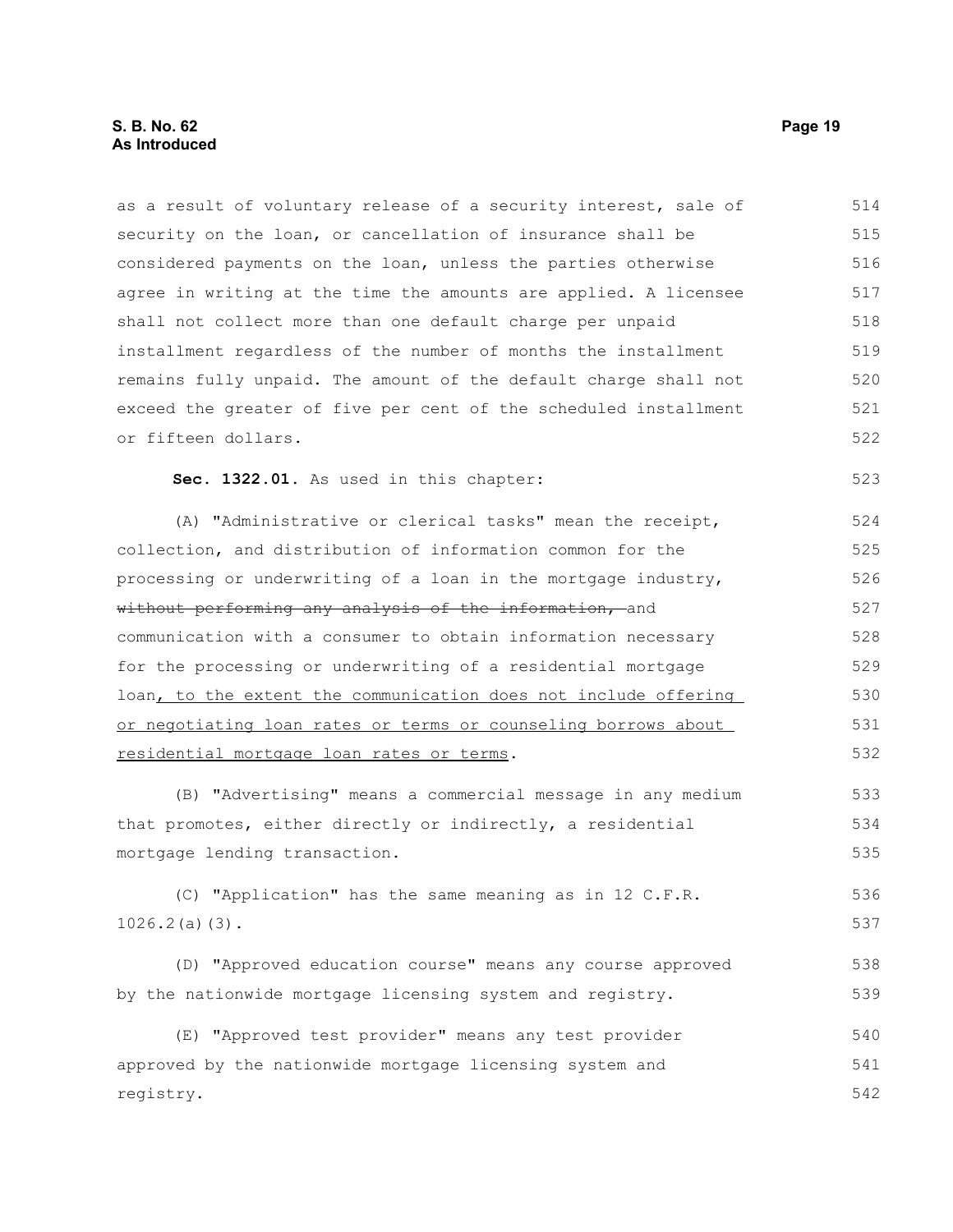| (F) "Bona fide nonprofit organization" means an                  | 543 |
|------------------------------------------------------------------|-----|
| organization that meets all of the following:                    | 544 |
| (1) Has the status of a tax-exempt organization under            | 545 |
| section 501(c)(3) of the Internal Revenue Code of 1986, as       | 546 |
| amended;                                                         | 547 |
| (2) Promotes affordable housing or provides homeownership        | 548 |
| education or similar services;                                   | 549 |
| (3) Conducts its activities in a manner that serves public       | 550 |
| or charitable purposes, rather than commercial purposes;         | 551 |
| (4) Receives funding and revenue and charges fees in a           | 552 |
| manner that does not incentivize it or its employees to act      | 553 |
| other than in the best interests of its clients;                 | 554 |
| (5) Compensates its employees in a manner that does not          | 555 |
| incentivize employees to act other than in the best interests of | 556 |
| its clients;                                                     | 557 |
| (6) Provides, or identifies for the borrower, residential        | 558 |
| mortgage loans with terms favorable to the borrower and          | 559 |
| comparable to mortgage loans and housing assistance provided     | 560 |
| under government housing assistance programs;                    | 561 |
| (7) Has obtained a valid letter of exemption from the            | 562 |
| superintendent of financial institutions.                        | 563 |
| (G) "Borrower" means a person seeking a residential              | 564 |
| mortgage loan or an obligor on a residential mortgage loan.      | 565 |
| (G) (H) "Branch office" means a location at which a              | 566 |
| licensee conducts business other than a registrant's principal   | 567 |
| place of business, if at least one of the following applies to   | 568 |
| the location:                                                    | 569 |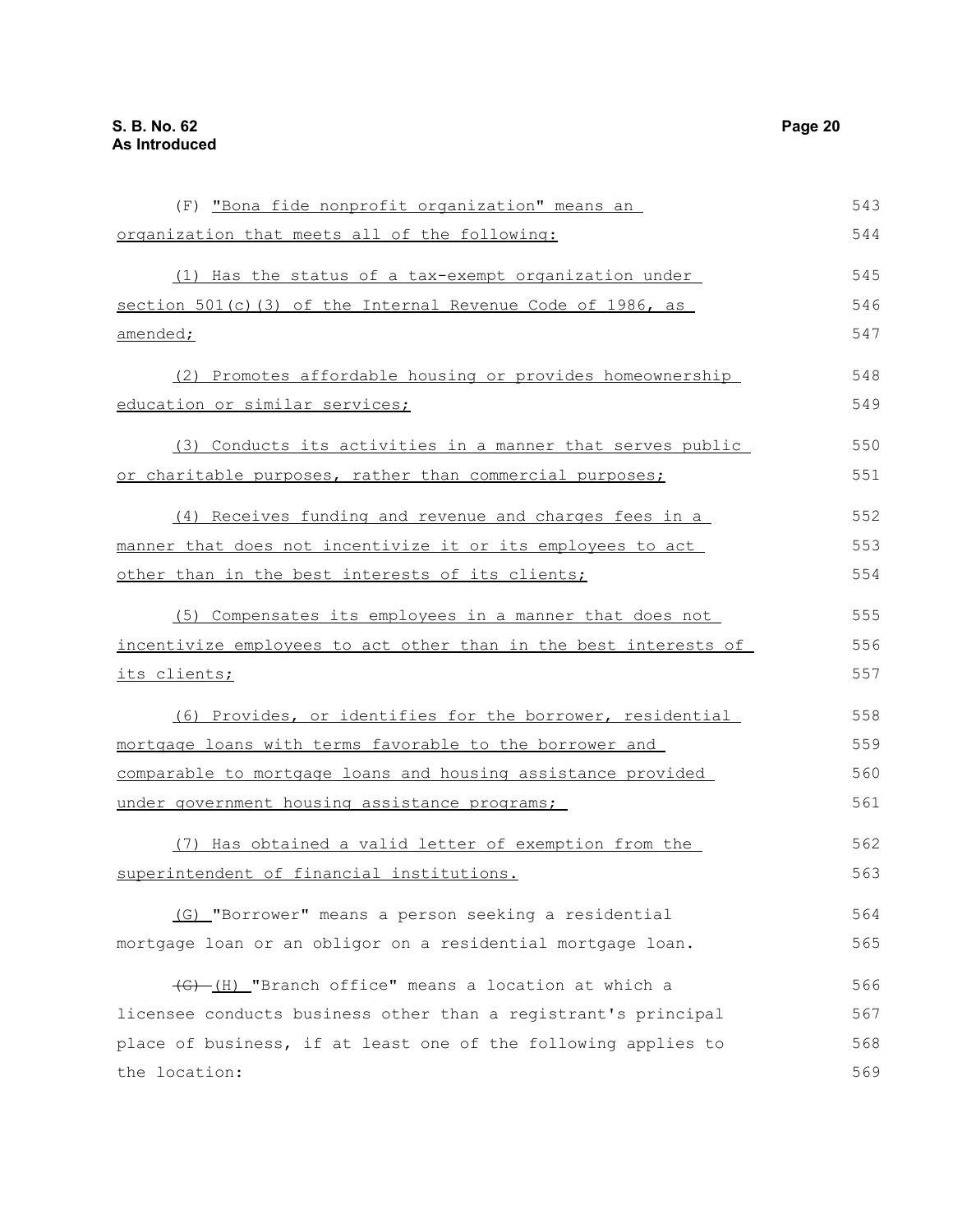### **S. B. No. 62 Page 21 As Introduced**

| (1) The address of the location appears on business cards,              | 570 |
|-------------------------------------------------------------------------|-----|
| stationery, or advertising used by the registrant;                      | 571 |
| (2) The registrant's name or advertising at the location                | 572 |
| suggests that mortgage transactions are made at the location;           | 573 |
| (3) The location is held out to the public as a licensee's              | 574 |
| place of business due to the actions of an employee or                  | 575 |
| independent contractor of the registrant; or                            | 576 |
| (4) The location within this state is controlled directly               | 577 |
| or indirectly by the registrant.                                        | 578 |
| (H) (I) "Buyer" means an individual who is solicited to                 | 579 |
| purchase or who purchases the services of a mortgage loan               | 580 |
| originator for purposes of obtaining a residential mortgage             | 581 |
| loan. "Buyer" includes an individual whose mortgage loan is             | 582 |
| serviced by a mortgage servicer.                                        | 583 |
| $\overline{(1)}$ (J) "Consumer reporting agency" has the same meaning   | 584 |
| as in the "Fair Credit Reporting Act," 84 Stat. 1128, 15                | 585 |
| U.S.C.A. 1681a, as amended.                                             | 586 |
| $\overline{(t)}$ (K) "Control" means the power, directly or indirectly, | 587 |
| to direct the management or policies of an entity, whether              | 588 |
| through ownership of securities, by contract, or otherwise. A           | 589 |
| person is presumed to control an entity if that person:                 | 590 |
| (1) Is a director, general partner, or executive officer                | 591 |
| or is an individual that occupies a similar position or performs        | 592 |
| a similar function;                                                     | 593 |
| (2) Directly or indirectly has the right to vote five per               | 594 |

cent or more of a class of a voting security or has the power to sell or direct the sale of five per cent or more of a class of voting securities; 595 596 597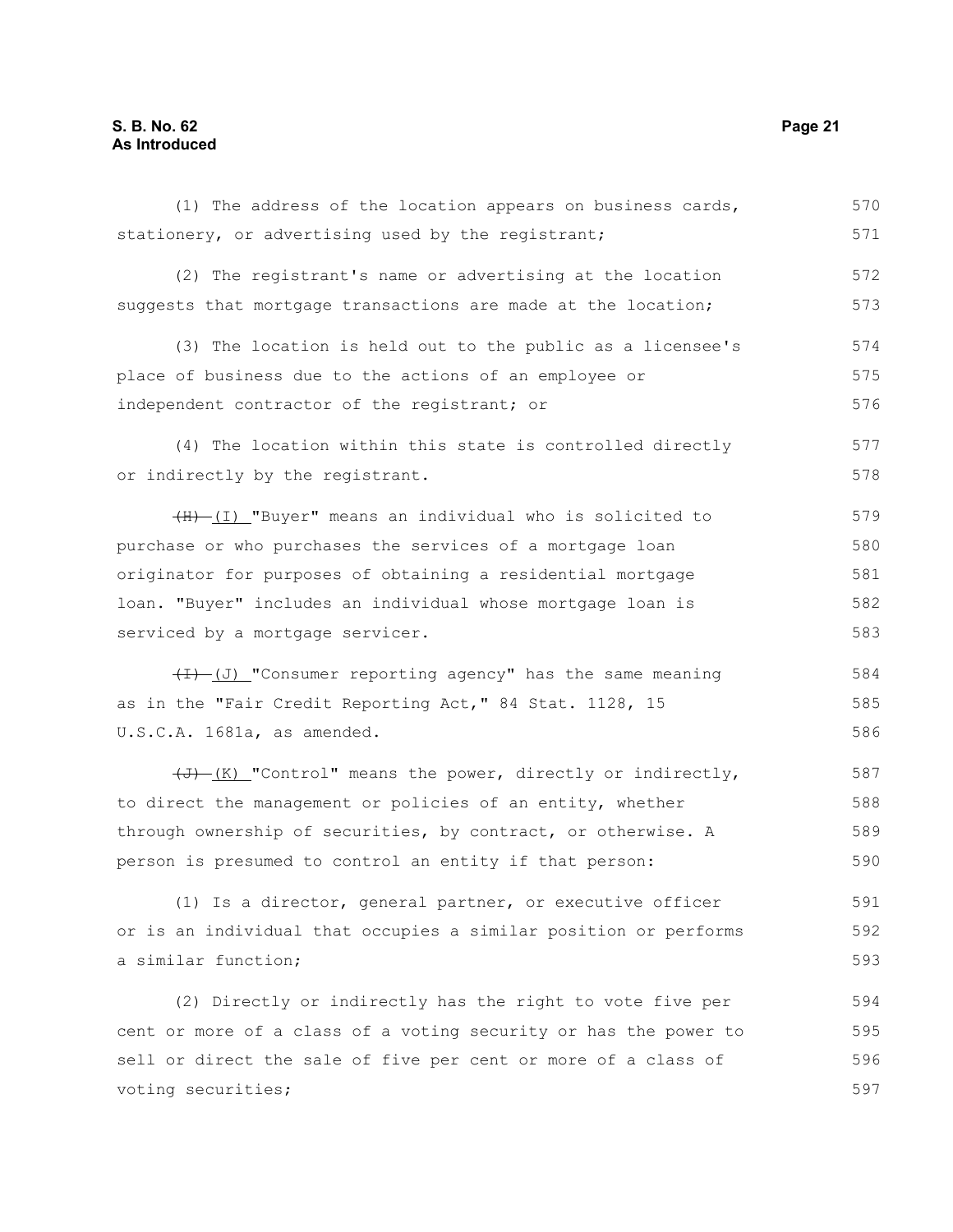managing member; or (4) In the case of a partnership, has the right to receive upon dissolution or has contributed five per cent or more of the capital.  $(K)$  (L) "Depository institution" has the same meaning as in section 3 of the "Federal Deposit Insurance Act," 12 U.S.C. 1813(c), and also includes any credit union.  $H_{\text{H}}(M)$  "Dwelling" has the same meaning as in 15 U.S.C. 1602(w). "Dwelling" includes a single condominium unit, cooperative unit, mobile home, and trailer, if it is used as a residence, whether or not that structure is attached to real property. (M) (N) "Employee" means an individual for whom a mortgage broker-or, mortgage lender, or mortgage servicer, in addition to providing a wage or salary, pays social security and unemployment taxes, provides workers' compensation coverage, and withholds local, state, and federal income taxes. "Employee" also includes any individual who acts as a mortgage loan originator or operations manager of a registrant, but for whom the registrant is prevented by law from making income tax withholdings. (N) (O) "Entity" means a business organization, including a sole proprietorship. 599 600 601 602 603 604 605 606 607 608 609 610 611 612 613 614 615 616 617 618 619 620 621

(3) In the case of a limited liability company, is a

(O) (P) "Expungement" means a court-ordered process that involves the destruction of documentation related to past arrests and convictions. 622 623 624

 $(P)$  (Q) "Federal banking agency" means the board of governors of the federal reserve system, the comptroller of the 625 626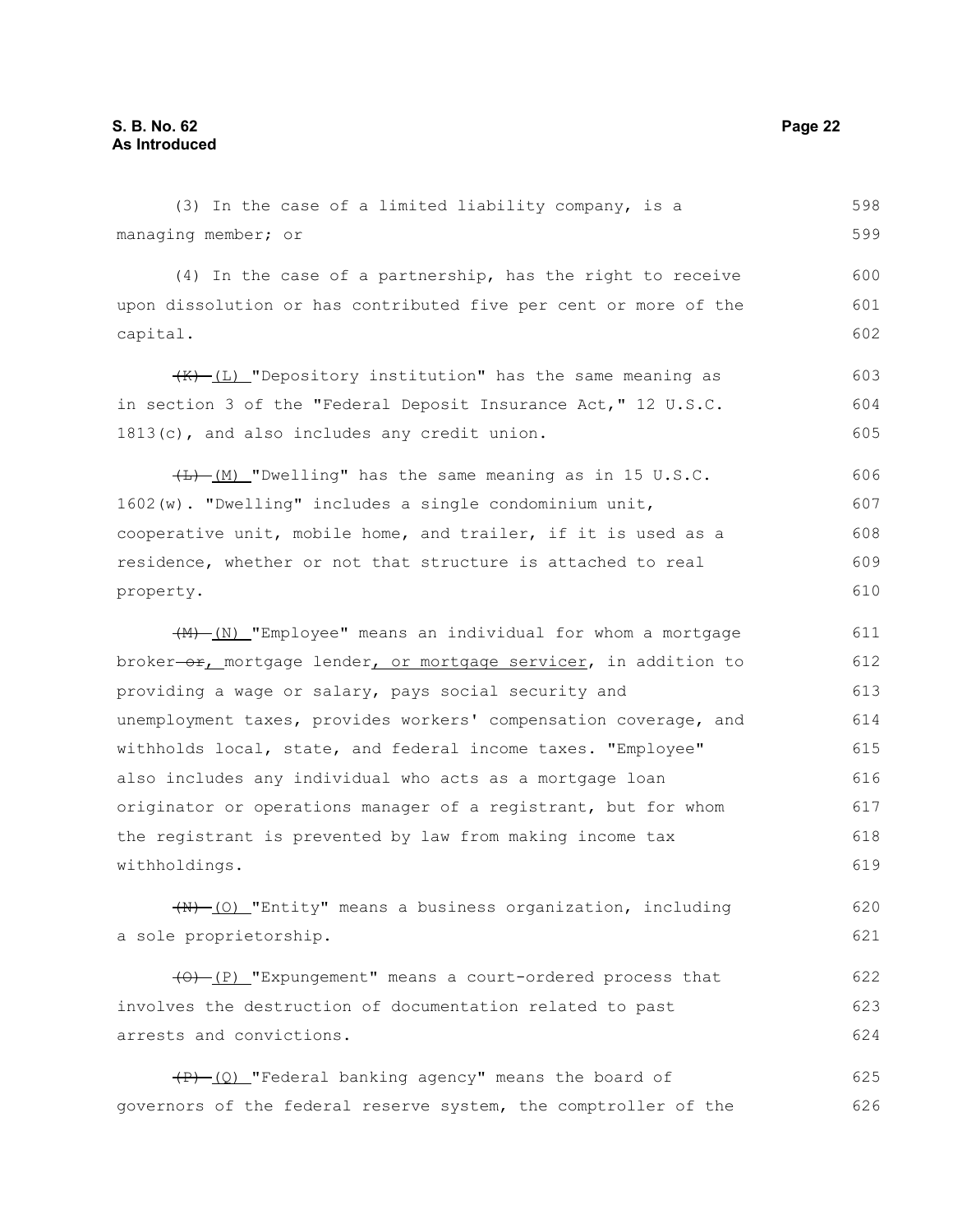| currency, the national credit union administration, or the              | 627 |
|-------------------------------------------------------------------------|-----|
| federal deposit insurance corporation.                                  | 628 |
| $\frac{1}{2}$ (R) "Immediate family" means an individual's spouse,      | 629 |
| child, stepchild, parent, stepparent, grandparent, grandchild,          | 630 |
| brother, sister, parent-in-law, brother-in-law, or sister-in-           | 631 |
| law.                                                                    | 632 |
| $(R)$ (S) "Independent contractor" means an individual who              | 633 |
| performs duties for another person and is not subject to that           | 634 |
| person's supervision or control.                                        | 635 |
| (S) (T) "Individual" means a natural person.                            | 636 |
| (T) (U) "Licensee" means any individual who has been                    | 637 |
| issued a mortgage loan originator license under this chapter.           | 638 |
| $\overline{(U)}$ (V) "Loan commitment" means a statement transmitted in | 639 |
| writing or electronically by a mortgage lender setting forth the        | 640 |
| terms and conditions upon which the mortgage lender is willing          | 641 |
| to make a particular residential mortgage loan to a particular          | 642 |
| borrower.                                                               | 643 |
| (V) (W) "Loan processor or underwriter" means an                        | 644 |
| individual who, with respect to the origination of a residential        | 645 |
| mortgage loan, performs administrative or clerical tasks as an-         | 646 |
| employee at the direction of and subject to the supervision of a        | 647 |
| mortgage lender or mortgage broker. For purposes of this-               | 648 |
| division, "origination of a residential mortgage loan" means all        | 649 |
| activities related to a residential mortgage loan, from the             | 650 |
| taking of a loan application through the completion of all-             | 651 |
| required loan closing documents and the funding of the loan any         | 652 |
| of the following activities at the direction or subject to the          | 653 |
| supervision of a licensed mortgage loan originator or registered        | 654 |
| mortgage loan originator:                                               | 655 |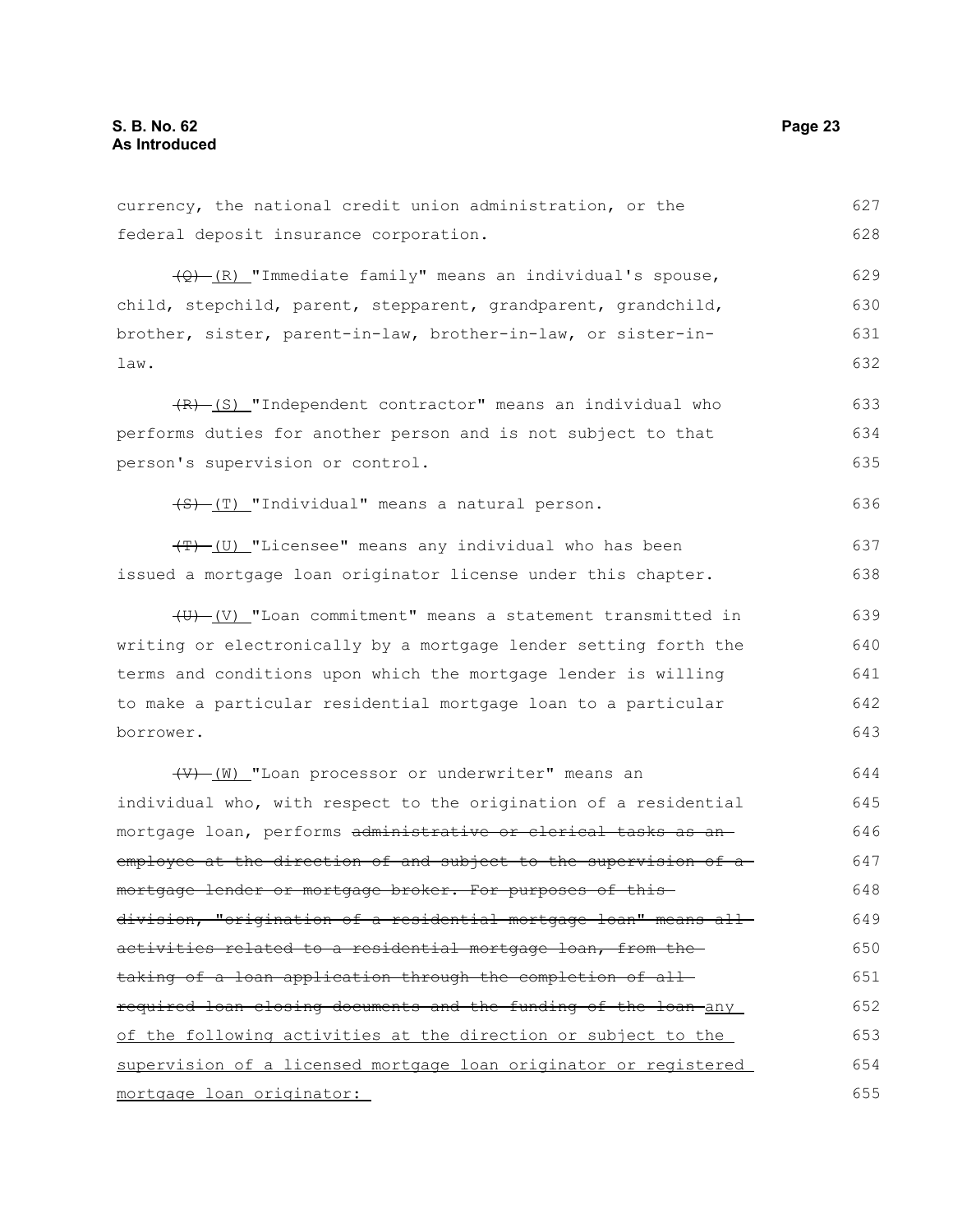| (1) Receiving, collecting, distributing, or analyzing            | 656 |
|------------------------------------------------------------------|-----|
| information common for the processing or underwriting of a       | 657 |
| residential mortgage loan;                                       | 658 |
| (2) Communicating with a borrower to obtain the                  | 659 |
| information necessary for the processing or underwriting of a    | 660 |
| loan, to the extent the communication does not include offering  | 661 |
| or negotiating loan rates or terms or counseling borrowers about | 662 |
| residential mortgage loan rates or terms.                        | 663 |
| $(W)$ $(X)$ "Mortgage" means the consensual interest in real     | 664 |
| property located in this state, including improvements to that   | 665 |
| property, securing a debt evidence by a mortgage, trust          | 666 |
| indenture, deed of trust, or other lien on real property.        | 667 |
| (X) (Y) "Mortgage broker" means an entity that for               | 668 |
| compensation or gain, or in the expectation of compensation or   | 669 |
| gain, obtains, attempts to obtain, or assists in obtaining a     | 670 |
| residential mortgage loan for a borrower from a mortgage lender  | 671 |
| in return for consideration or in anticipation of consideration. | 672 |
| For purposes of this division, "attempting to obtain or          | 673 |
| assisting in obtaining" a residential mortgage loan includes     | 674 |
| referring a borrower to a mortgage lender, soliciting or         | 675 |
| offering to solicit a mortgage loan on behalf of a borrower, or  | 676 |
| negotiating or offering to negotiate the terms or conditions of  | 677 |
| a mortgage loan with a mortgage lender on behalf of a borrower.  | 678 |
| (Y) (Z) "Mortgage lender" means an entity that for               | 679 |
| compensation or gain, or in the expectation of compensation or   | 680 |
| gain consummates a residential mortgage loan, advances funds,    | 681 |
| offers to advance funds, or commits to advancing funds for a     | 682 |
| residential mortgage loan applicantborrower.                     | 683 |

(Z)(1) (AA)(1) "Mortgage loan originator" means an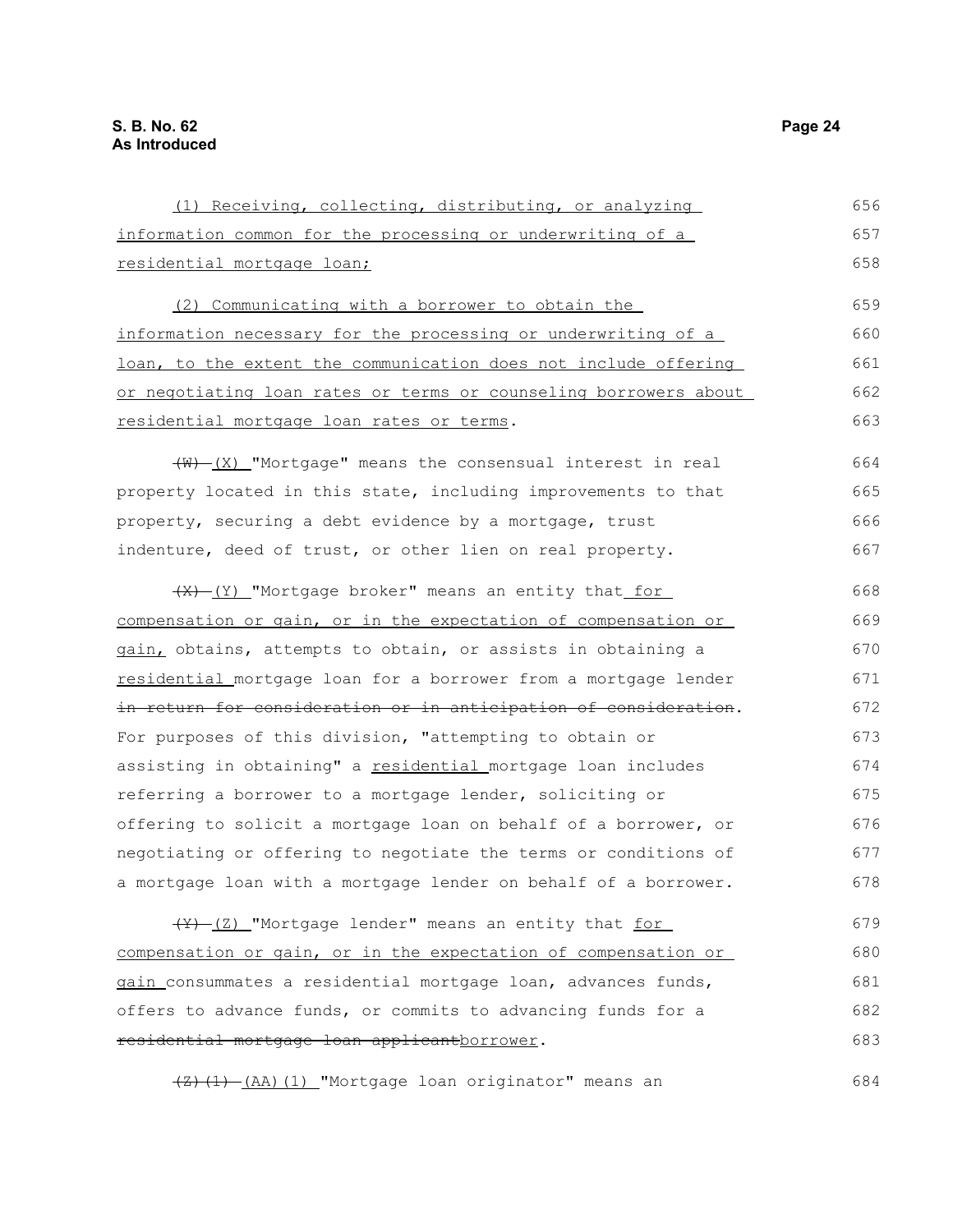individual who for compensation or gain, or in the expectation of compensation or gain, does any of the following: (a) Takes a residential mortgage loan application; (b) Assists or offers to assist a buyer in obtaining or applying to obtain a residential mortgage loan by, among other things, advising on loan terms, including rates, fees, and other costs; (c) Offers or negotiates terms of a residential mortgage loan; (d) Issues or offers to issue a commitment for a residential mortgage loan to a buyer. (2) "Mortgage loan originator" does not include any of the following: (a) An individual who performs purely administrative or clerical tasks on behalf of a mortgage loan originator; (b) A person licensed under Chapter 4735. of the Revised Code, or under the similar law of another state, who performs only real estate brokerage activities permitted by that license, provided the person is not compensated by a mortgage lender, mortgage broker, mortgage loan originator, or by any agent thereof; (c) A person solely involved in extensions of credit relating to timeshare plans, as that term is defined in 11 U.S.C. 101; (d) An employee of a mortgage lender or mortgage broker who acts solely as a loan processor or underwriter and who does not represent to the public, through advertising or other means of communicating, including the use of business cards, 685 686 687 688 689 690 691 692 693 694 695 696 697 698 699 700 701 702 703 704 705 706 707 708 709 710 711 712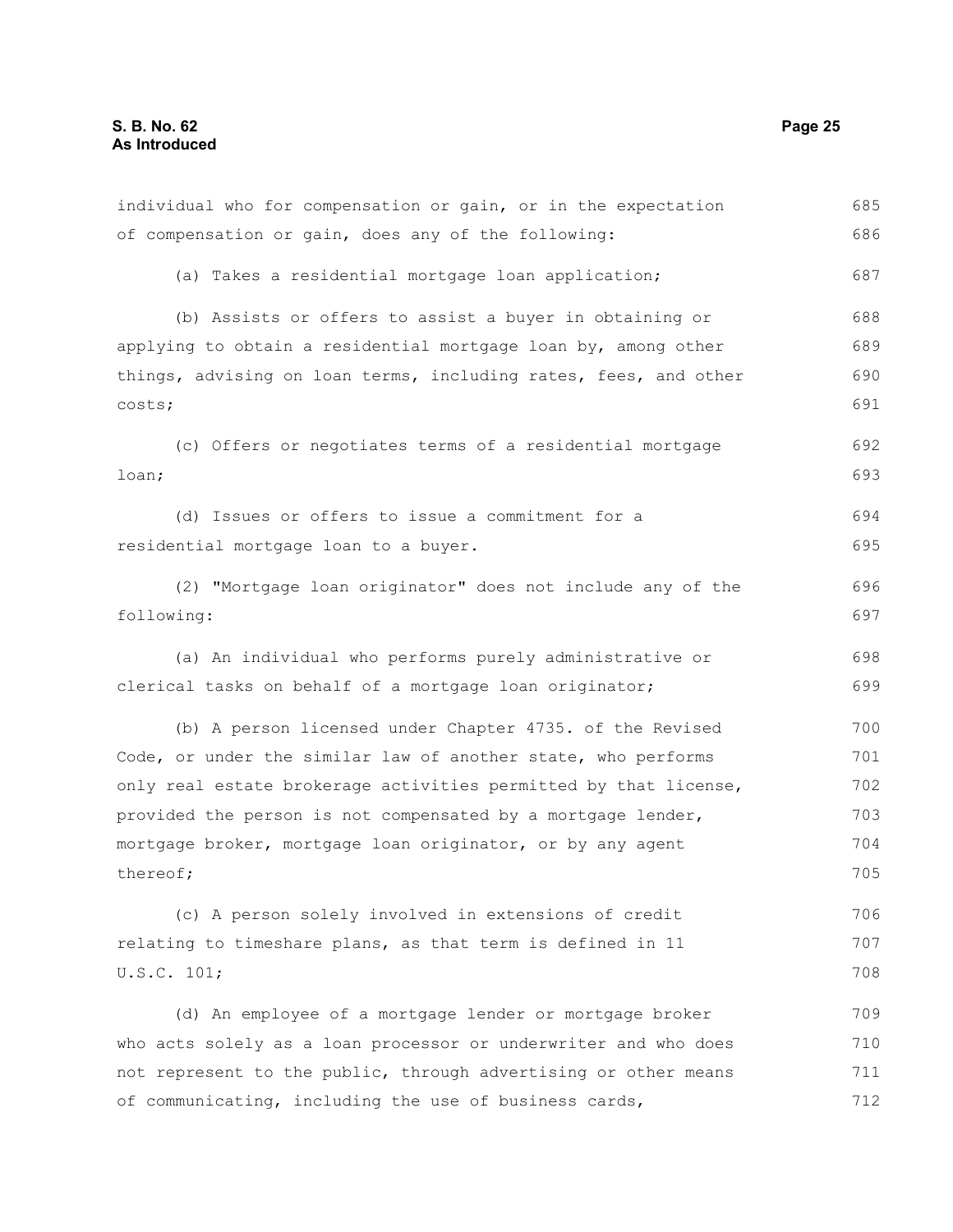stationery, brochures, signs, rate lists, or other promotional items, that the employee can or will perform any of the activities of a mortgage loan originator; (e) A licensed attorney who negotiates the terms of a residential mortgage loan on behalf of a client as an ancillary matter to the attorney's representation of the client, unless the attorney is compensated by a mortgage lender, a mortgage broker, or another mortgage loan originator, or by any agent thereof; (f) Any person engaged in the retail sale of manufactured homes, mobile homes, or industrialized units, including a manufactured home park operator, as defined in section 4781.01 of the Revised Code if, in connection with financing those retail sales, the person only assists the borrower by providing or transmitting the loan application and does not do any of the following: (i) Offer or negotiate the residential mortgage loan rates or terms; (ii) Provide any counseling with borrowers aboutresidential mortgage loan rates or terms Fail to give a borrower written disclosure of any corporate affiliation the person has with any lender, or fail to refer a borrower to at least one unaffiliated lender if the person recommends a lender with which the person has a corporate affiliation; (iii) Receive any payment compensation or fee gain from any company or individual for assisting the borrower obtain or apply for financing to purchase the manufactured home, mobile home, or industrialized unit $\dot{\tau}$ 713 714 715 716 717 718 719 720 721 722 723 724 725 726 727 728 729 730 731 732 733 734 735 736 737 738 739 740

(iv) Assist the borrower in completing a residential 741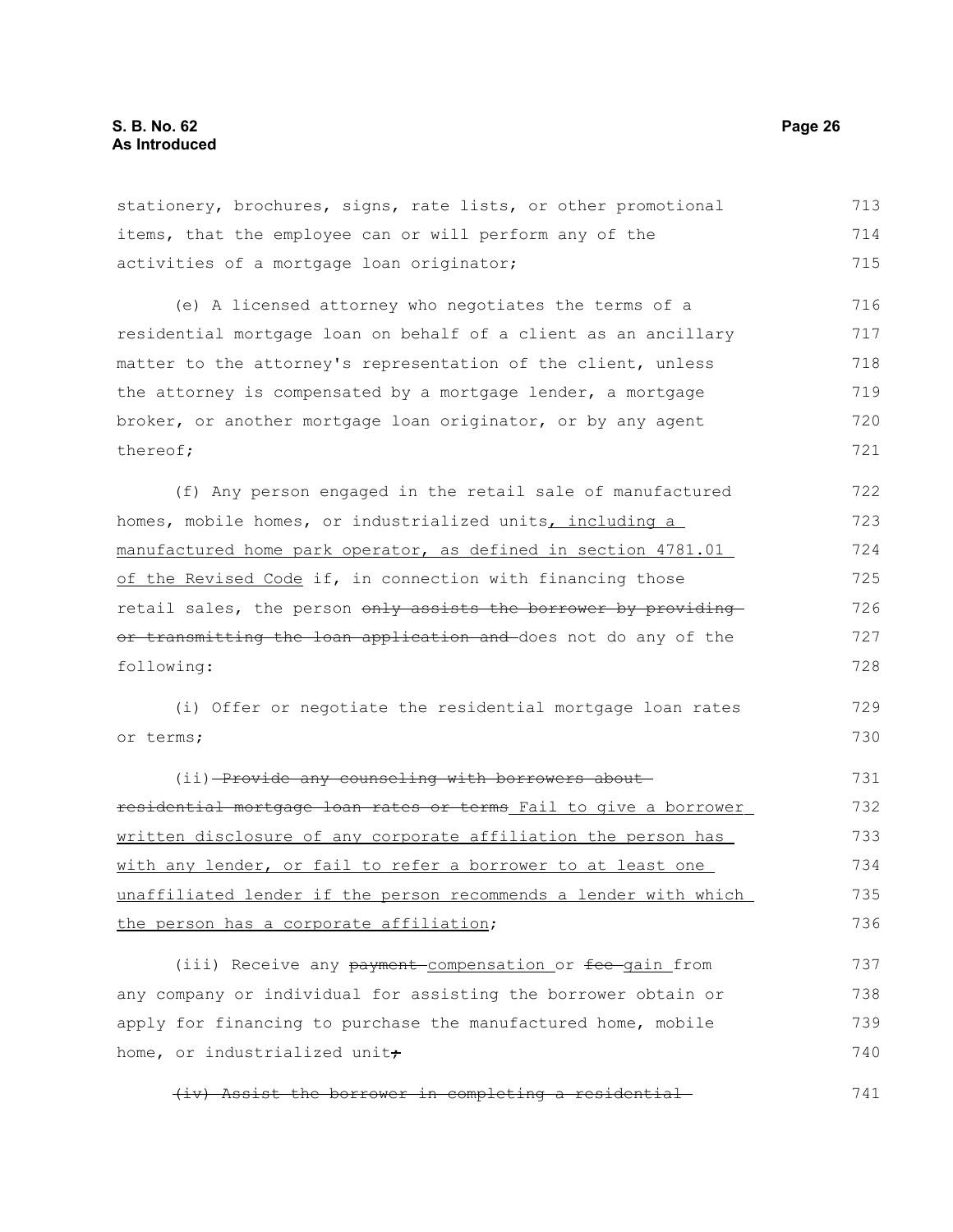#### mortgage loan application.

| (g) An individual employed by a bona fide nonprofit                                                 | 743 |
|-----------------------------------------------------------------------------------------------------|-----|
| organization <del>that is recognized as tax exempt under 26 U.S.C.</del>                            | 744 |
| 501(c)(3) and whose primary activity is the construction,                                           | 745 |
| remodeling, or rehabilitation of homes for use by low-income-                                       | 746 |
| families, provided that the nonprofit organization makes no-                                        | 747 |
| <del>profit mortgage loans or mortgage loans at zero per cent-</del>                                | 748 |
| interest to low-income families and no fees accrue directly to-                                     | 749 |
| the nonprofit organization or individual employed by the                                            | 750 |
| nonprofit organization from those mortgage loans and that the-                                      | 751 |
| United States department of housing and urban development does-                                     | 752 |
| not deny this exemption.acting within the scope of employment                                       | 753 |
| with respect to residential mortgage loans with terms that are                                      | 754 |
| favorable to the borrower;                                                                          | 755 |
|                                                                                                     | 756 |
| (h) An employee of a loan processing or underwriting                                                |     |
| $a_0$ $a_1$ , $a_2$ $a_3$ , $a_4$ $a_5$ $a_6$ $a_7$ $a_8$ $a_9$ $a_1$ $a_2$ $a_3$ $a_4$ $a_5$ $a_7$ | 757 |

company that provides loan processing or underwriting services to one or more mortgage lenders or mortgage brokers under a contract between the loan processing or underwriting company and the mortgage lenders or mortgage brokers, provided the employee performs only clerical or support duties and performs those duties only at the direction of and subject to the supervision and instruction of a licensed mortgage loan originator employee of the same loan processing and underwriting company, and provided that the loan processing and underwriting company has obtained a letter of exemption provided for in a rule adopted by the superintendent of financial institutions. 757 758 759 760 761 762 763 764 765 766 767

(AA) (BB) "Mortgage servicer" means an entity a person that, for compensation or gain for itself or on behalf of the holder of a residential mortgage loan, holds the servicing rights for more than five residential mortgage loans, records 768 769 770 771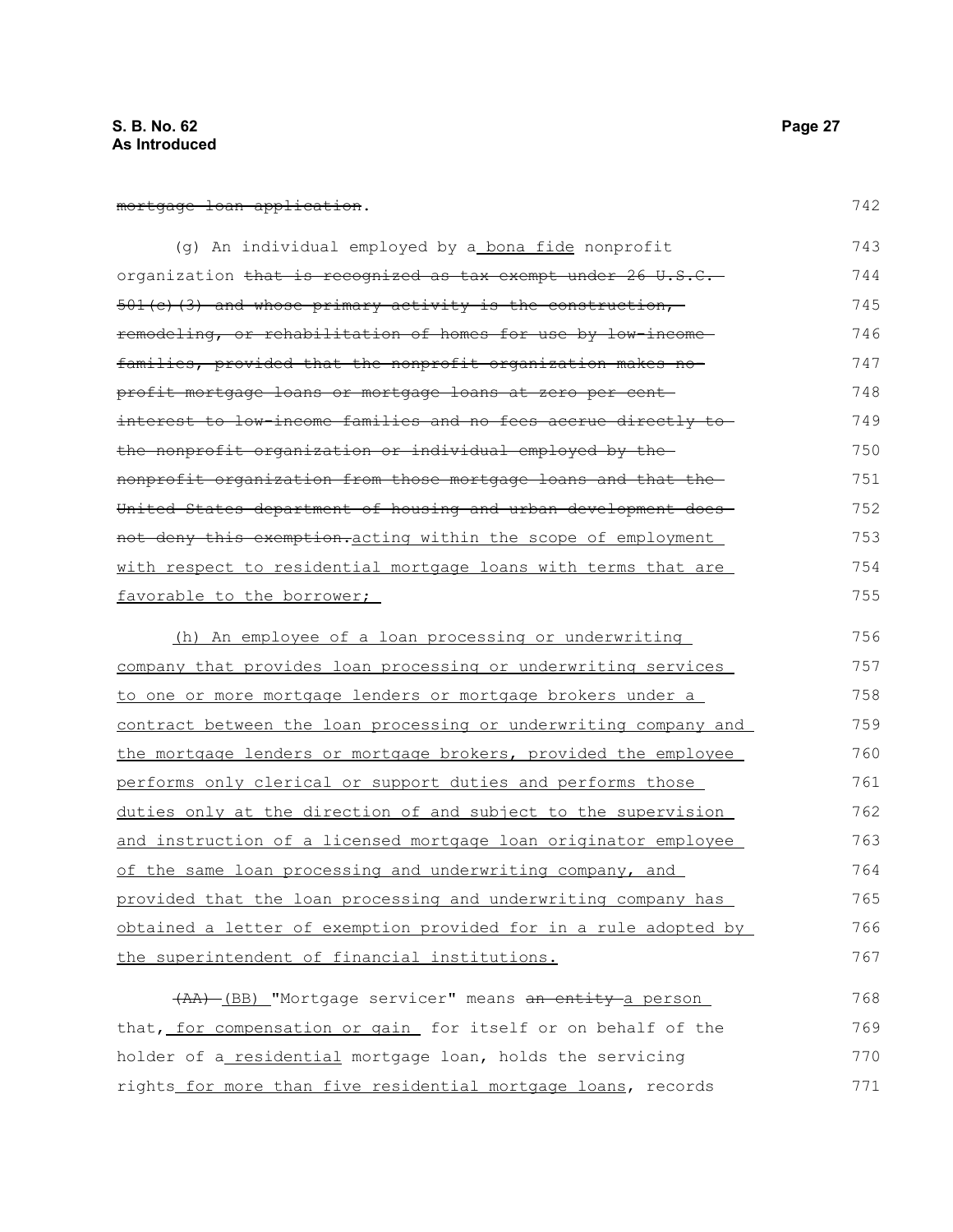#### **S. B. No. 62 Page 28 As Introduced**

mortgage payments on its books for more than five residential mortgage loans, or performs other functions to carry out the residential mortgage holder's obligations or rights under the mortgage agreement for more than five residential mortgage loans including, when applicable, the receipt of funds from the mortgagor to be held in escrow for payment of real estate taxes and insurance premiums and the distribution of such funds to the taxing authority and insurance company. 772 773 774 775 776 777 778 779

(BB) (CC) "Nationwide mortgage licensing system and registry" means a licensing system developed and maintained by the conference of state bank supervisors and the American association of residential mortgage regulators, or their successor entities, for the licensing and registration of persons providing non-depository financial services. 780 781 782 783 784 785

(CC) (DD) "Nontraditional mortgage product" means any mortgage product other than a thirty-year fixed rate mortgage.

(DD) (EE) "Person" means an individual, sole proprietorship, corporation, company, limited liability company, partnership, limited liability partnership, trust, or association. 788 789 790 791

(EE) (FF) "Real estate brokerage activity" means any activity that involves offering or providing real estate brokerage services to the public, including all of the following: 792 793 794 795

(1) Acting as a real estate salesperson or real estate broker for a buyer, seller, lessor, or lessee of real property; 796 797

(2) Bringing together parties interested in the sale, purchase, lease, rental, or exchange of real property; 798 799

(3) Negotiating, on behalf of any party, any portion of a 800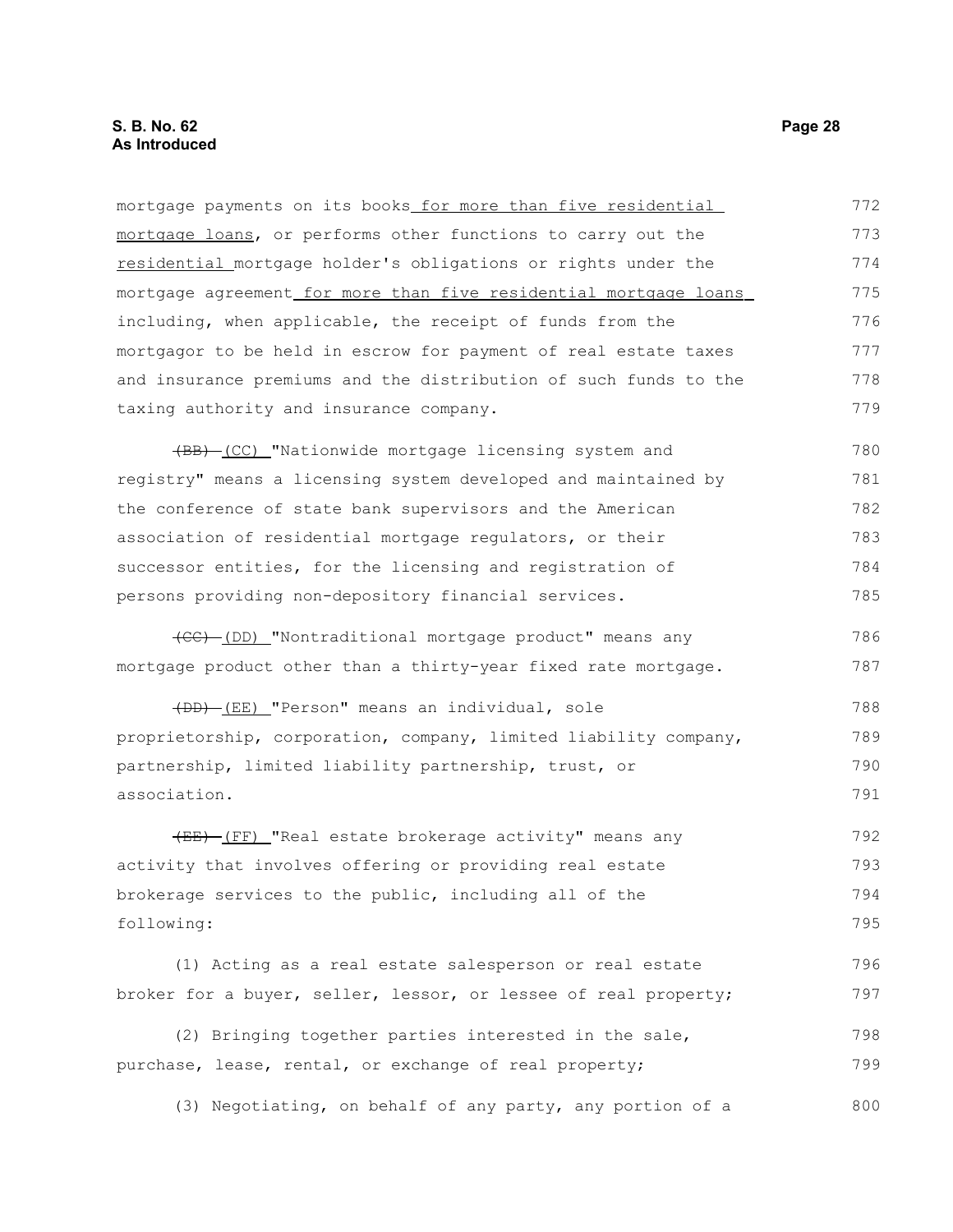| contract relating to the sale, purchase, lease, rental, or | 801 |
|------------------------------------------------------------|-----|
| exchange of real property, other than in connection with   | 802 |
| providing financing for any such transaction;              | 803 |

(4) Engaging in any activity for which a person engaged in that activity is required to be licensed as a real estate salesperson or real estate broker under the law of this state; 804 805 806

(5) Offering to engage in any activity, or to act in any capacity, described in division  $(EE) - (FF)$  of this section. 807 808

(FF) (GG) "Registered mortgage loan originator" means an individual to whom both of the following apply: 809 810

(1) The individual is a mortgage loan originator and an employee of a depository institution, a subsidiary that is owned and controlled by a depository institution and regulated by a federal banking agency, or an institution regulated by the farm credit administration. 811 812 813 814 815

(2) The individual is registered with, and maintains a unique identifier through, the nationwide mortgage licensing system and registry. 816 817 818

(GG) (HH) "Registrant" means any person that has been issued a certificate of registration under this chapter. 819 820

(HH) (II) "Residential mortgage loan" means any loan that meets both of the following requirements: 821 822

(1) It is primarily for personal, family, or household use and is secured by a mortgage, deed of trust, or other equivalent consensual security interest on a dwelling or on residential real estate-located in Ohio. 823 824 825 826

(2) It is provided and secured by a first lien holder secured creditor or by a second subordinate lien holder secured 827 828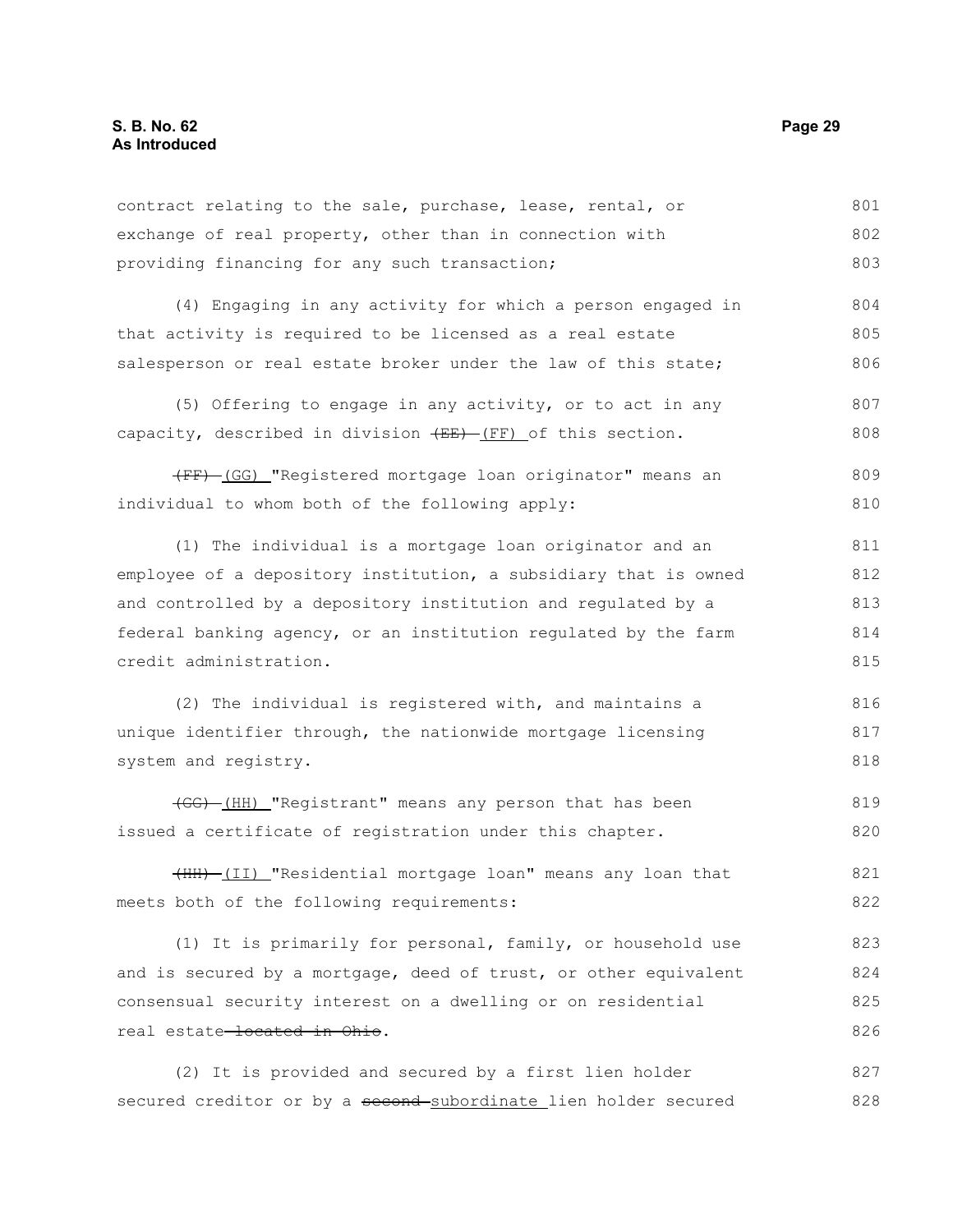| creditor. |
|-----------|
|-----------|

| (II) [JJ] "Residential real estate" means any real               | 830 |
|------------------------------------------------------------------|-----|
| property located in this state upon which is constructed a       | 831 |
| dwelling or upon which a dwelling is intended to be built within | 832 |
| a two-year period, subject to 24 C.F.R. 3500.5(b)(4). For        | 833 |
| purposes of this division, a borrower's intent to build a        | 834 |
| dwelling within a two-year period is presumed unless the         | 835 |
| borrower has submitted a written, signed statement to the        | 836 |
| contrary.                                                        | 837 |
| (UI) (KK) "Superintendent of financial institutions"             | 838 |
| includes the deputy superintendent for consumer finance as       | 839 |
| provided in section 1181.21 of the Revised Code.                 | 840 |
| (KK) (LL) "Transaction of business as a mortgage lender,         | 841 |
| mortgage servicer, or mortgage broker in this state" means       | 842 |
| originating, brokering, or servicing five or more residential    | 843 |
| <u>mortgage loans in any twelve-month period in any of the</u>   | 844 |
| following circumstances:                                         | 845 |
| (1) For any resident in this state;                              | 846 |
| (2) For any property in this state;                              | 847 |
| (3) By a person who is physically located in this state          | 848 |
| even if the property in question is in another state.            | 849 |
| "Unique identifier" means a number or other<br>(MM)              | 850 |
| identifier assigned by protocols established by the nationwide   | 851 |
| mortgage licensing system and registry.                          | 852 |
| Sec. 1322.02. The superintendent of financial institutions       | 853 |
| may, by rule, amend the definition of mortgage loan originator,  | 854 |
| mortgage broker, or mortgage lender, mortgage servicer, or any   | 855 |
| other definition in section 1322.01 of the Revised Code, or the  | 856 |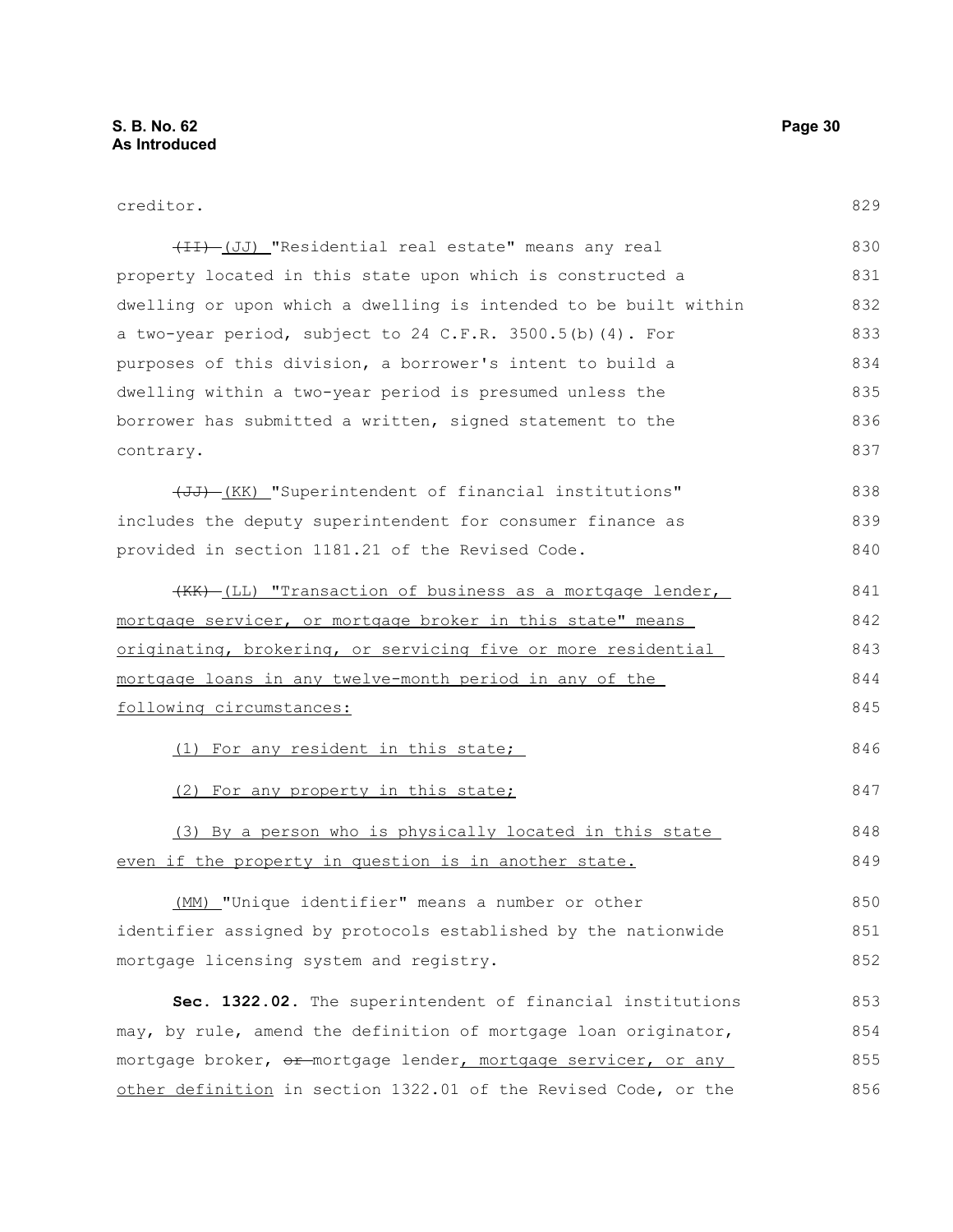| criteria for an entity to obtain a letter of exemption-under-    | 857 |
|------------------------------------------------------------------|-----|
| division (B)(1) of section 1322.05 of the Revised Code, or a     | 858 |
| registration or license, under this chapter, if the              | 859 |
| superintendent finds that the change is necessary to remain      | 860 |
| consistent with the purposes intended by the policy and          | 861 |
| provisions of the "Secure and Fair Enforcement for Mortgage      | 862 |
| Licensing Act of 2008," 122 Stat. 2810, 12 U.S.C. 5101.          | 863 |
| Rules authorized by this section shall be adopted in             | 864 |
| accordance with Chapter 119. of the Revised Code.                | 865 |
| Sec. 1322.04. This chapter does not apply to any of the          | 866 |
| following:                                                       | 867 |
| (A) Any entity chartered and lawfully doing business under       | 868 |
| the authority of any law of this state, another state, or the    | 869 |
| United States as a bank, savings bank, trust company, savings    | 870 |
| and loan association, or credit union, or a subsidiary of any    | 871 |
| such entity, which subsidiary is regulated by a federal banking  | 872 |
| agency and is owned and controlled by a depository institution;  | 873 |
| (B) A consumer reporting agency that is in substantial           | 874 |
| compliance with the "Fair Credit Reporting Act," 84 Stat. 1128,  | 875 |
| 15 U.S.C. 1681a, as amended;                                     | 876 |
| (C) Any political subdivision, or any governmental or            | 877 |
| other public entity, corporation, instrumentality, or agency, in | 878 |
| or of the United States or any state;                            | 879 |
| (D) A college or university, or controlled entity of a           | 880 |
| college or university, as those terms are defined in section     | 881 |
| 1713.05 of the Revised Code;                                     | 882 |
| (E) Any entity created solely for the purpose of                 | 883 |
| securitizing loans secured by an interest in real estate,        | 884 |
| provide provided the entity does not service the loans. As used  | 885 |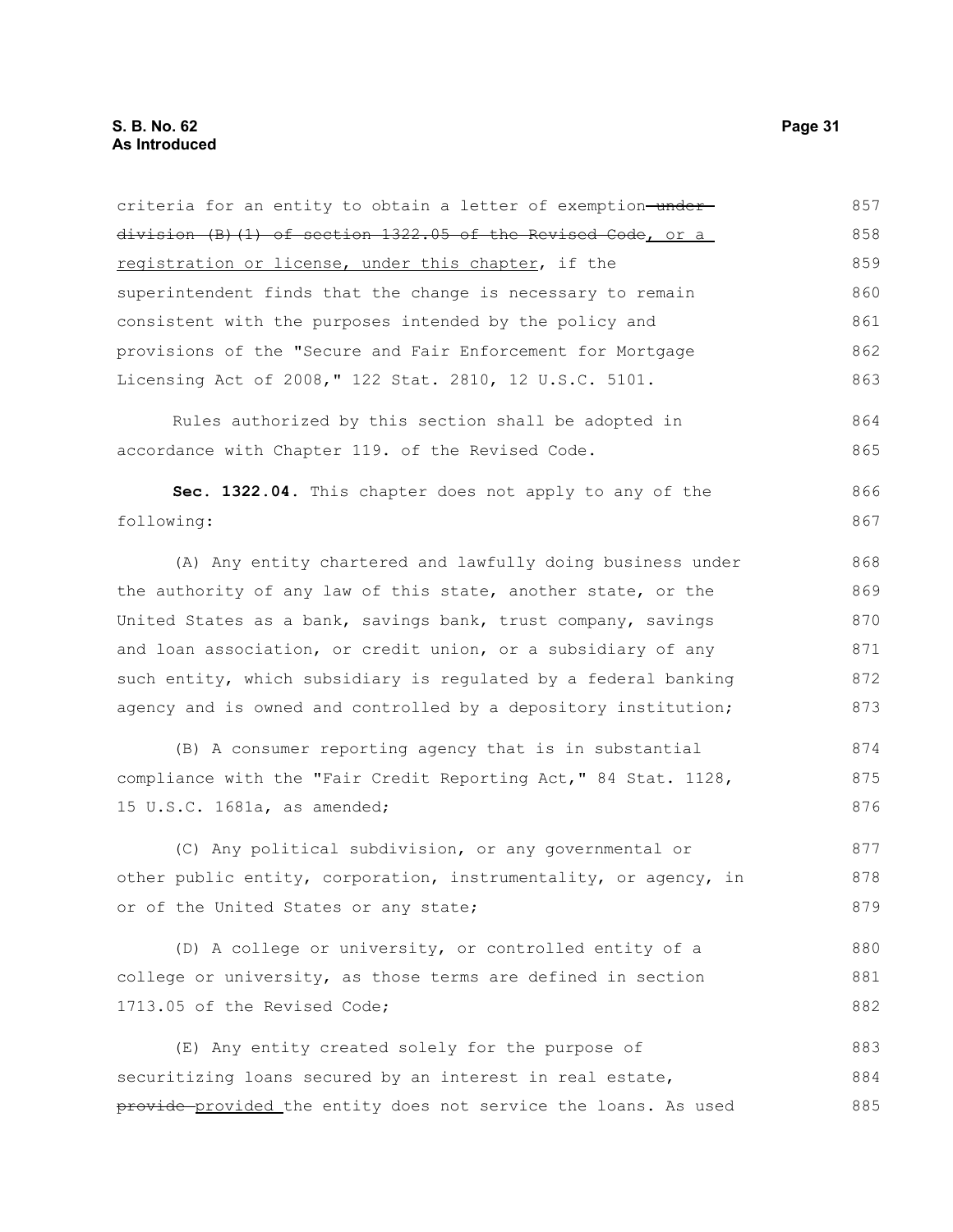in this division, "securitizing" means the packaging and sale of mortgage loans as a unit for sale as investment securities, but only to the extent of those activities. (F) Any person engaged in the retail sale of manufactured homes, mobile homes, or industrialized units, including a manufactured home park operator, as defined in section 4781.01 of the Revised Code, if, in connection with obtaining financing by others for those retail sales, the person only assists theborrower by providing or transmitting the loan application and does not do any of the following: (1) Offer or negotiate the residential mortgage loan rates or terms; (2) Provide any counseling with borrowers aboutresidential mortgage loan rates or terms Fail to give a borrower written disclosure of any corporate affiliation the person has with any lender, or fail to refer a borrower to at least one unaffiliated lender if the person recommends a lender with which the person has a corporate affiliation; (3) Receive any payment compensation or fee gain from any company or individual for assisting the borrower to obtain or apply for financing to purchase the manufactured home, mobile home, or industrialized unit+ (4) Assist the borrower in completing the residential mortgage loan application. (G) A bona fide nonprofit organization-that is recognizedas tax exempt under 26 U.S.C. 501 (c) (3) and whose primary activity is the construction, remodeling, or rehabilitation of homes for use by low-income families, provided that the 886 887 888 889 890 891 892 893 894 895 896 897 898 899 900 901 902 903 904 905 906 907 908 909 910 911 912 913

organization makes no-profit mortgage loans or mortgage loans at 914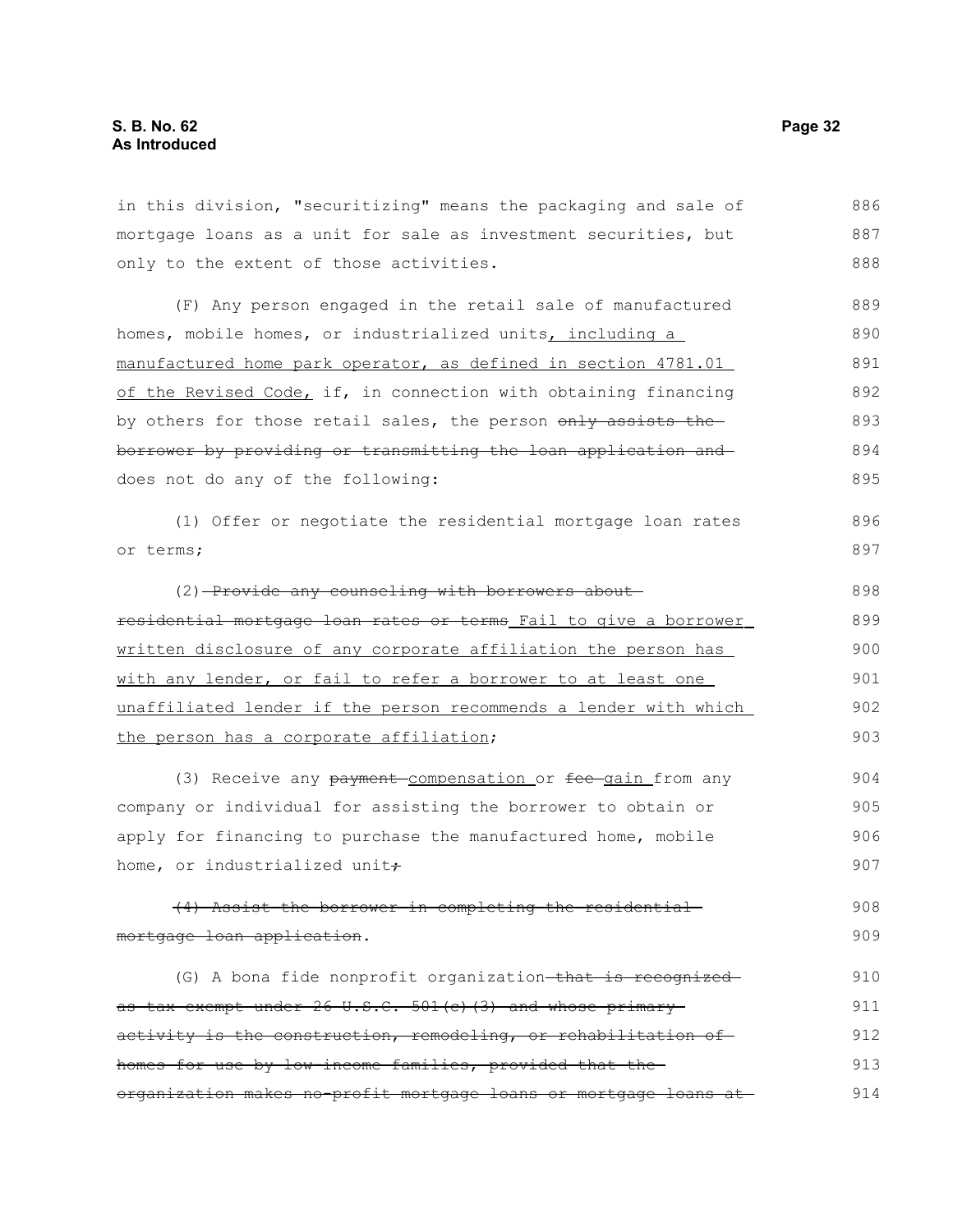zero per cent interest to low income families and no fees accruedirectly to the organization from those mortgage loans and that the United States department of housing and urban development does not deny this exemption; 915 916 917 918

(H) A credit union service organization, provided that the organization utilizes services provided by registered mortgage loan originators or that it holds a valid letter of exemption issued by the superintendent of financial institutions under division (B)(1) of section 1322.05 of the Revised Code. 919 920 921 922 923

(I) A depository institution not otherwise required to be licensed under this chapter that voluntarily makes a filing on the nationwide mortgage licensing system and registry as an exempt entity for the purpose of licensing loan originators exclusively associated with the institution and that holds a valid letter of exemption issued by the superintendent pursuant to division (B)(1) of section 1322.05 of the Revised Code. 924 925 926 927 928 929 930

**Sec. 1322.07.** (A) (1) No person, on the person's own behalf or on behalf of any other person, shall act engage in the transaction of business as a mortgage lender, mortgage servicer, or mortgage broker in this state without first having obtained a certificate of registration from the superintendent of financial institutions for the principal office and every branch office to be maintained by the person for the transaction of business as a mortgage lender, mortgage servicer, or mortgage broker in this state. A 931 932 933 934 935 936 937 938 939

(2) A registrant shall maintain an office location for the transaction of business as a mortgage lender, mortgage servicer, or mortgage broker in this any state of the United States. Registrants are not required to maintain a physical location in this state.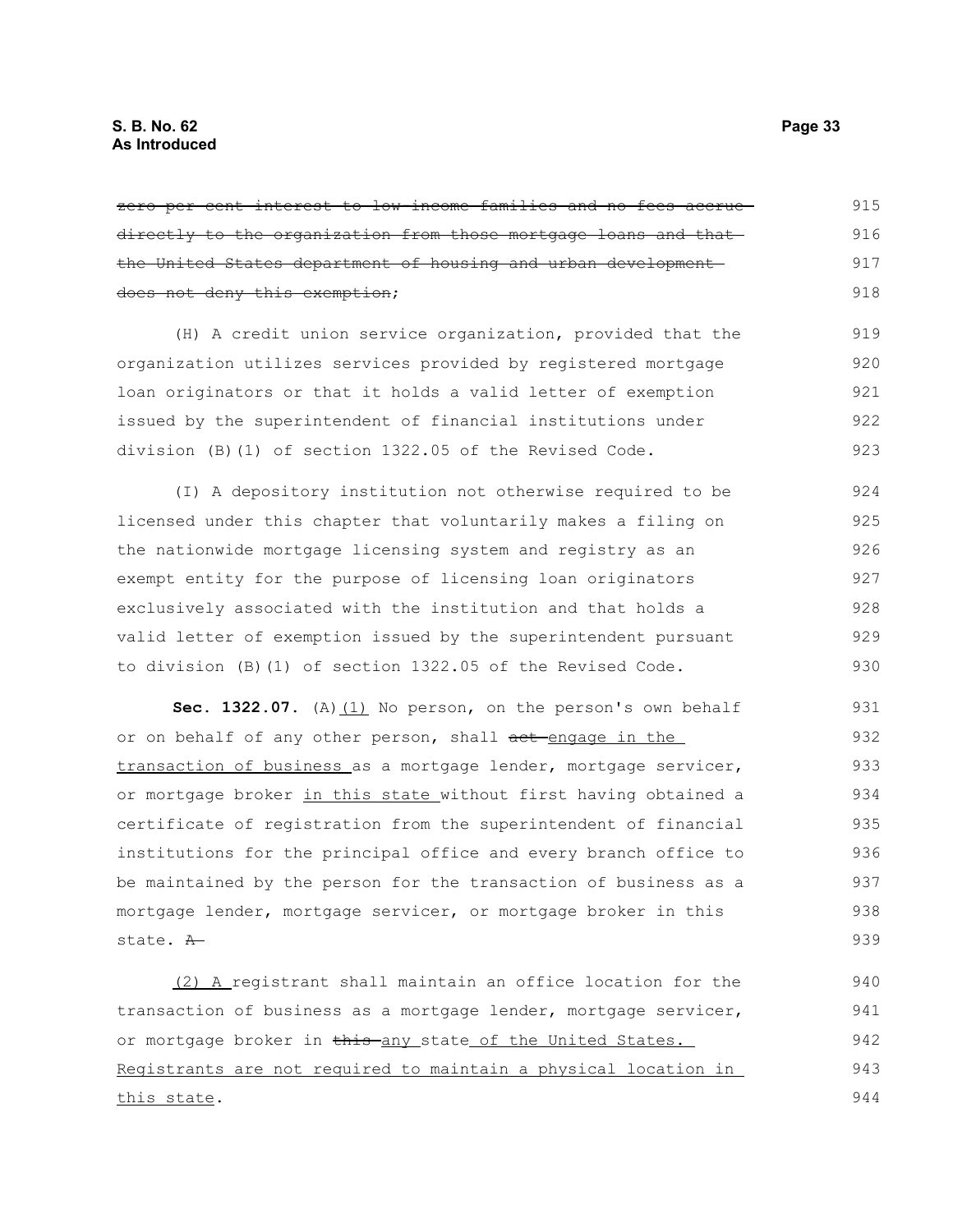#### **S. B. No. 62 Page 34 As Introduced**

(B)(1) No individual shall act as a mortgage loan originator without first having obtained a license from the superintendent. A mortgage loan originator shall be employed by or associated with a mortgage lender, mortgage broker, registrant or entity holding a valid letter of exemption under division (B)(1) of section 1322.05 of the Revised Codethis chapter, but shall not be employed by or associated with more than one registrant or entity holding a valid letter of exemption under division (B)(1) of section 1322.05 of the Revised Code-this chapter at any one time. 945 946 947 948 949 950 951 952 953 954

(2) An individual acting under the individual's authority as a registered mortgage loan originator shall not be required to be licensed under division (B)(1) of this section. 955 956 957

(3) An individual who holds a valid temporary mortgage loan originator license issued pursuant to section 1322.24 of the Revised Code may engage in the business of a mortgage loan originator in accordance with this chapter during the term ofthe temporary license. 958 959 960 961 962

Sec. 1322.09. (A) (1) An application for a certificate of registration shall be in writing, under oath, and in a form prescribed by the superintendent of financial institutions that complies with the requirements of the nationwide mortgage licensing system and registry. The application shall be accompanied by a nonrefundable application fee of five hundred dollars for each location of an office to be maintained by the applicant in accordance with division (A) of section 1322.07 of the Revised Code and any additional fee required by the nationwide mortgage licensing system and registry. 963 964 965 966 967 968 969 970 971 972

|  | (2) The application shall include the names and addresses  |  |  |  | 973 |
|--|------------------------------------------------------------|--|--|--|-----|
|  | of the owners, officers, or partners having control of the |  |  |  | 974 |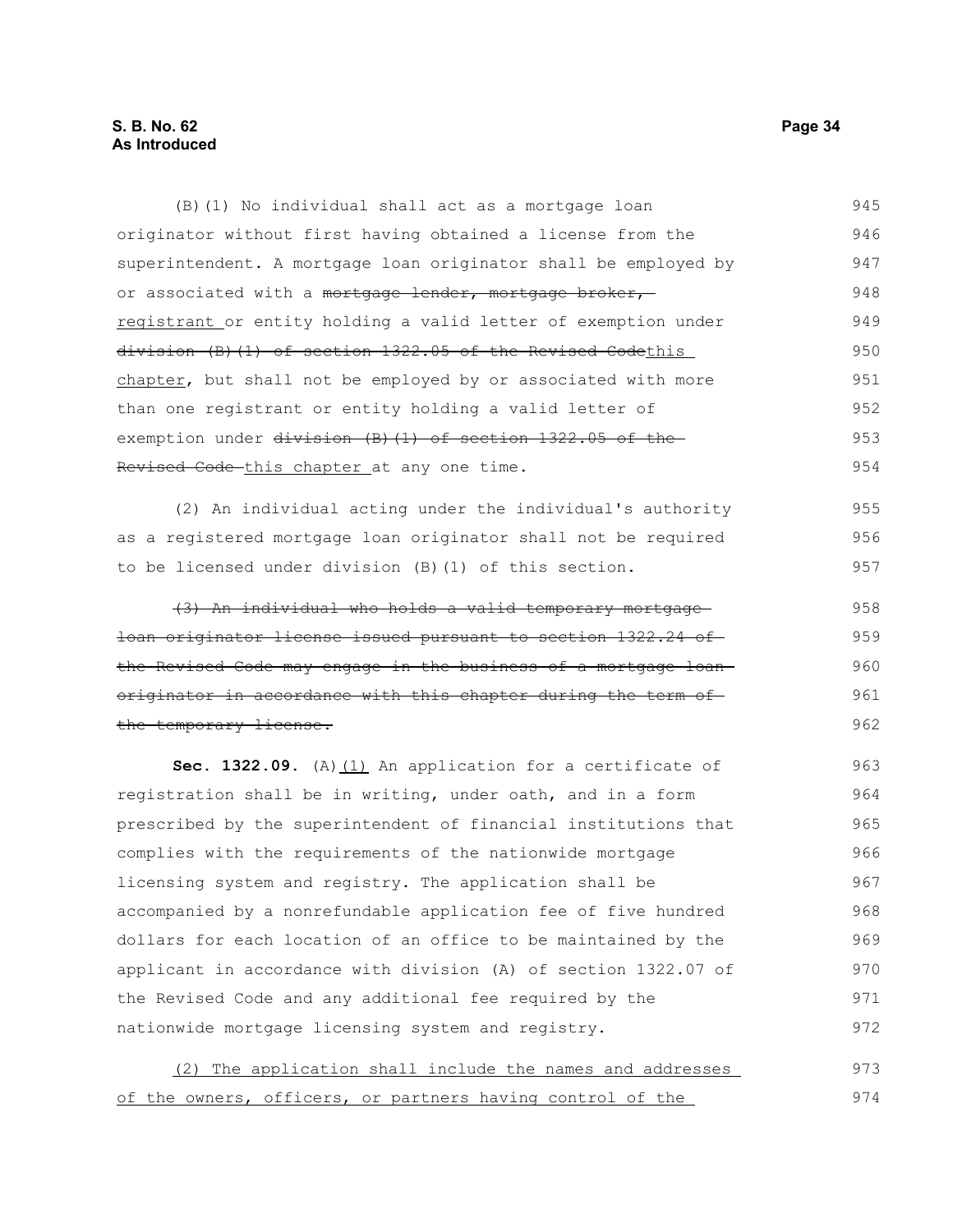| applicant, including all of the following:                       | 975  |
|------------------------------------------------------------------|------|
| (a) In the case of a sole proprietor, the name and address       | 976  |
| of the sole proprietor;                                          | 977  |
| (b) In the case of a partnership, the name and address of        | 978  |
| each partner;                                                    | 979  |
| (c) In the case of a corporation, the name and address of        | 980  |
| each shareholder owning five per cent or more of the             | 981  |
| corporation;                                                     | 982  |
| (d) In the case of any other entity, the name and address        | 983  |
| of any person that owns five per cent or more of any entity that | 984  |
| will transact business under the certificate of registration.    | 985  |
| (3) In addition to any information required by this              | 986  |
| section, an applicant shall furnish to the superintendent any    | 987  |
| reasonable information the superintendent may require.           | 988  |
| (B) Upon the filing of the application and payment of the        | 989  |
| nonrefundable application fee and any fee required by the        | 990  |
| nationwide mortgage licensing system and registry, the           | 991  |
| superintendent shall investigate the applicant and any           | 992  |
| individual whose identity is required to be disclosed in the     | 993  |
| application. As part of that investigation, the superintendent   | 994  |
| shall conduct a civil records check.                             | 995  |
| If, in order to issue a certificate of registration to an        | 996  |
| applicant, additional investigation by the superintendent        | 997  |
| outside this state is necessary, the superintendent may require  | 998  |
| the applicant to advance sufficient funds to pay the actual      | 999  |
| expenses of the investigation, if it appears that these expenses | 1000 |
| will exceed five hundred dollars. The superintendent shall       | 1001 |
| provide the applicant with an itemized statement of the actual   | 1002 |
| expenses that the applicant is required to pay.                  | 1003 |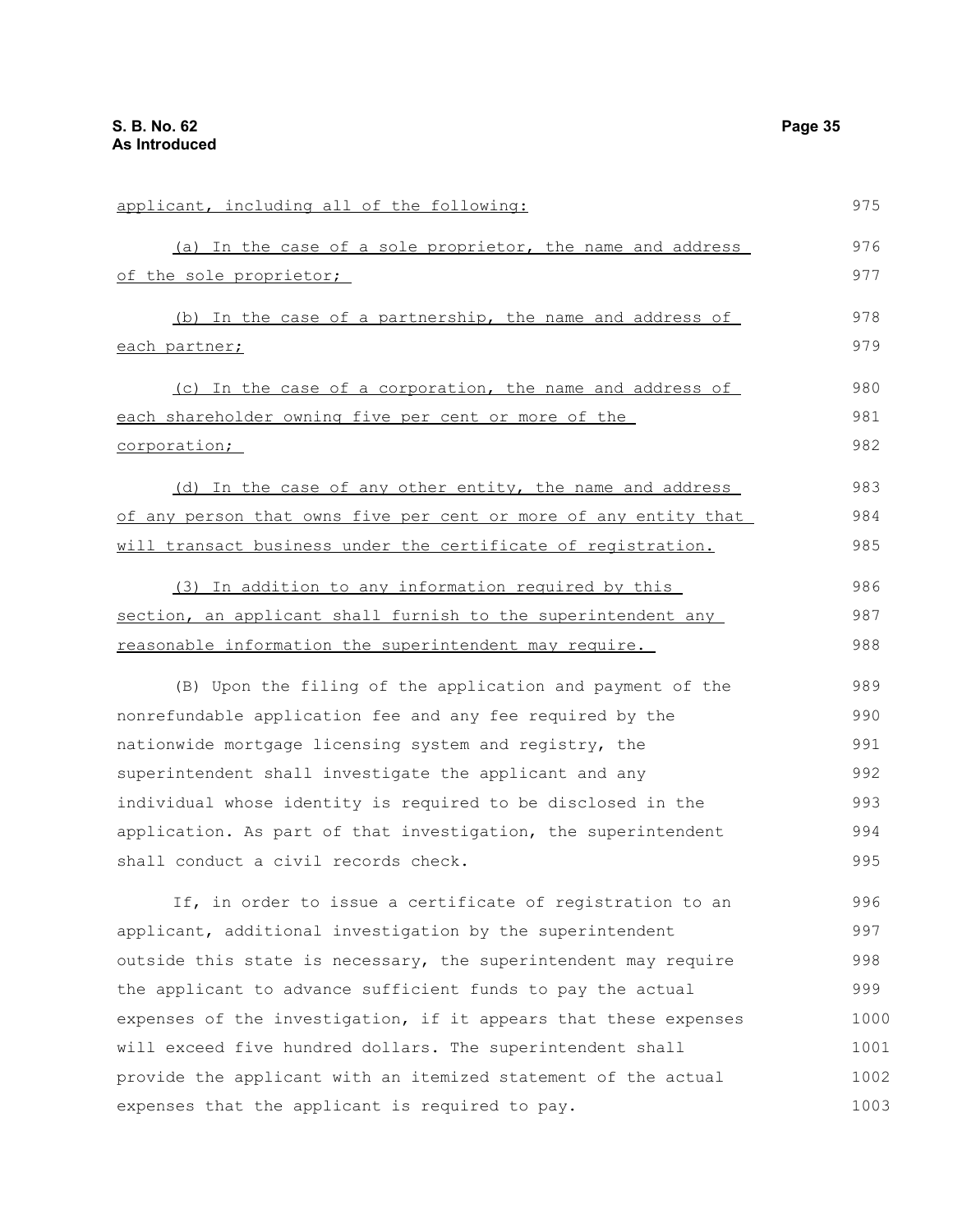## **S. B. No. 62 Page 36 As Introduced**

| (C) In connection with applying for a certificate of             | 1004 |
|------------------------------------------------------------------|------|
| registration, the applicant shall furnish to the nationwide      | 1005 |
| mortgage licensing system and registry information concerning    | 1006 |
| the applicant's identity, including all of the following for the | 1007 |
| applicant and any individual with control of the applicant:      | 1008 |
| (1) The applicant's fingerprints for submission to the           | 1009 |
| federal bureau of investigation, and any other governmental      | 1010 |
| agency or entity authorized to receive such information, for     | 1011 |
| purposes of a state, national, and international criminal        | 1012 |
| history background check;                                        | 1013 |
| (2) Personal history and experience in a form prescribed         | 1014 |
| by the nationwide mortgage licensing system and registry, along  | 1015 |
| with authorization for the superintendent and the nationwide     | 1016 |
| mortgage licensing system and registry to obtain both of the     | 1017 |
| following:                                                       | 1018 |
| (a) An independent credit report from a consumer reporting       | 1019 |
| agency;                                                          | 1020 |
| (b) Information related to any administrative, civil, or         | 1021 |
| criminal findings by any governmental jurisdiction.              | 1022 |
| (D) The superintendent shall pay all funds advanced and          | 1023 |
| application and renewal fees and penalties the superintendent    | 1024 |
| receives pursuant to this section and section 1322.10 of the     | 1025 |
| Revised Code to the treasurer of state to the credit of the      | 1026 |
| consumer finance fund created in section 1321.21 of the Revised  | 1027 |
| Code.                                                            | 1028 |
| (E) If an application for a certificate of registration          | 1029 |
| does not contain all of the information required under this      | 1030 |
| section, and if that information is not submitted to the         | 1031 |
| superintendent or to the nationwide mortgage licensing system    | 1032 |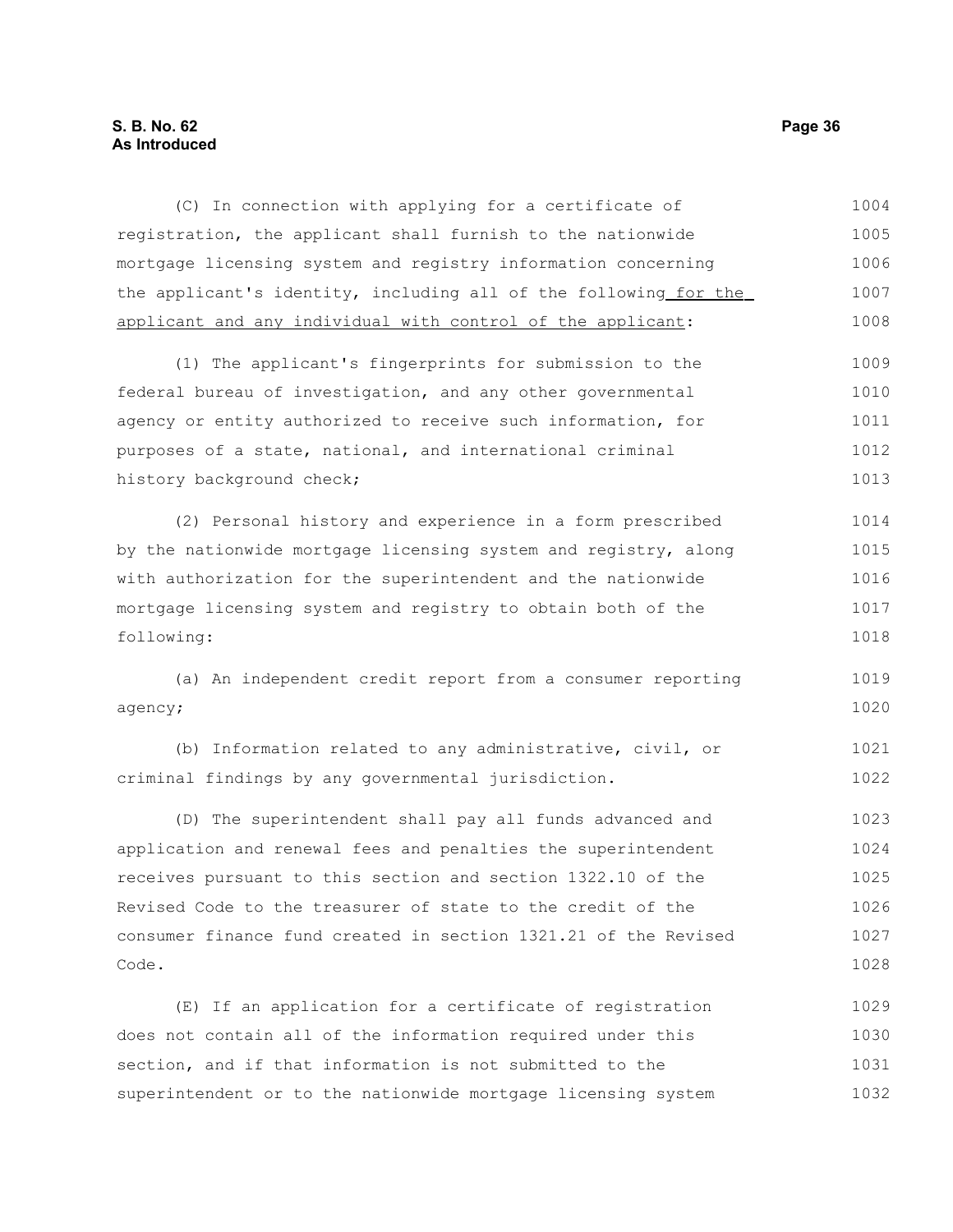and registry within ninety days after the superintendent or the nationwide mortgage licensing system and registry requests the information in writing, including by electronic transmission or facsimile, the superintendent may consider the application withdrawn. 1033 1034 1035 1036 1037

(F) A certificate of registration and the authority granted under that certificate is not transferable or assignable and cannot be franchised by contract or any other means. 1038 1039 1040

(G)(1) The superintendent may establish relationships or enter into contracts with the nationwide mortgage licensing system and registry, or any entities designated by it, to collect and maintain records and process transaction fees or other fees related to mortgage lender, mortgage servicer, or mortgage broker certificates of registration or the persons associated with a mortgage lender, mortgage servicer, or mortgage broker. 1041 1042 1043 1044 1045 1046 1047 1048

(2) For purposes of this section and to reduce the points of contact that the federal bureau of investigation may have to maintain, the division of financial institutions may use the nationwide mortgage licensing system and registry as a channeling agent for requesting information from and distributing information to the United States department of justice or other governmental agencies. 1049 1050 1051 1052 1053 1054 1055

(3) For purposes of this section and to reduce the points of contact that the division may have to maintain, the division may use the nationwide mortgage licensing system and registry as a channeling agent for requesting information from and distributing information to any source as determined by the division. 1056 1057 1058 1059 1060 1061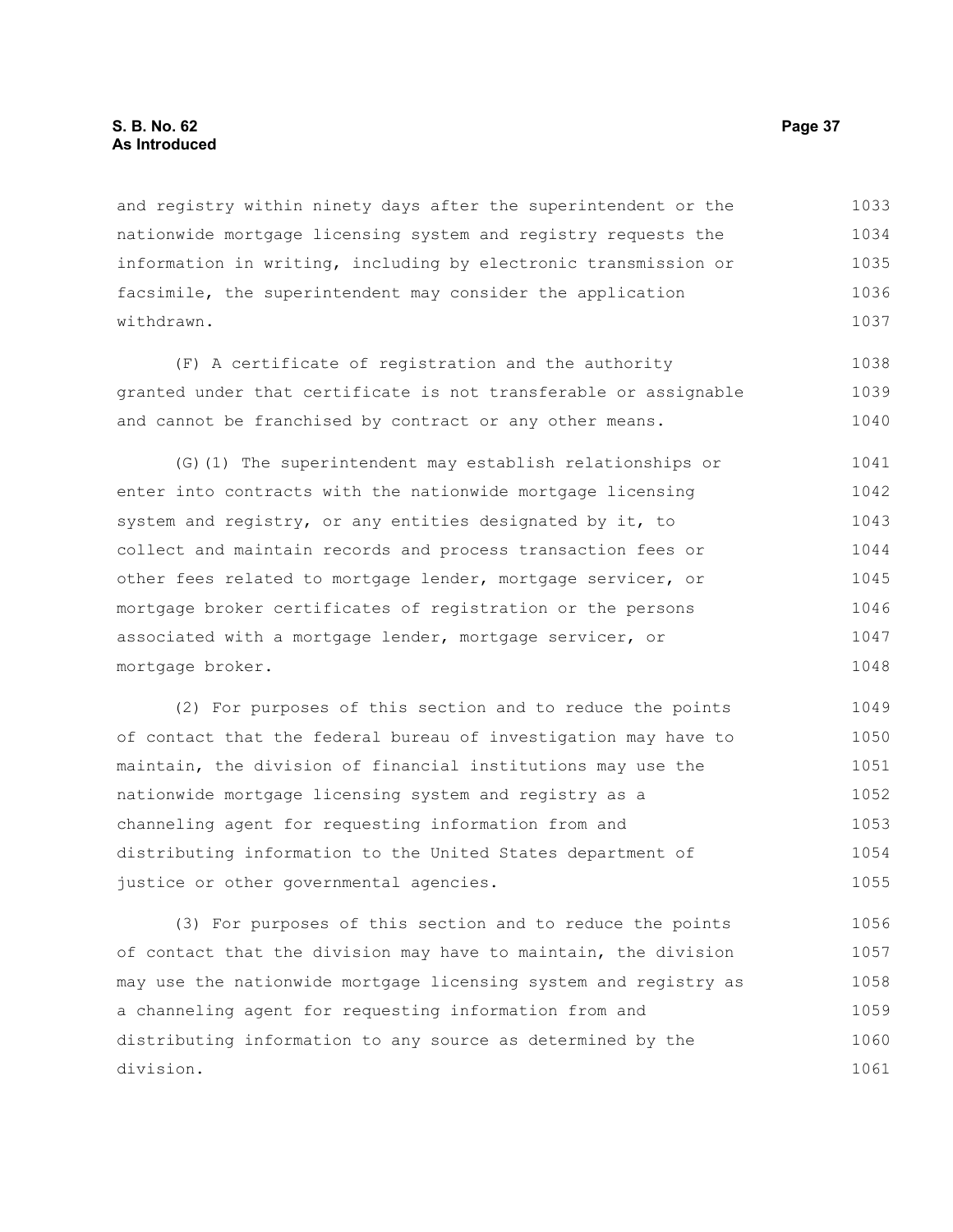# **S. B. No. 62 Page 38 As Introduced**

**Sec. 1322.10.** (A) Upon the conclusion of the investigation required under division (B) of section 1322.09 of the Revised Code, the superintendent of financial institutions shall issue a certificate of registration to the applicant if the superintendent finds that the following conditions are met: 1062 1063 1064 1065 1066

(1) The application is accompanied by the application fee and any fee required by the nationwide mortgage licensing system and registry. 1067 1068 1069

(a) If a check or other draft instrument is returned to the superintendent for insufficient funds, the superintendent shall notify the applicant by certified mail, return receipt requested, that the application will be withdrawn unless the applicant, within thirty days after receipt of the notice, submits the application fee and a one-hundred-dollar penalty to the superintendent. If the applicant does not submit the application fee and penalty within that time period, or if any check or other draft instrument used to pay the fee or penalty is returned to the superintendent for insufficient funds, the application shall be withdrawn. 1070 1071 1072 1073 1074 1075 1076 1077 1078 1079 1080

(b) If a check or other draft instrument is returned to the superintendent for insufficient funds after the certificate of registration has been issued, the superintendent shall notify the registrant by certified mail, return receipt requested, that the certificate of registration issued in reliance on the check or other draft instrument will be canceled unless the registrant, within thirty days after receipt of the notice, submits the application fee and a one-hundred-dollar penalty to the superintendent. If the registrant does not submit the application fee and penalty within that time period, or if any check or other draft instrument used to pay the fee or penalty 1081 1082 1083 1084 1085 1086 1087 1088 1089 1090 1091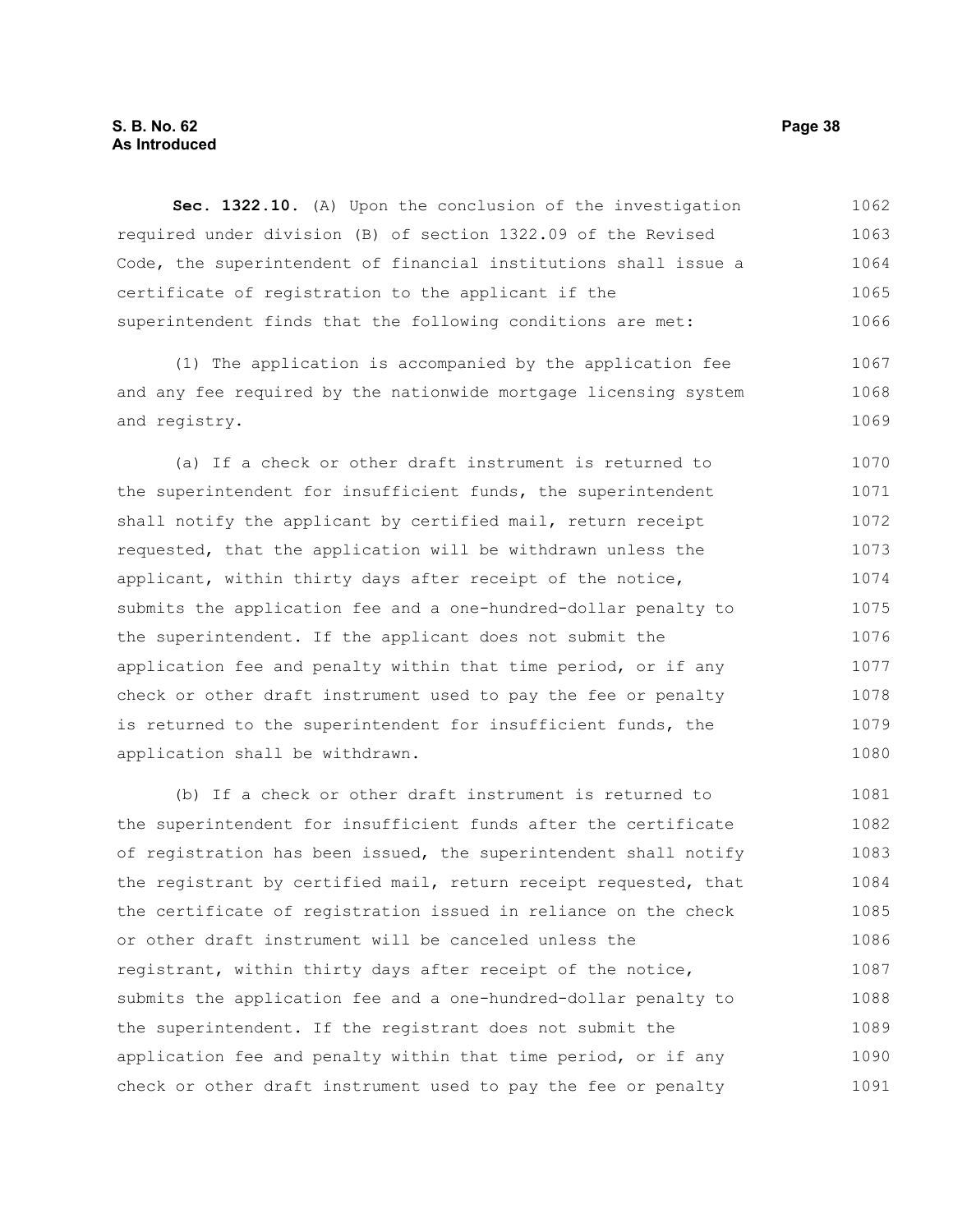# **S. B. No. 62 Page 39 As Introduced**

| is returned to the superintendent for insufficient funds, the   | 1092 |
|-----------------------------------------------------------------|------|
| certificate of registration shall be canceled immediately       | 1093 |
| without a hearing, and the registrant shall cease activity as a | 1094 |
| mortgage broker, mortgage lender, or mortgage servicer.         | 1095 |
| (2) If the application is for a location that is a              | 1096 |
| residence, evidence that the use of the residence to transact   | 1097 |
| business as a mortgage lender-or, mortgage broker, or mortgage  | 1098 |
| servicer is not prohibited.                                     | 1099 |
| (3) The applicant maintains all necessary filings and           | 1100 |
| approvals required by the secretary of state.                   | 1101 |
| (4) The applicant complies with the surety bond                 | 1102 |
| requirements of section 1322.32 of the Revised Code.            | 1103 |
| (5) The applicant has not made a material misstatement of       | 1104 |
| fact or material omission of fact in the application.           | 1105 |
| (6) Neither the applicant nor any person whose identity is      | 1106 |
| required to be disclosed on an application for a certificate of | 1107 |
| registration has had such a certificate of registration or      | 1108 |
| mortgage loan originator license, or any comparable authority,  | 1109 |
| revoked in any governmental jurisdiction or has pleaded guilty  | 1110 |
| or nolo contendere to or been convicted of any of the following | 1111 |
| in a domestic, foreign, or military court:                      | 1112 |
| (a) During the seven-year period immediately preceding the      | 1113 |
| date of application for the certificate of registration, a      | 1114 |
| misdemeanor involving theft or any felony;                      | 1115 |
| (b) At any time prior to the date the application for the       | 1116 |
| certificate of registration is approved, a felony involving an  | 1117 |
| act of fraud, dishonesty, a breach of trust, theft, or money    | 1118 |
| laundering.                                                     | 1119 |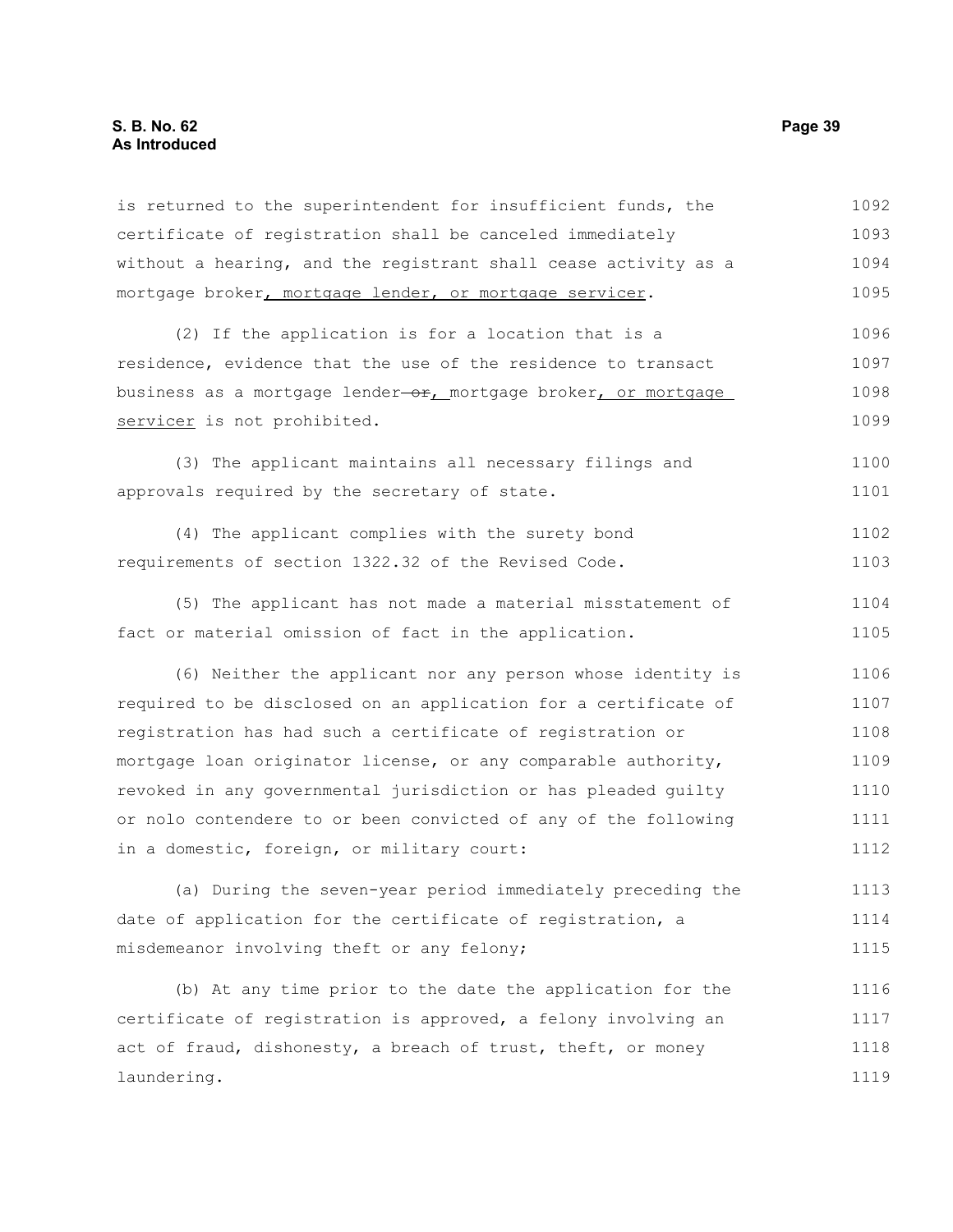(7) The applicant's operations manager successfully completed the examination required by section 1322.27 of the Revised Code. 1120 1121 1122

(8) The applicant's financial responsibility, experience, character, and general fitness command the confidence of the public and warrant the belief that the business will be operated honestly, fairly, and efficiently in compliance with the purposes of this chapter and the rules adopted thereunder. The superintendent shall not use a credit score or a bankruptcy as the sole basis for registration denial. 1123 1124 1125 1126 1127 1128 1129

(B) For purposes of determining whether an applicant that is a partnership, corporation, or other business entity or association has met the conditions set forth in divisions (A)(6) and (8) of this section, the superintendent shall determine which partners, shareholders, or persons named in the application must meet those conditions. This determination shall be based on the extent and nature of the partner's, shareholder's, or person's ownership interest in the partnership, corporation, or other business entity or association that is the applicant and on whether the person is in a position to direct, control, or adversely influence the operations of the applicant. 1130 1131 1132 1133 1134 1135 1136 1137 1138 1139 1140 1141

(C) The certificate of registration issued pursuant to division (A) of this section may be renewed annually on or before the thirty-first day of December if the superintendent finds that all of the following conditions are met: 1142 1143 1144 1145

(1) The renewal application is accompanied by a nonrefundable renewal fee of five hundred dollars for each location of an office to be maintained by the applicant in accordance with division (A) of section 1322.07 of the Revised 1146 1147 1148 1149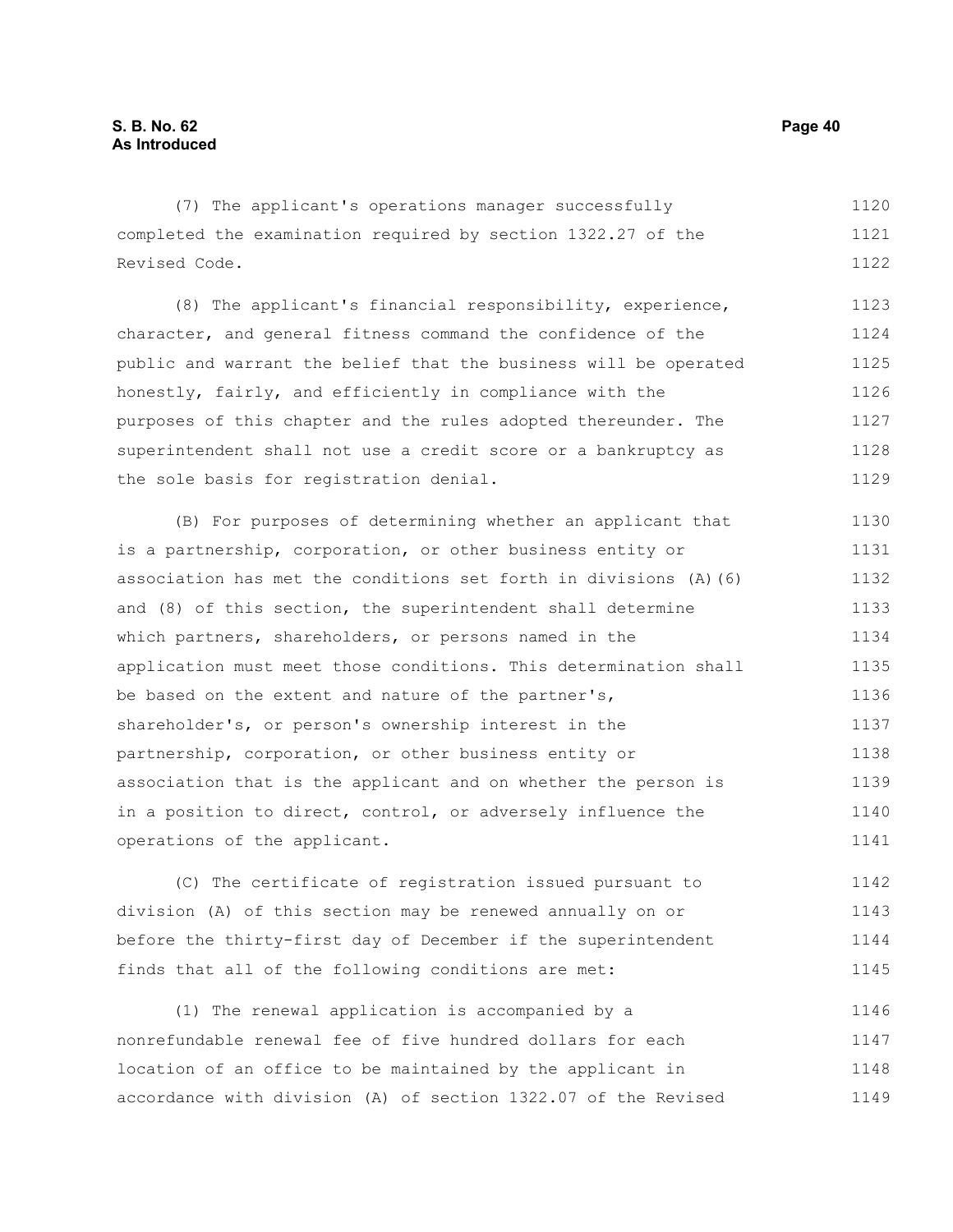# **S. B. No. 62 Page 41 As Introduced**

Code and any fee required by the nationwide mortgage licensing system and registry. If a check or other draft instrument is returned to the superintendent for insufficient funds, the superintendent shall notify the registrant by certified mail, return receipt requested, that the certificate of registration renewed in reliance on the check or other draft instrument will be canceled unless the registrant, within thirty days after receipt of the notice, submits the renewal fee and a onehundred-dollar penalty to the superintendent. If the registrant does not submit the renewal fee and penalty within that time period, or if any check or other draft instrument used to pay the fee or penalty is returned to the superintendent for insufficient funds, the certificate of registration shall be canceled immediately without a hearing and the registrant shall cease activity as a mortgage broker, mortgage lender, or mortgage servicer. (2) The operations manager designated under section 1322.12 of the Revised Code has completed at least eight hours of continuing education as required under section 1322.28 of the Revised Code. (3) The applicant meets the conditions set forth in divisions (A)(2) to (8) of this section.  $(4)$   $(3)$  The applicant's certificate of registration is not subject to an order of suspension or an unpaid and past due fine imposed by the superintendent. (D)(1) Subject to division (D)(2) of this section, if a renewal fee or additional fee required by the nationwide mortgage licensing system and registry is received by the superintendent after the thirty-first day of December, the certificate of registration shall not be considered renewed, and 1150 1151 1152 1153 1154 1155 1156 1157 1158 1159 1160 1161 1162 1163 1164 1165 1166 1167 1168 1169 1170 1171 1172 1173 1174 1175 1176 1177 1178 1179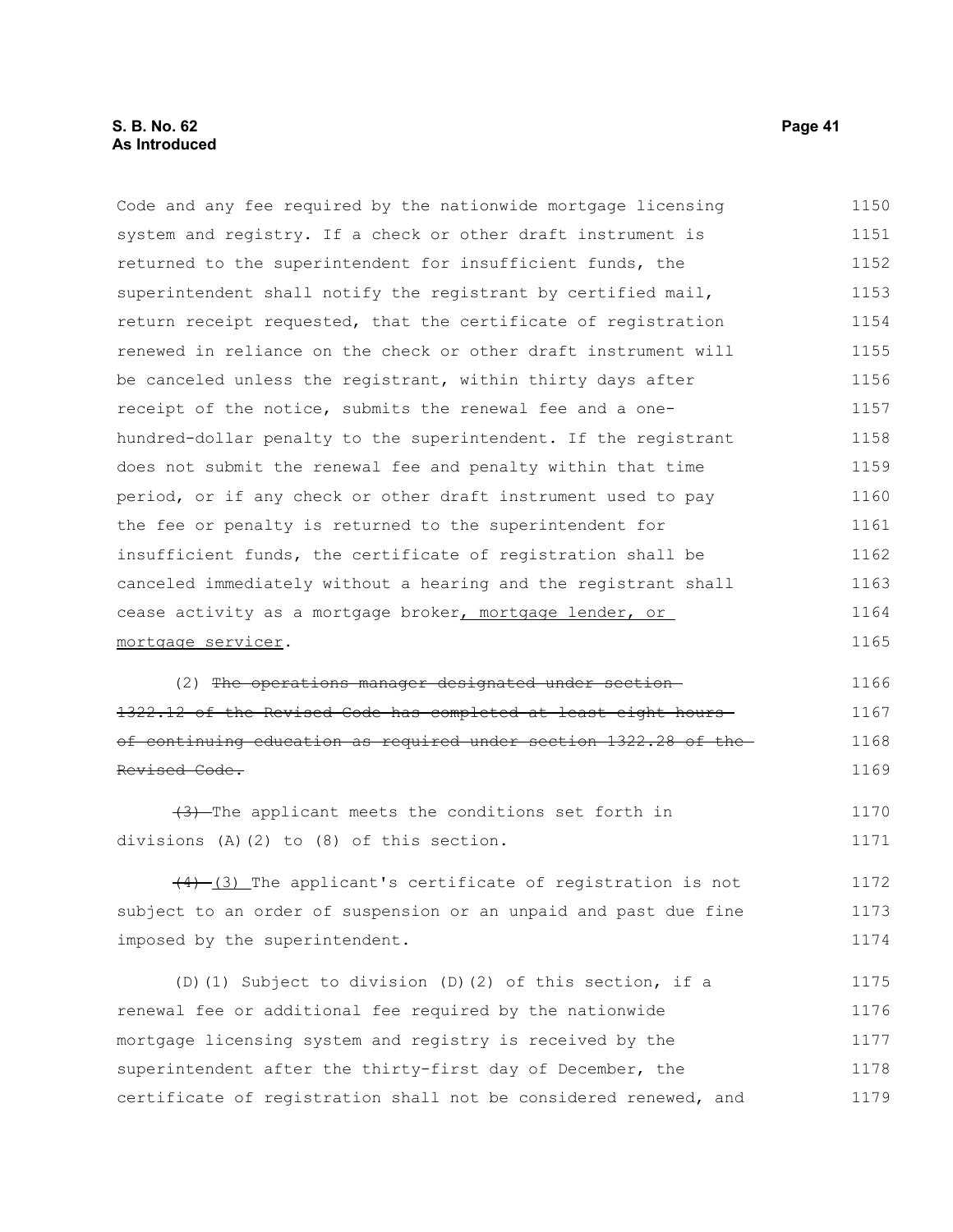the applicant shall cease activity as a mortgage lender- $o$ r, mortgage broker, or mortgage servicer. (2) Division (D)(1) of this section shall not apply if the applicant, not later than forty-five days after the renewal deadline, submits the renewal fee or additional fee and a onehundred-dollar penalty to the superintendent. (E) Certificates of registration issued under this chapter 1180 1181 1182 1183 1184 1185 1186

(F) The pardon or expungement of a conviction shall not be considered a conviction for purposes of this section. When determining the eligibility of an applicant, the superintendent may consider the underlying crime, facts, or circumstances connected with a pardoned or expunged conviction. 1188 1189 1190 1191 1192

annually expire on the thirty-first day of December.

Sec. 1322.12. (A) Each registrant or entity holding a valid letter of exemption under division (B)(1) of section 1322.05 of the Revised Code shall designate an employee or owner of that registrant's business as the operations manager. The operations manager shall be responsible for the management, supervision, and control of a particular-location registrant. 1193 1194 1195 1196 1197 1198

(B) To be eligible for such a designation, an employee or owner shall have at least three years of experience in the residential mortgage and lending field including experience as a mortgage loan originator-or, registered mortgage loan originator, or other experience related to the business of residential mortgage lending that the superintendent determines is sufficient. While acting as the operations manager, the employee or owner shall be licensed as a mortgage loan originator under this chapter and shall not be employed by any other mortgage lender-or, mortgage broker, or mortgage servicer. 1199 1200 1201 1202 1203 1204 1205 1206 1207 1208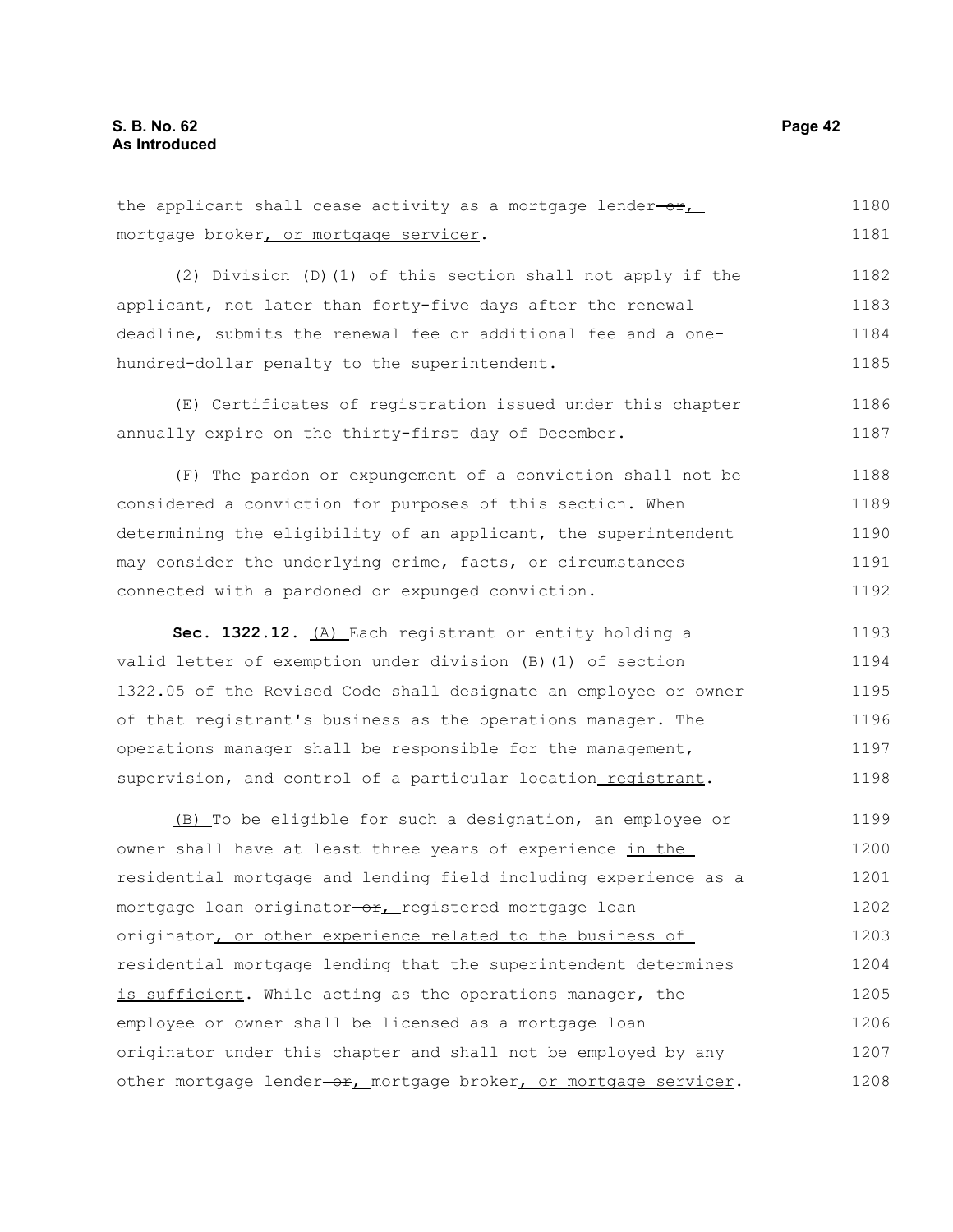| manager of an entity registered exclusively as a mortgage-       | 1210 |
|------------------------------------------------------------------|------|
| servicer.                                                        | 1211 |
| (C) If the person designated as the operations manager           | 1212 |
| pursuant to this section ceases to be the operations manager,    | 1213 |
| the registrant shall do all of the following:                    | 1214 |
| (1) Within ninety days after the person ceases to be the         | 1215 |
| operations manager, designate another person as the operations   | 1216 |
| manager;                                                         | 1217 |
| (2) Within ten days after the designation described in           | 1218 |
| $division$ (C)(1) of this section, notify the superintendent in  | 1219 |
| writing of the new designation;                                  | 1220 |
| (3) Submit any additional information that the                   | 1221 |
| superintendent requires to establish that the newly designated   | 1222 |
| operations manager meets the requirements set forth in this      | 1223 |
| section.                                                         | 1224 |
| (D) The registrant shall cease operations if it is without       | 1225 |
| an operations manager approved by the superintendent for more    | 1226 |
| than one hundred eighty days unless otherwise authorized in      | 1227 |
| writing by the superintendent due to exigent circumstances.      | 1228 |
| Sec. 1322.15. No person shall acquire, sell, transfer, or        | 1229 |
| hypothecate any interest in a registrant, or an entity holding a | 1230 |
| letter of exemption issued under this chapter, or an applicant   | 1231 |
| for a certificate of registration under this chapter in order to | 1232 |
| obfuscate or conceal the true ownership or control of the        | 1233 |
| registrant, exemption holder, or applicant.                      | 1234 |
| Sec. 1322.29. (A) A registrant or entity holding a valid         | 1235 |
| letter of exemption under division (B) (1) of section 1322.05 of | 1236 |
| the Revised Code shall supervise all business of a mortgage loan | 1237 |

This paragraph shall not apply to the designated operations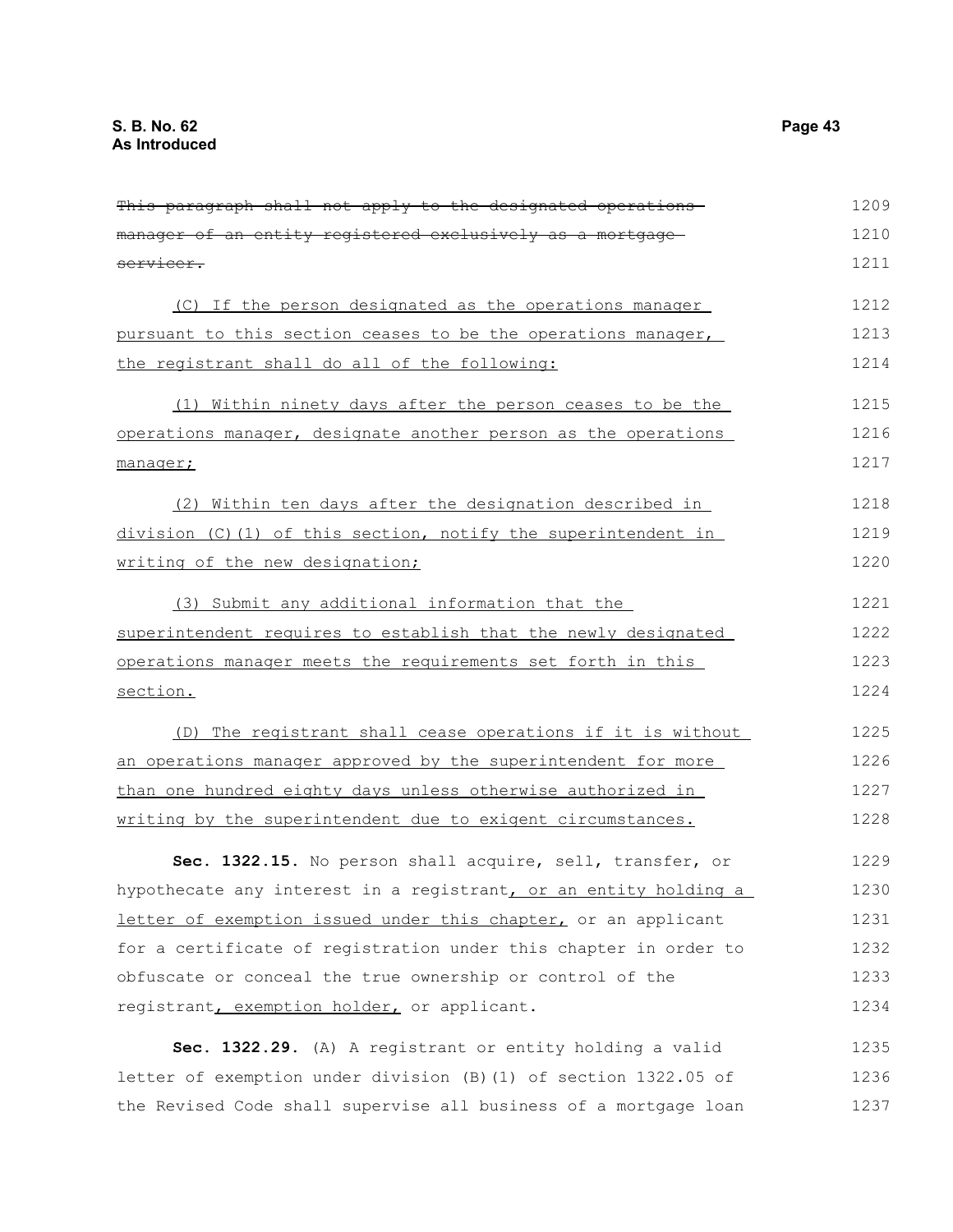originator conducted at the principal office, any branch office, or other location used by the individual mortgage loan originator. 1238 1239 1240

(B) If a mortgage loan originator's employment or association is terminated for any reason, the licensee may request the transfer of the license to another mortgage lenderor mortgage broker-registrant by submitting a transfer application, along with a fifteen-dollar fee and any fee required by the national mortgage licensing system and registry, to the superintendent of financial institutions or may request the superintendent in writing to hold the license in escrow. Any licensee whose license is held in escrow shall cease activity as a mortgage loan originator. A licensee whose license is held in escrow shall be required to apply for renewal annually and to comply with the annual continuing education requirement. 1241 1242 1243 1244 1245 1246 1247 1248 1249 1250 1251 1252

(C) A registrant may employ or be associated with a mortgage loan originator on a temporary basis pending the transfer of the mortgage loan originator's license to the registrant, if the registrant receives written confirmation from the superintendent that the mortgage loan originator is licensed under this chapter. 1253 1254 1255 1256 1257 1258

(D) Notwithstanding divisions (A) to (C) of this section, if a licensee is employed by or associated with a person or entity holding a valid letter of exemption under division (B)(1) of section 1322.05 of the Revised Code, all of the following apply: 1259 1260 1261 1262 1263

(1) The licensee shall maintain and display a copy of the mortgage loan originator license at the office where the licensee principally transacts business. 1264 1265 1266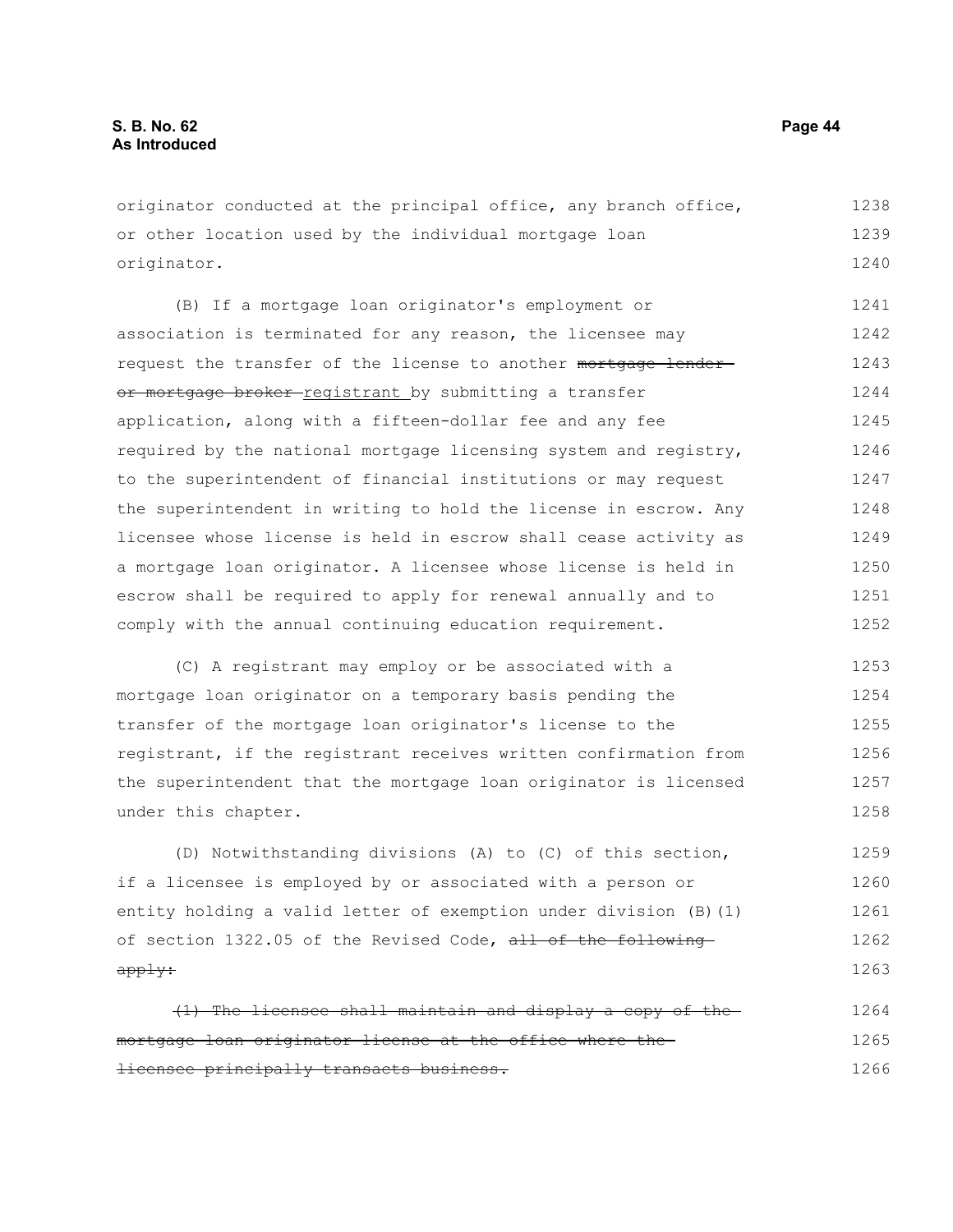#### **S. B. No. 62 Page 45 As Introduced**

(2) If and if the mortgage loan originator's employment or association is terminated, the mortgage loan originator shall notify the superintendent within five business days after termination. The licensee may request the transfer of the license to another person or entity holding a valid letter of exemption under division (B)(1) of section 1322.05 of the Revised Code by submitting a transfer application, along with a fifteen-dollar fee and any fee required by the national mortgage licensing system and registry, to the superintendent or may request the superintendent in writing to hold the license in escrow. A licensee whose license is held in escrow shall cease activity as a mortgage loan originator. A licensee whose license is held in escrow shall be required to apply for renewal annually and to comply with the annual continuing education requirement. 1267 1268 1269 1270 1271 1272 1273 1274 1275 1276 1277 1278 1279 1280 1281

(E) A licensee may seek to be employed by or associated with a registrant or a person or entity holding a valid letter of exemption under division (B)(1) of section 1322.05 of the Revised Code, if the mortgage lender, mortgage broker, or personor entity registrant receives written confirmation from the superintendent that the mortgage loan originator is licensed under this chapter. 1282 1283 1284 1285 1286 1287 1288

**Sec. 1322.30.** A registrant or entity holding a letter of exemption under this chapter may contract for and receive interest at any rate or rates agreed upon or consented to by the parties to the dwelling secured loan or residential mortgage loan, but not exceeding an annual percentage rate of twenty-five per cent. 1289 1290 1291 1292 1293 1294

Sec. 1322.32. (A)(1) No registrant shall conduct business in this state, unless the registrant has obtained and maintains 1295 1296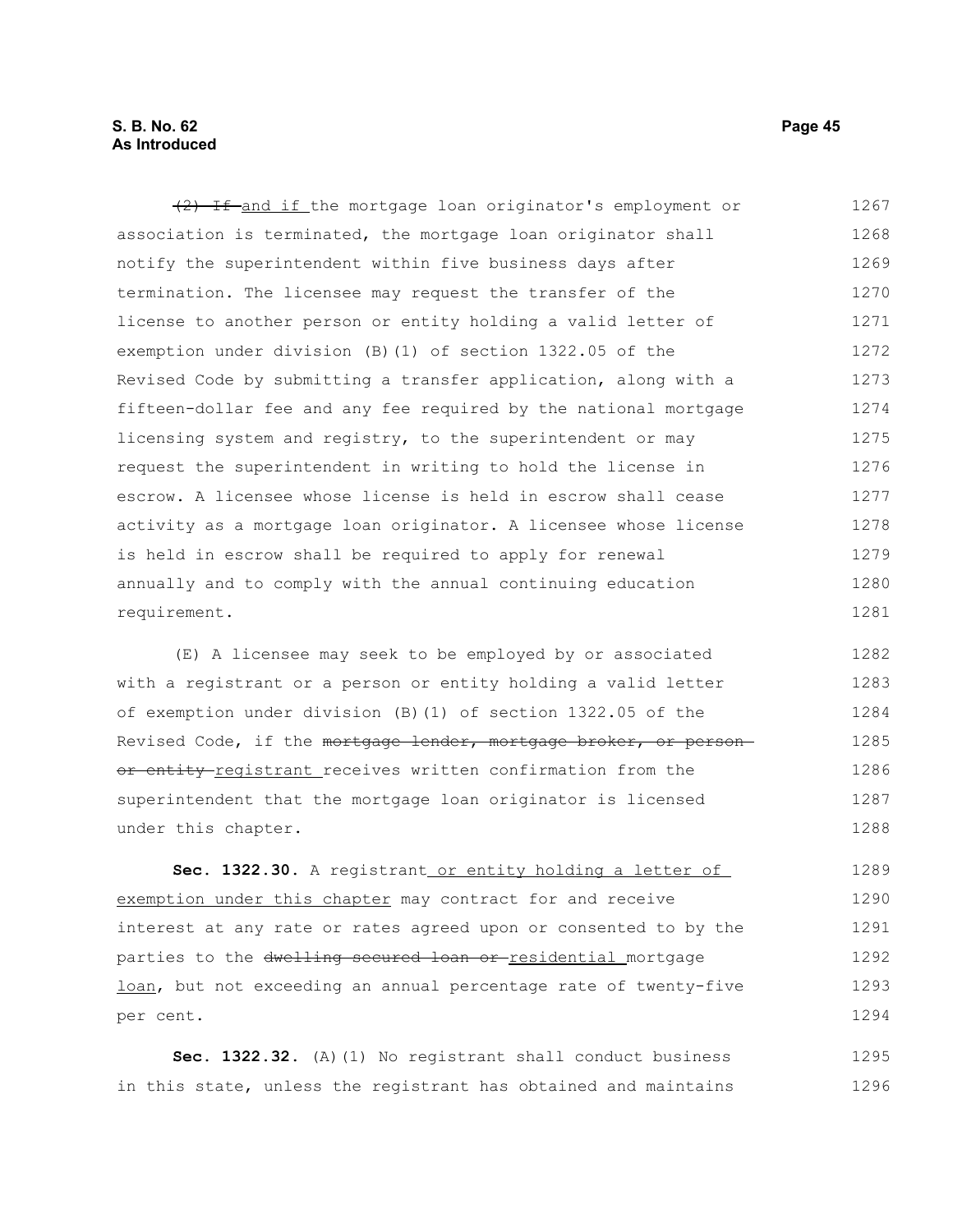# **S. B. No. 62 Page 46 As Introduced**

in effect at all times a corporate surety bond issued by a bonding company or insurance company authorized to do business in this state. The bond shall be in favor of the superintendent of financial institutions and in the penal sum of one-half per cent of the aggregate loan amount of residential mortgage loans originated in the immediately preceding calendar year, but not exceeding one hundred fifty thousand dollars. Under no circumstances, however, shall the bond for mortgage lenders and mortgage brokers be less than fifty thousand dollars and an additional penal sum of ten thousand dollars for each location, in excess of one, at which the registrant conducts business. The bond amount for registrants that engage exclusively in the business of mortgage servicing shall be a minimum of one hundred fifty thousand dollars. The term of the bond shall coincide with the term of registration. A copy of the bond shall be filed with the superintendent. The bond shall be for the exclusive benefit of any buyer injured by a violation by an employee of the registrant, mortgage loan originator employed by or associated with the registrant, or registrant of any provision of this chapter or any rule adopted thereunder. The aggregate liability of the corporate surety for any and all breaches of the conditions of the bond shall not exceed the penal sum of the bond. 1297 1298 1299 1300 1301 1302 1303 1304 1305 1306 1307 1308 1309 1310 1311 1312 1313 1314 1315 1316 1317 1318 1319

(2)(a) No licensee who is employed by or associated with a person or entity holding a valid letter of exemption under division (B)(1) of section 1322.05 of the Revised Code shall conduct business in this state, unless either the licensee or the person or entity on the licensee's behalf has obtained and maintains in effect at all times a corporate surety bond issued by a bonding company or insurance company authorized to do business in this state. The bond shall be in favor of the 1320 1321 1322 1323 1324 1325 1326 1327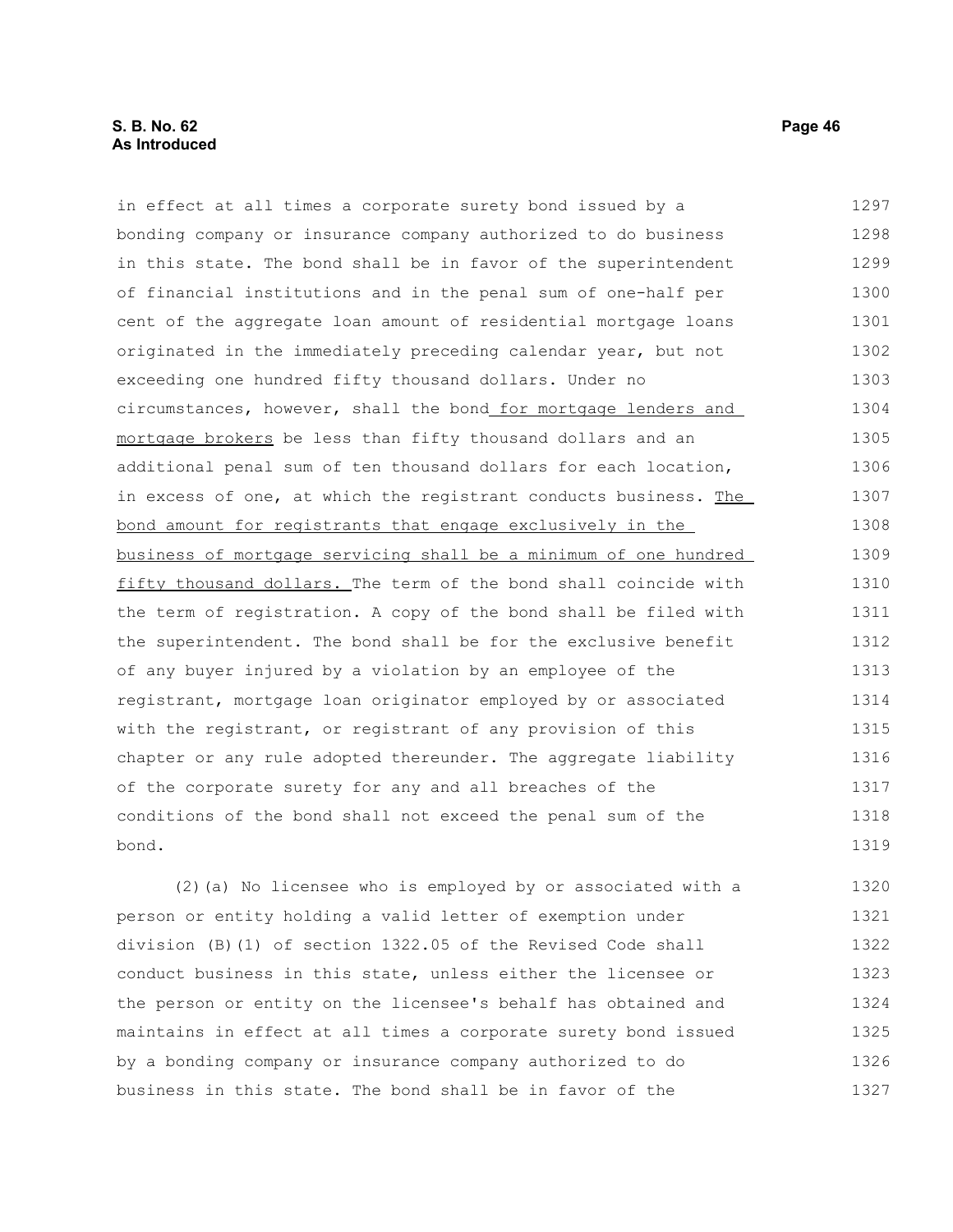# **S. B. No. 62 Page 47 As Introduced**

superintendent of financial institutions and in the penal sum of one-half per cent of the aggregate loan amount of residential mortgage loans originated in the immediately preceding calendar year, but not exceeding one hundred thousand dollars. Under no circumstances, however, shall the bond be less than fifty thousand dollars. The term of the bond shall coincide with the term of licensure. A copy of the bond shall be filed with the superintendent. The bond shall be for the exclusive benefit of any buyer injured by a violation by the licensee of any provision of this chapter or any rule adopted thereunder. The aggregate liability of the corporate surety for any and all breaches of the conditions of the bond shall not exceed the penal sum of the bond. 1328 1329 1330 1331 1332 1333 1334 1335 1336 1337 1338 1339 1340

(b) Licensees covered by a corporate surety bond obtained by a registrant, or by a person or entity holding a valid letter of exemption under division (B)(1) of section 1322.05 of the Revised Code, they are employed by or associated with shall not be required to obtain an individual bond. 1341 1342 1343 1344 1345

(B)(1)(a) The registrant shall give notice to the superintendent by certified mail of any action that is brought by a buyer against the registrant, mortgage loan originator, or employee alleging injury by a violation of any provision of this chapter or any rule adopted thereunder, and of any judgment that is entered against the registrant, mortgage loan originator, or employee by a buyer injured by a violation of any provision of this chapter or any rule adopted thereunder. The notice shall provide details sufficient to identify the action or judgment, and shall be filed with the superintendent within ten days after the commencement of the action or notice to the registrant of entry of a judgment. 1346 1347 1348 1349 1350 1351 1352 1353 1354 1355 1356 1357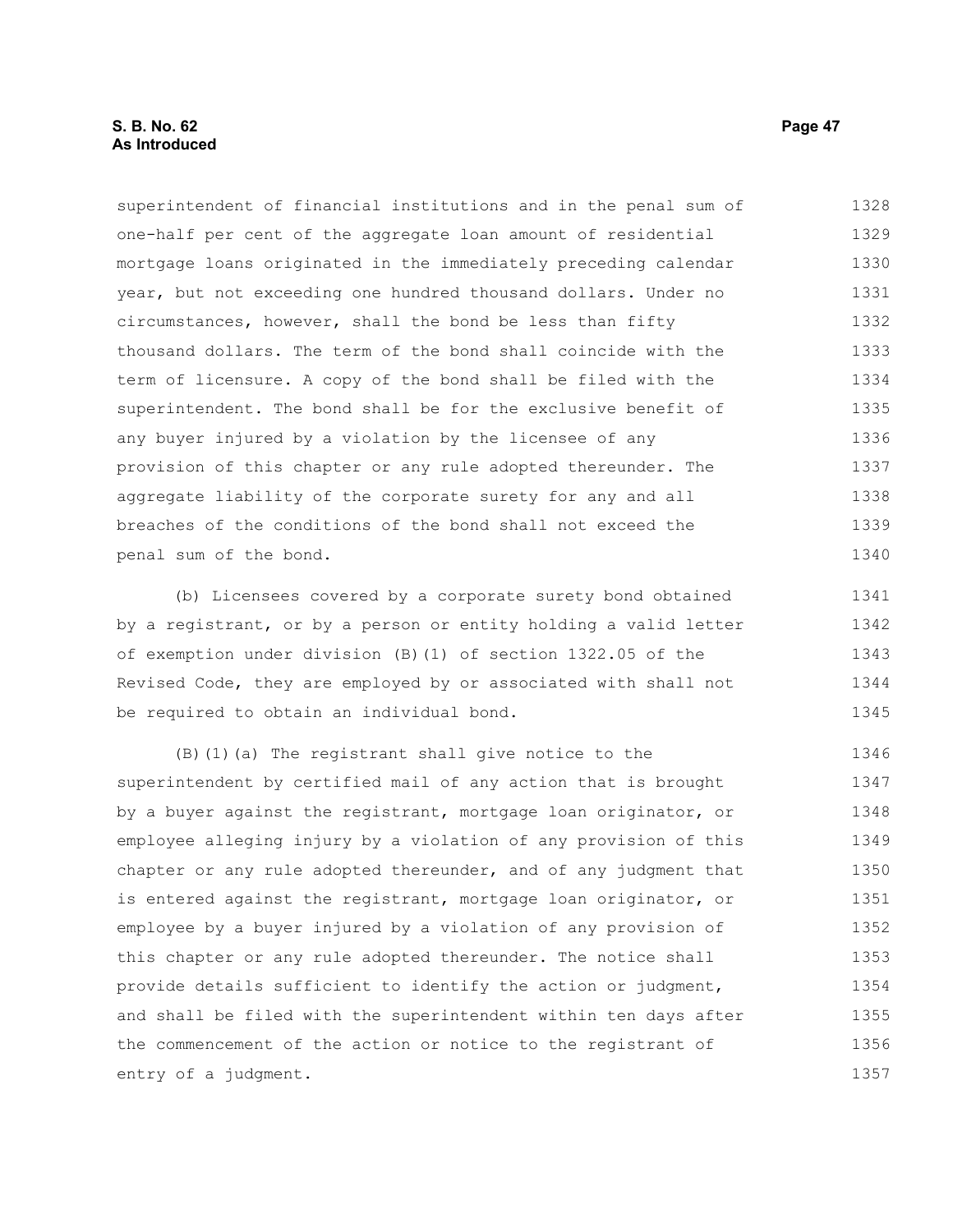## **S. B. No. 62 Page 48 As Introduced**

(b) The licensee shall give notice to the superintendent by certified mail of any action that is brought by a buyer against the licensee alleging injury by a violation of any provision of this chapter or any rule adopted thereunder, and of any judgment that is entered against the licensee by a buyer injured by a violation of any provision of this chapter or any rule adopted thereunder. The notice shall provide details sufficient to identify the action or judgment, and shall be filed with the superintendent within ten days after the commencement of the action or notice to the licensee of entry of a judgment. A person or entity holding a valid letter of exemption under division (B)(1) of section 1322.05 of the Revised Code that secures bonding for the licensees employed by or associated with the person or entity shall report such actions or judgments in the same manner as is required of registrants. 1358 1359 1360 1361 1362 1363 1364 1365 1366 1367 1368 1369 1370 1371 1372 1373

(2) A corporate surety, within ten days after it pays any claim or judgment, shall give notice to the superintendent by certified mail of the payment, with details sufficient to identify the person and the claim or judgment paid. 1374 1375 1376 1377

(C) Whenever the penal sum of the corporate surety bond is reduced by one or more recoveries or payments, the registrant or licensee shall furnish a new or additional bond under this section, so that the total or aggregate penal sum of the bond or bonds equals the sum required by this section, or shall furnish an endorsement executed by the corporate surety reinstating the bond to the required penal sum of it. 1378 1379 1380 1381 1382 1383 1384

(D) The liability of the corporate surety on the bond to the superintendent and to any buyer injured by a violation of any provision of this chapter or any rule adopted thereunder 1385 1386 1387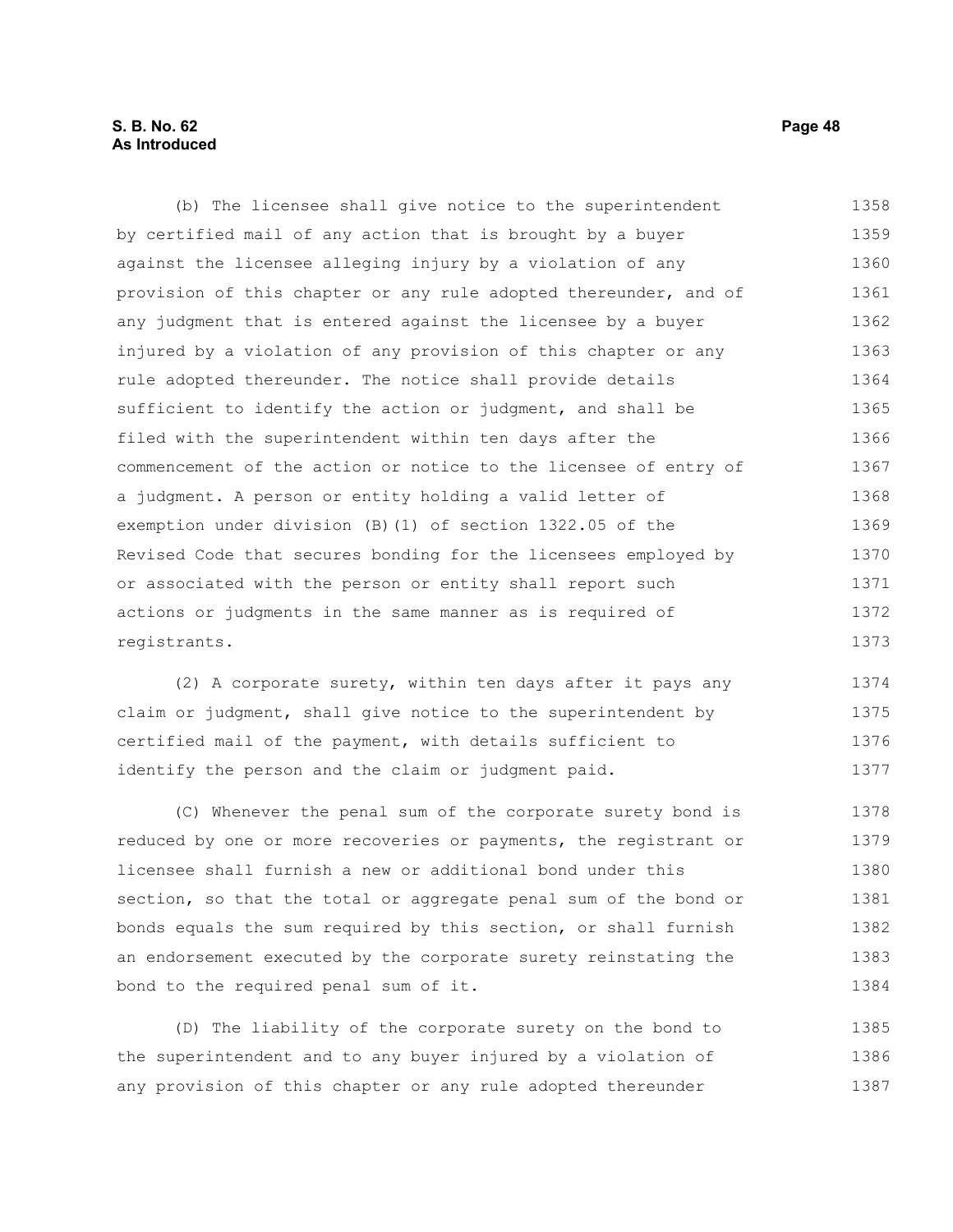# **S. B. No. 62 Page 49 As Introduced**

shall not be affected in any way by any misrepresentation, breach of warranty, or failure to pay the premium, by any act or omission upon the part of the registrant or licensee, by the insolvency or bankruptcy of the registrant or licensee, or by the insolvency of the registrant's or licensee's estate. The liability for any act or omission that occurs during the term of the corporate surety bond shall be maintained and in effect for at least two years after the date on which the corporate surety bond is terminated or canceled. 1388 1389 1390 1391 1392 1393 1394 1395 1396

(E) The corporate surety bond shall not be canceled by the registrant, the licensee, or the corporate surety except upon notice to the superintendent by certified mail, return receipt requested. The cancellation shall not be effective prior to thirty days after the superintendent receives the notice. 1397 1398 1399 1400 1401

(F) No registrant or licensee employed by or associated with a person or entity holding a valid letter of exemption under division (B)(1) of section 1322.05 of the Revised Code shall fail to comply with this section. Any registrant or licensee that fails to comply with this section shall cease all mortgage lender, mortgage broker, mortgage servicer, or mortgage loan originator activity in this state until the registrant or licensee complies with this section. 1402 1403 1404 1405 1406 1407 1408 1409

**Sec. 1322.34.** (A) As often as the superintendent of financial institutions considers it necessary, the superintendent may examine the registrant's or licensee'srecords records of a registrant or licensee or holder of a letter of exemption issued under this chapter, including all records created or processed by a licensee, pertaining to business transacted pursuant to this chapter. 1410 1411 1412 1413 1414 1415 1416

(B) A registrant or licensee shall maintain records 1417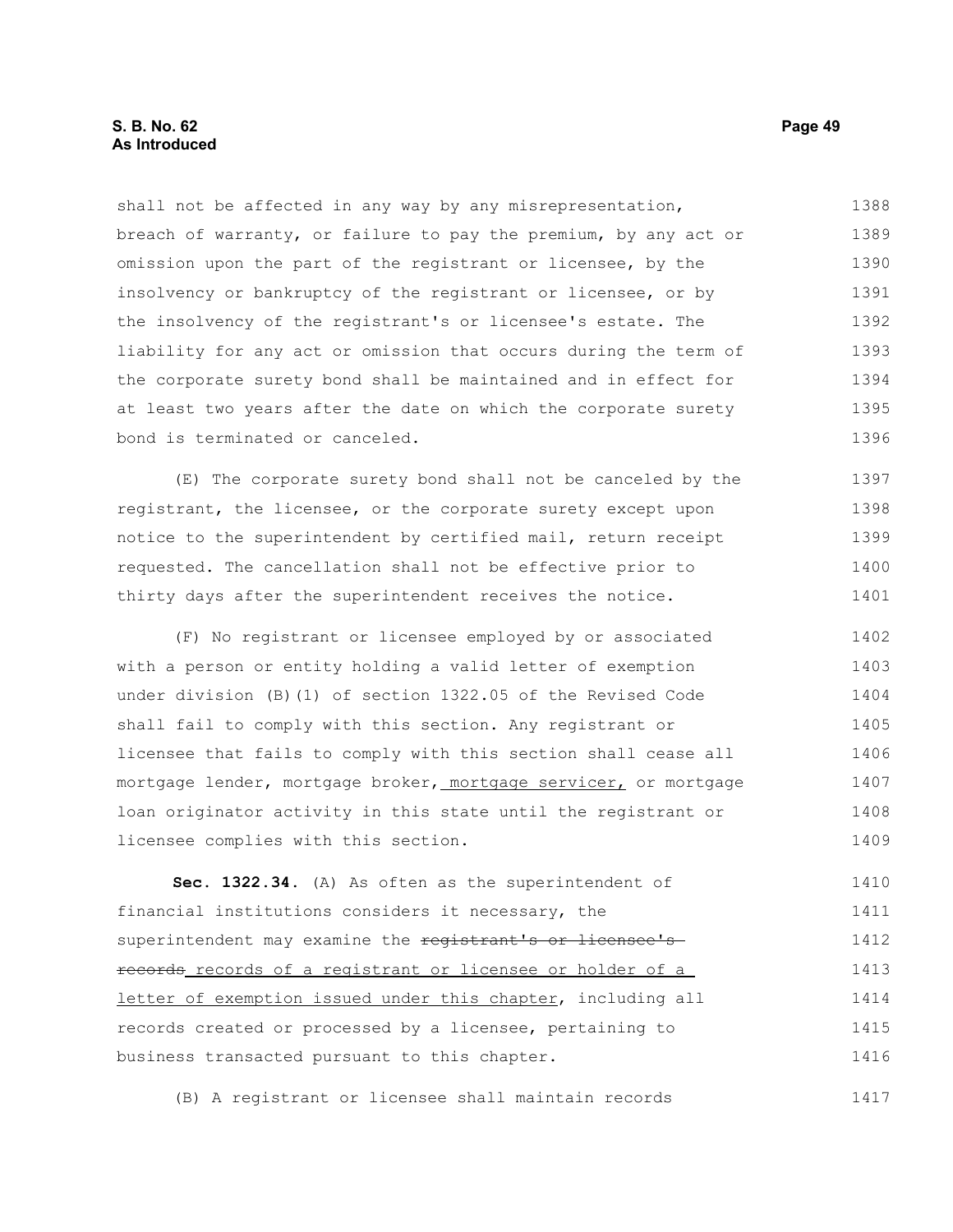# **S. B. No. 62 Page 50 As Introduced**

pertaining to business transacted pursuant to this chapter for four years. For purposes of this division, "registrant or licensee" includes any person whose certificate of registration or license is cancelled, surrendered, or revoked or who otherwise ceases to engage in business as a mortgage lender, mortgage servicer, mortgage broker, or mortgage loan originator. 1418 1419 1420 1421 1422 1423

No registrant or licensee shall fail to comply with this division. 1424 1425

(C) Each registrant, licensee, and entity holding a valid letter of exemption under division (B)(1) of section 1322.05 of the Revised Code issued under this chapter shall submit to the nationwide mortgage licensing system and registry call reports or other reports of condition, which reports shall be in such form and shall contain such information as the nationwide mortgage licensing system and registry may require. Each registrant and entity holding a valid letter of exemption under division (B)(1) of section 1322.05 of the Revised Code this chapter shall ensure that all residential mortgage loans that are consummated as a result of a mortgage loan originator's loan origination activities or serviced by the registrant or entity holding a valid exemption are included in the report of condition submitted to the nationwide mortgage licensing system and registry. 1426 1427 1428 1429 1430 1431 1432 1433 1434 1435 1436 1437 1438 1439 1440

(D) Any document or record that is required to be signed and that is filed in this state as an electronic record through the nationwide mortgage licensing system and registry, and any other electronic record filed through the nationwide mortgage licensing system and registry, shall be considered a valid original document upon reproduction to paper form by the division of financial institutions. 1441 1442 1443 1444 1445 1446 1447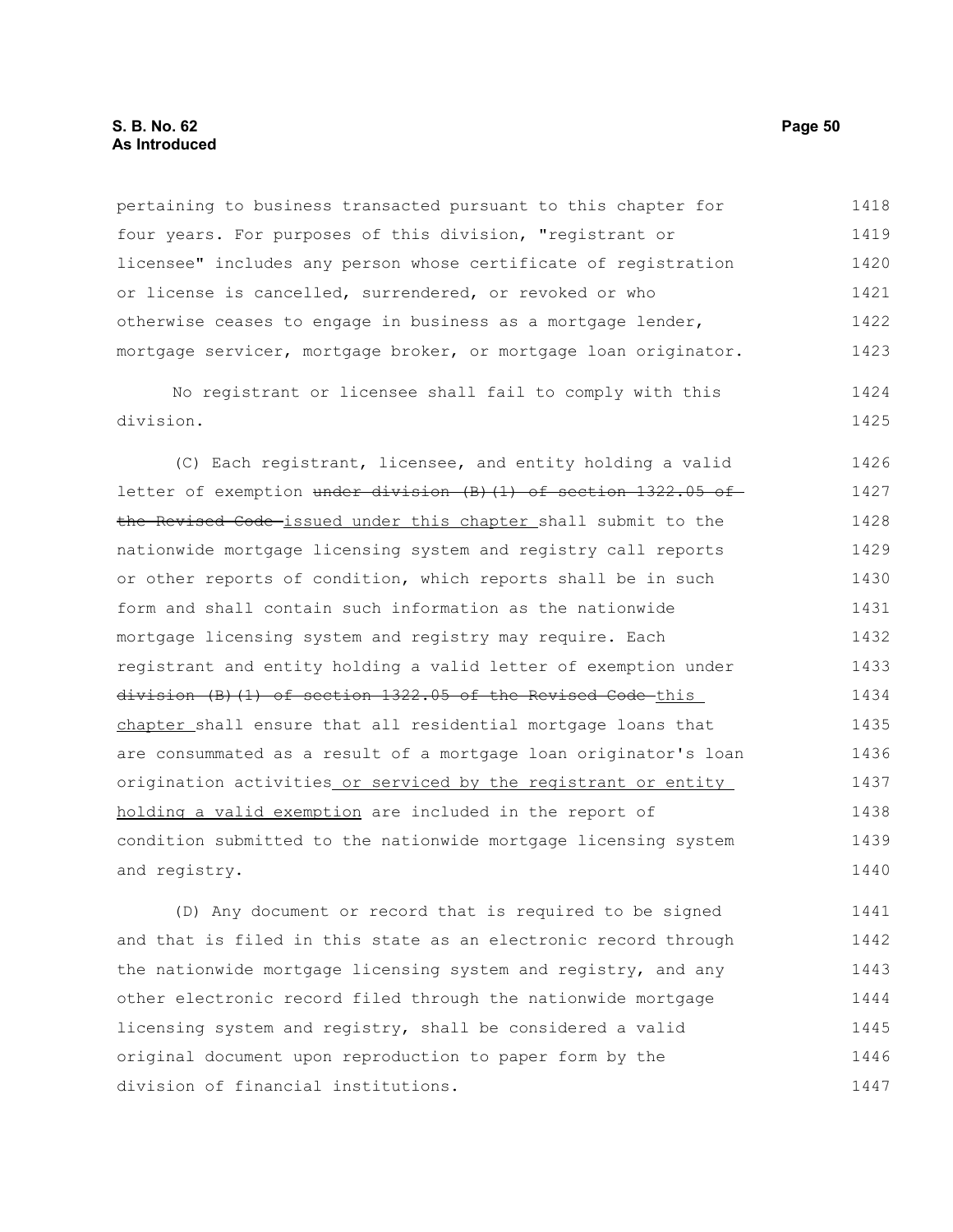| (E) In the event electronic records, books, records, data,                   | 1448 |
|------------------------------------------------------------------------------|------|
| and documents of a registrant or holder of a letter of exemption             | 1449 |
| issued under this chapter are located outside of this state and              | 1450 |
| the superintendent determines that an in-person examination is               | 1451 |
| necessary, the registrant or holder of a letter of exemption                 | 1452 |
| shall, upon the request of the superintendent, pay the estimated             | 1453 |
| costs of the examination, including the proportionate cost of                | 1454 |
| the salaries of division of financial institutions employees who             | 1455 |
| conduct the examination.                                                     | 1456 |
| Sec. 1322.43. (A) No registrant and entity holding a valid                   | 1457 |
| letter of exemption under division (B) (1) of section 1322.05 of             | 1458 |
| the Revised Codethis chapter, through its operations manager or              | 1459 |
| otherwise, shall fail to do either of the following:                         | 1460 |
| $\overline{(A)}$ (1) Reasonably supervise a mortgage loan originator or      | 1461 |
| any other person associated with the registrant or entity;                   | 1462 |
| $\left(\frac{B}{C}\right)$ Establish reasonable procedures designed to avoid | 1463 |
| violations of any provision of this chapter or the rules adopted             | 1464 |
| under this chapter, or violations of applicable state and                    | 1465 |
| federal consumer and lending laws or rules, by mortgage loan                 | 1466 |
| originators or any other person associated with the registrant               | 1467 |
| or entity.                                                                   | 1468 |
| (B) No registrant or entity holding a letter of exemption                    | 1469 |
| issued under this chapter shall:                                             | 1470 |
| (1) Receive, directly or indirectly, a premium on the fees                   | 1471 |
| charged for services performed by a bona fide third party;                   | 1472 |
| (2) Pay or receive, directly or indirectly, a referral fee                   | 1473 |
| or kickback of any kind to or from a bona fide third party or                | 1474 |
| other party with a related interest in the transaction,                      | 1475 |
| including a home improvement builder, real estate developer, or              | 1476 |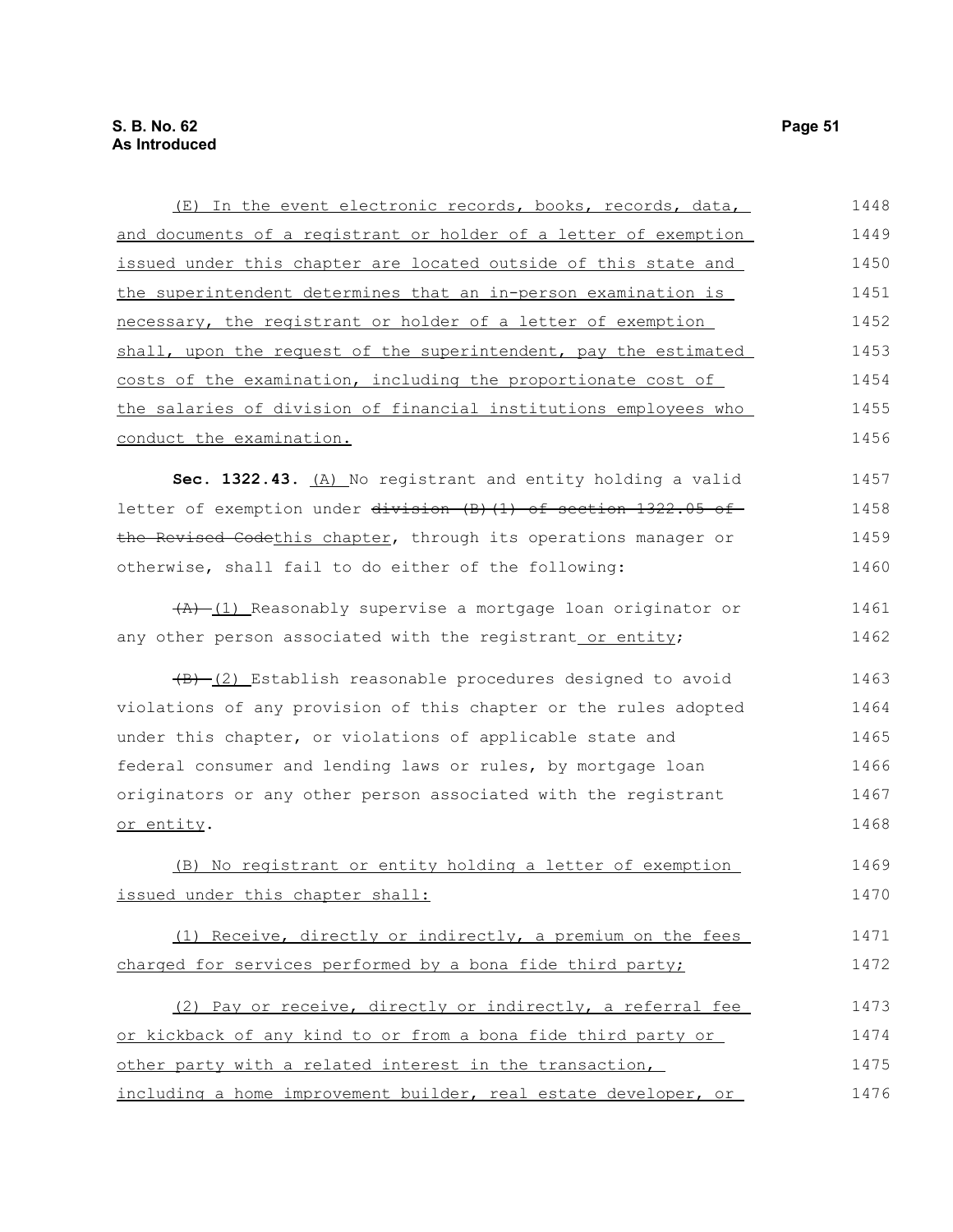| real estate broker or agent, for the referral of business.       | 1477 |
|------------------------------------------------------------------|------|
| Sec. 1322.50. (A) After notice and opportunity for a             | 1478 |
| hearing conducted in accordance with Chapter 119. of the Revised | 1479 |
| Code, the superintendent of financial institutions may do the    | 1480 |
| following:                                                       | 1481 |
| (1) Suspend, revoke, or refuse to issue or renew a               | 1482 |
| certificate of registration-or, license, or letter of exemption  | 1483 |
| if the superintendent finds any of the following:                | 1484 |
| (a) A violation of or failure to comply with any provision       | 1485 |
| of this chapter or the rules adopted under this chapter, federal | 1486 |
| lending law, or any other law applicable to the business         | 1487 |
| conducted under a certificate of registration or license;        | 1488 |
| (b) A conviction of or guilty or nolo contendere plea to a       | 1489 |
| felony in a domestic, foreign, or military court;                | 1490 |
| (c) A conviction of or guilty or nolo contendere plea to         | 1491 |
| any criminal offense involving theft, receiving stolen property, | 1492 |
| embezzlement, forgery, fraud, passing bad checks, money          | 1493 |
| laundering, breach of trust, dishonesty, or drug trafficking, or | 1494 |
| any criminal offense involving money or securities, in a         | 1495 |
| domestic, foreign, or military court;                            | 1496 |
| (d) The revocation of a certificate of registration or           | 1497 |
| mortgage loan originator license, or any comparable authority,   | 1498 |
| in any governmental jurisdiction.                                | 1499 |
| (2) Impose a fine of not more than one thousand dollars,         | 1500 |
| for each day a violation of a law or rule is committed,          | 1501 |
| repeated, or continued. If the registrant, letter of exemption   | 1502 |
| holder, or licensee engages in a pattern of repeated violations  | 1503 |
| of a law or rule, the superintendent may impose a fine of not    | 1504 |
| more than two thousand dollars for each day the violation is     | 1505 |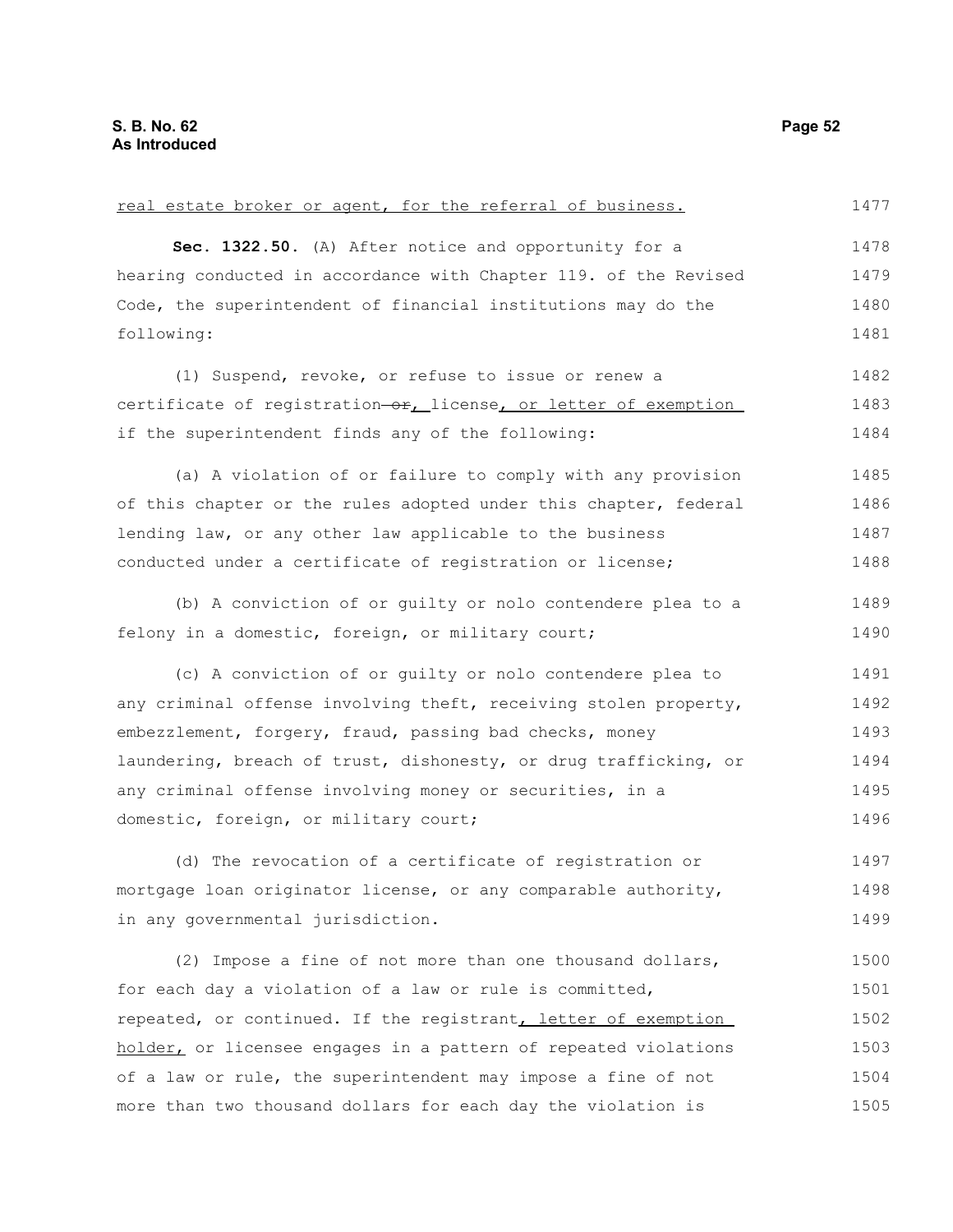to this division shall be paid to the treasurer of state to the credit of the consumer finance fund created in section 1321.21 of the Revised Code. In determining the amount of a fine to be imposed pursuant to this division, the superintendent may consider all of the following, to the extent known by the division of financial institutions: (a) The seriousness of the violation; (b) The registrant's or licensee's good faith efforts to prevent the violation; (c) The registrant's or licensee's history regarding violations and compliance with division orders; (d) The registrant's or licensee's financial resources; (e) Any other matters the superintendent considers appropriate in enforcing this chapter. (B) The superintendent may investigate alleged violations of this chapter or the rules adopted under this chapter or complaints concerning any violation. (1) The superintendent may make application to the court of common pleas for an order enjoining any violation and, upon a showing by the superintendent that a person has committed or is about to commit that violation, the court shall grant an injunction, restraining order, or other appropriate relief. (2) The superintendent may make application to the court of common pleas for an order enjoining any person from acting as a mortgage lender, mortgage servicer, mortgage broker, registrant, mortgage loan originator, or licensee in violation of division (A) or (B) of section 1322.07 of the Revised Code, 1507 1508 1509 1510 1511 1512 1513 1514 1515 1516 1517 1518 1519 1520 1521 1522 1523 1524 1525 1526 1527 1528 1529 1530 1531 1532 1533

committed, repeated, or continued. All fines collected pursuant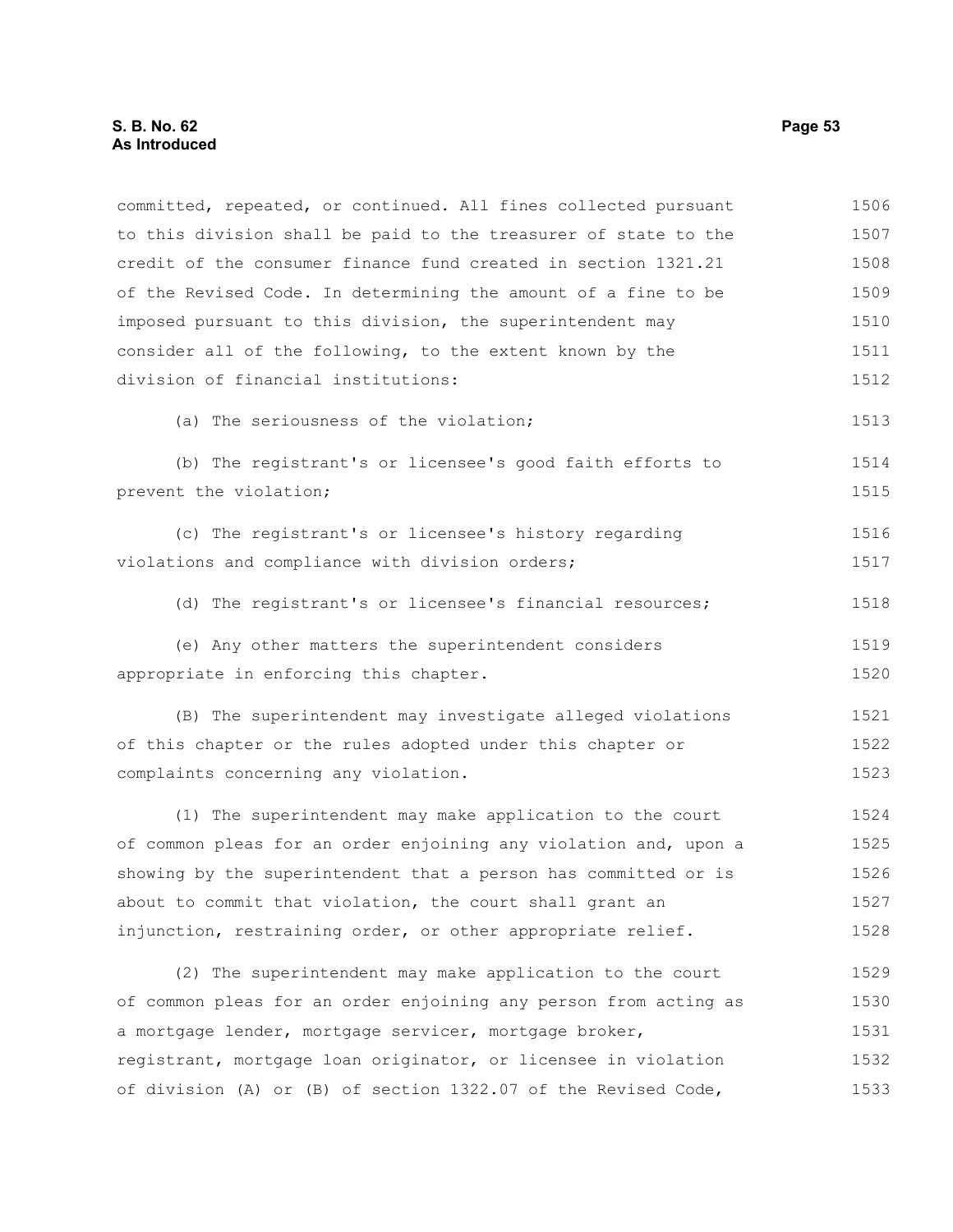and may seek and obtain civil penalties for unregistered or unlicensed conduct of not more than five thousand dollars per violation. 1534 1535 1536

(C) In conducting any investigation pursuant to this section, the superintendent may compel, by subpoena, witnesses to testify in relation to any matter over which the superintendent has jurisdiction and may require the production of any book, record, or other document pertaining to that matter. If a person fails to file any statement or report, obey any subpoena, give testimony, produce any book, record, or other document as required by a subpoena, or permit photocopying of any book, record, or other document subpoenaed, the court of common pleas of any county in this state, upon application made to it by the superintendent, shall compel obedience by attachment proceedings for contempt, as in the case of disobedience of the requirements of a subpoena issued from the court or a refusal to testify therein. 1537 1538 1539 1540 1541 1542 1543 1544 1545 1546 1547 1548 1549 1550

(D) If the superintendent determines that a person is engaged in or is believed to be engaged in activities that may constitute a violation of this chapter or any rule adopted thereunder, the superintendent, after notice and a hearing conducted in accordance with Chapter 119. of the Revised Code, may issue a cease and desist order. If the administrative action is to enjoin a person from acting as a mortgage lender, mortgage servicer, mortgage broker, or mortgage loan originator in violation of division (A) or (B) of section 1322.07 of the Revised Code, the superintendent may seek and impose fines for that conduct in an amount not to exceed five thousand dollars per violation. Such an order shall be enforceable in the court of common pleas. 1551 1552 1553 1554 1555 1556 1557 1558 1559 1560 1561 1562 1563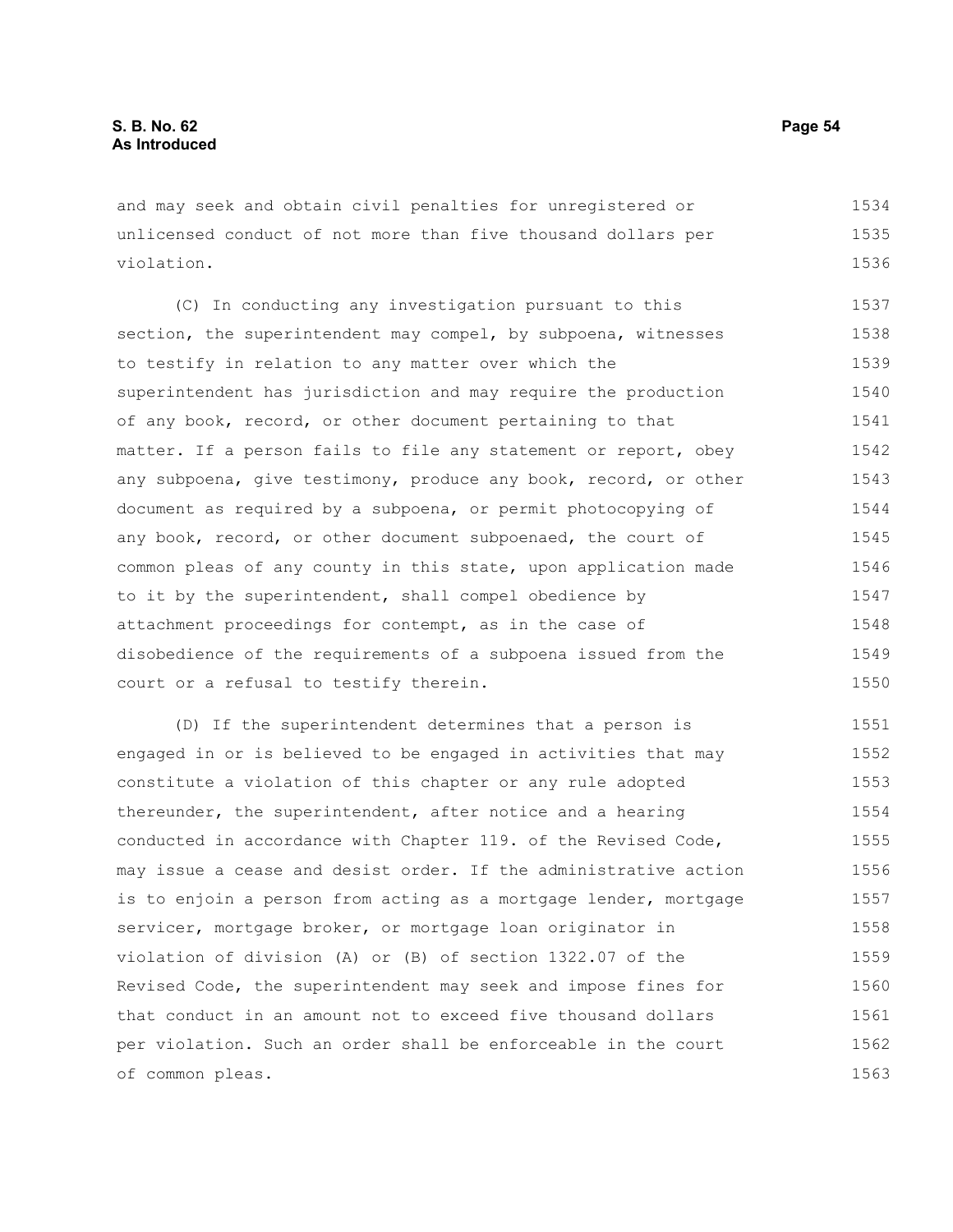## **S. B. No. 62 Page 55 As Introduced**

(E) If the superintendent revokes a certificate of registration, letter of exemption, or mortgage loan originator license, the revocation shall be permanent and with prejudice. 1564 1565 1566

(F)(1) To protect the public interest, the superintendent may, without a prior hearing, do any of the following: 1567 1568

(a) Suspend the certificate of registration, letter of exemption, or mortgage loan originator license of a registrant or licensee who is convicted of or pleads guilty or nolo contendere to a criminal violation of any provision of this chapter or any criminal offense described in division (A)(1)(b) or (c) of this section; 1569 1570 1571 1572 1573 1574

(b) Suspend the certificate of registration of a registrant who violates division (F) of section 1322.32 of the Revised Code;

(c) Suspend the certificate of registration or mortgage loan originator license of a registrant or licensee who fails to comply with a request made by the superintendent under section 1322.09 or 1322.20 of the Revised Code to inspect qualifying education transcripts located at the registrant's or licensee's place of business.

(2) The superintendent may, in accordance with Chapter 119. of the Revised Code, subsequently revoke any registration or license suspended under division (F)(1) of this section. 1584 1585 1586

(G) The imposition of fines under this section does not preclude any penalty imposed under section 1322.99 of the Revised Code. 1587 1588 1589

**Sec. 1322.52.** (A)(1) A buyer injured by a violation of section 1322.07, 1322.40, or 1322.46 of the Revised Code may bring an action for recovery of damages. 1590 1591 1592

1575 1576 1577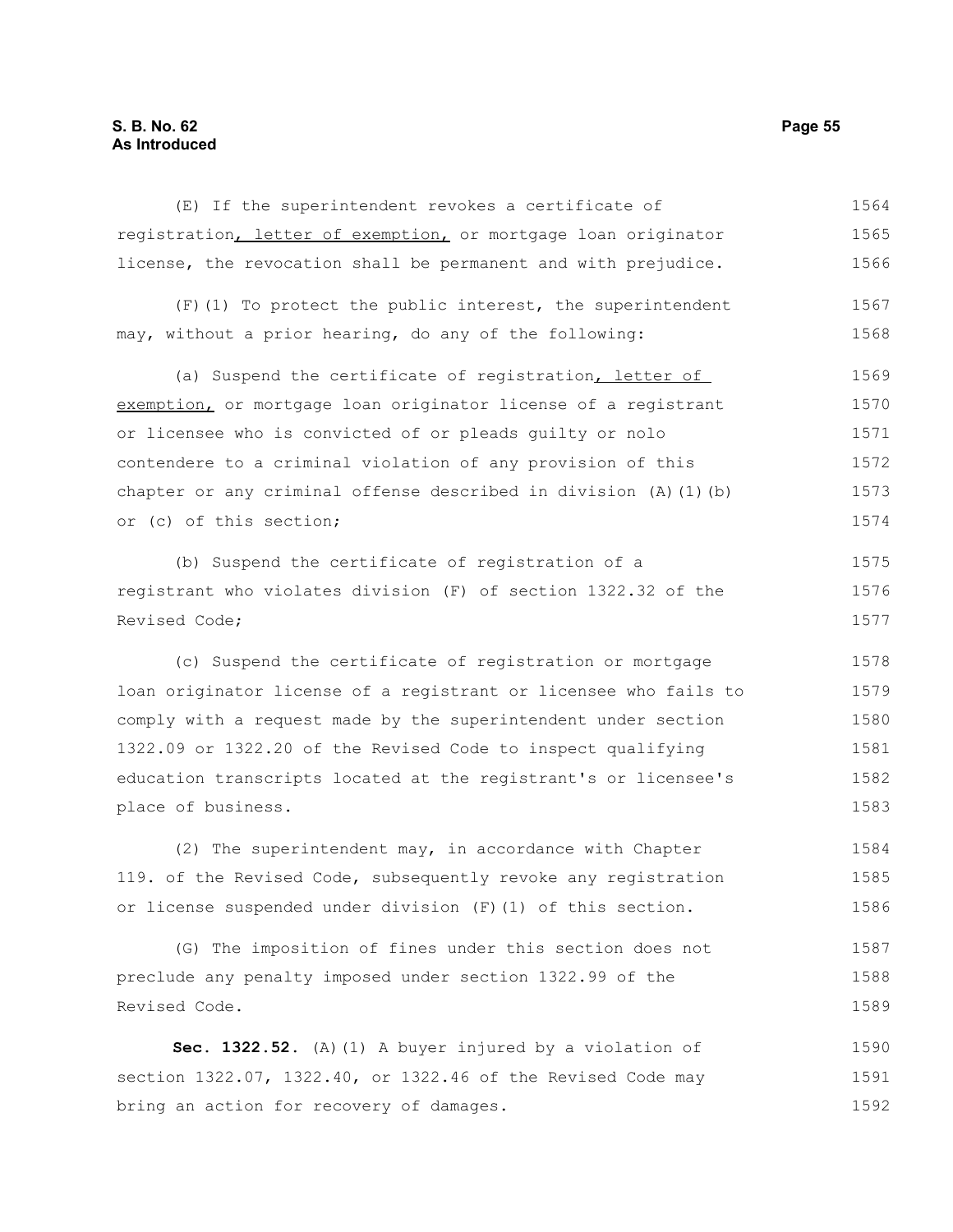## **S. B. No. 62 Page 56 As Introduced**

(2) Damages awarded under division (A)(1) of this section shall not be less than all compensation paid directly and indirectly to a registrant or mortgage loan originator from any source, plus reasonable attorney's fees and court costs. 1593 1594 1595 1596

(3) The buyer may be awarded punitive damages. 1597

(B)(1) The superintendent of financial institutions or a buyer may directly bring an action to enjoin a violation of any provision of this chapter. The attorney general may directly bring an action to enjoin a violation of any provision of this chapter with the same rights, privileges, and powers as those described in section 1345.06 of the Revised Code. The prosecuting attorney of the county in which the action may be brought may bring an action to enjoin a violation of any provision of this chapter only if the prosecuting attorney first presents any evidence of the violation to the attorney general and, within a reasonable period of time, the attorney general has not agreed to bring the action. 1598 1599 1600 1601 1602 1603 1604 1605 1606 1607 1608 1609

(2) The superintendent may initiate criminal proceedings under this chapter by presenting any evidence of criminal violation to the prosecuting attorney of the county in which the offense may be prosecuted. If the prosecuting attorney does not prosecute the violations, or at the request of the prosecuting attorney, the superintendent shall present any evidence of criminal violations to the attorney general, who may proceed in the prosecution with all the rights, privileges, and powers conferred by law on prosecuting attorneys, including the power to appear before grand juries and to interrogate witnesses before such grand juries. These powers of the attorney general shall be in addition to any other applicable powers of the attorney general. 1610 1611 1612 1613 1614 1615 1616 1617 1618 1619 1620 1621 1622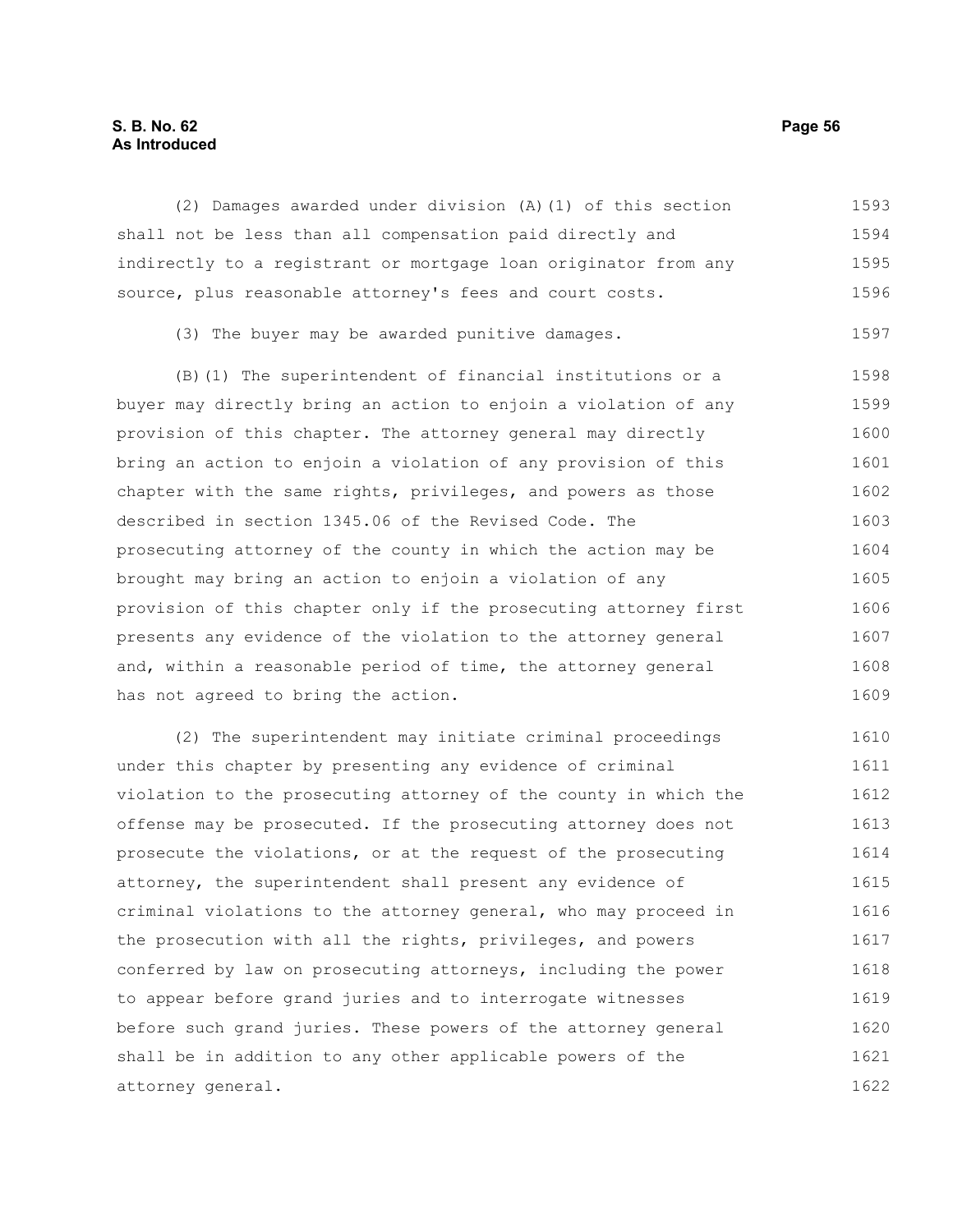# **S. B. No. 62 Page 57 As Introduced**

(3) The prosecuting attorney of the county in which an alleged offense may be prosecuted may initiate criminal proceedings under this chapter. (4) In order to initiate criminal proceedings under this chapter, the attorney general shall first present any evidence of criminal violations to the prosecuting attorney of the county in which the alleged offense may be prosecuted. If, within a reasonable period of time, the prosecuting attorney has not 1623 1624 1625 1626 1627 1628 1629 1630

agreed to prosecute the violations, the attorney general may proceed in the prosecution with all the rights, privileges, and powers described in division (B)(2) of this section. 1631 1632 1633

(5) When a judgment under this section becomes final, the clerk of court shall mail a copy of the judgment, including supporting opinions, to the superintendent. 1634 1635 1636

(C) The remedies provided by this section are in addition to any other remedy provided by law.

(D) In any proceeding or action brought under this chapter, the burden of proving an exemption under those sections is on the person claiming the benefit of the exemption. 1639 1640 1641

(E) No person shall be deemed to violate any provision of this chapter with respect to any act taken or omission made in reliance on a written notice, written interpretation, or written report from the superintendent, unless there is a subsequent amendment to that written notice, written interpretation, written report from the superintendent, or those provisions, or rules promulgated thereunder, that affects the superintendent's notice, interpretation, or report. 1642 1643 1644 1645 1646 1647 1648 1649

(F) Upon disbursement of mortgage loan proceeds to or on behalf of the buyer, the registrant that assisted the buyer to 1650 1651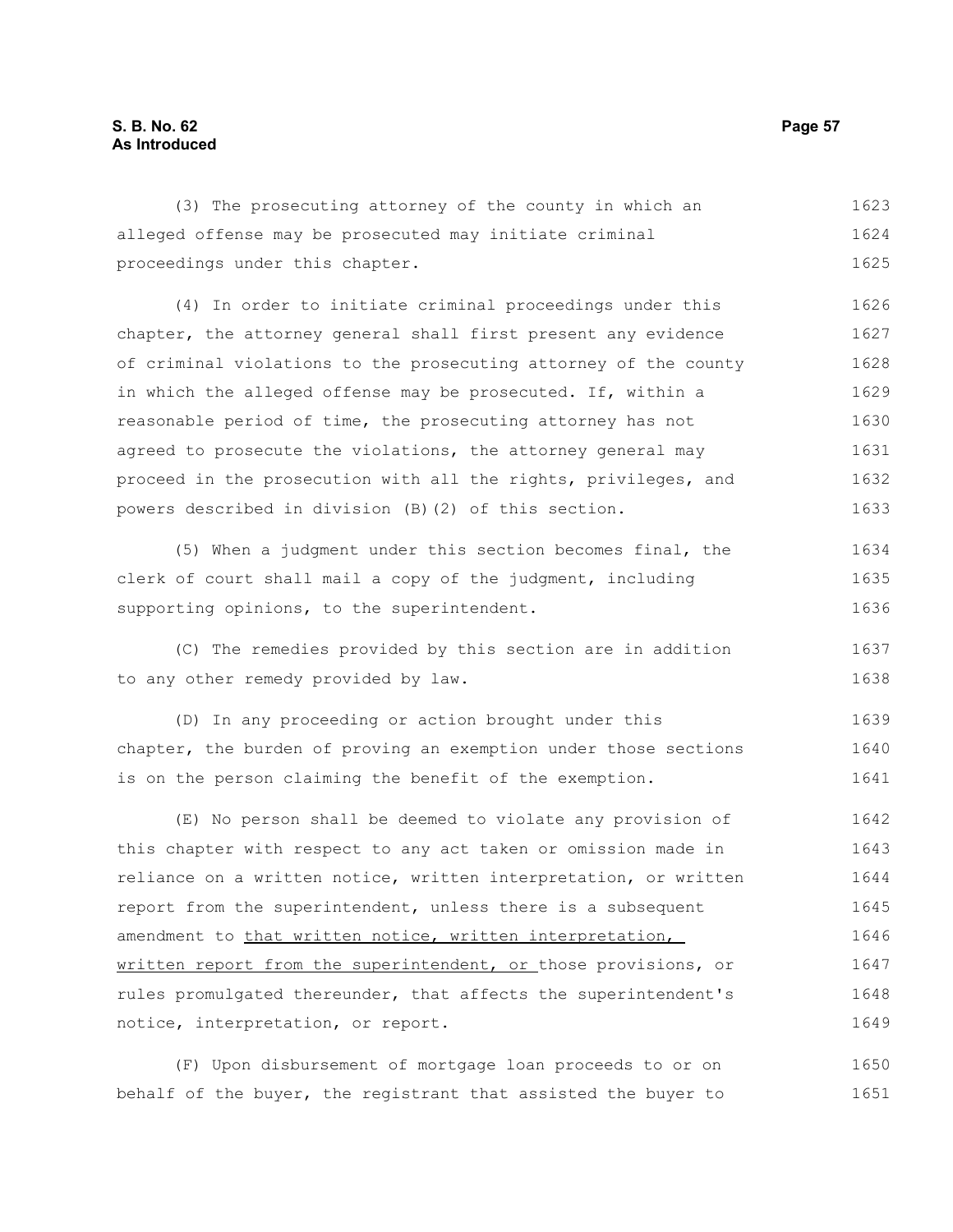# **S. B. No. 62 Page 58 As Introduced**

obtain the mortgage loan is deemed to have completed the performance of the registrant's services for the buyer and owes no additional duties or obligations to the buyer with respect to the mortgage loan. However, nothing in this division shall be construed to limit or preclude the civil or criminal liability of a registrant for failing to comply with this chapter or any rule adopted under this chapter, for failing to comply with any provision of or duty arising under an agreement with a buyer or lender under this chapter, or for violating any other provision of state or federal law. 1652 1653 1654 1655 1656 1657 1658 1659 1660 1661

(G) A buyer injured by a violation of any of the sections specified in division (A)(1) of this section is precluded from recovering any damages, plus reasonable attorney's fees and costs, if the buyer has also recovered any damages in a cause of action initiated under section 1322.45 of the Revised Code and the recovery of damages for a violation of any of the sections specified in division (A)(1) of this section is based on the same acts or circumstances as the basis for recovery of damages in section 1322.45 of the Revised Code. 1662 1663 1664 1665 1666 1667 1668 1669 1670

**Sec. 1345.01.** As used in sections 1345.01 to 1345.13 of the Revised Code: 1671 1672

(A) "Consumer transaction" means a sale, lease, assignment, award by chance, or other transfer of an item of goods, a service, a franchise, or an intangible, to an individual for purposes that are primarily personal, family, or household, or solicitation to supply any of these things. "Consumer transaction" does not include transactions between persons, defined in sections 4905.03 and 5725.01 of the Revised Code, and their customers, except for transactions involving a loan made pursuant to sections 1321.35 to 1321.48 of the Revised 1673 1674 1675 1676 1677 1678 1679 1680 1681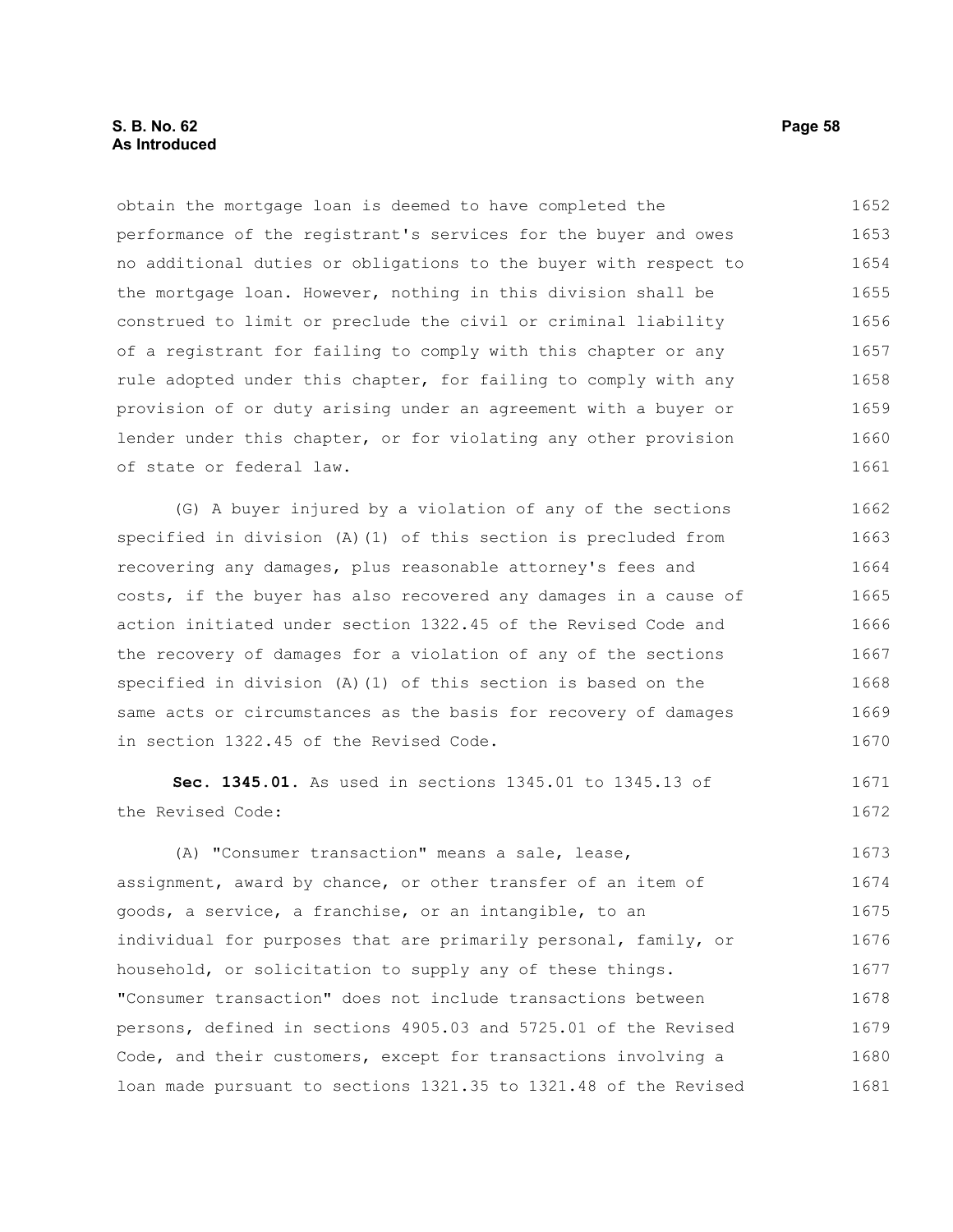## **S. B. No. 62 Page 59 As Introduced**

Code and transactions in connection with residential mortgages between loan officers, mortgage brokers, or nonbank mortgage lenders and their customers; transactions involving a home construction service contract as defined in section 4722.01 of the Revised Code; transactions between certified public accountants or public accountants and their clients; transactions between attorneys, physicians, or dentists and their clients or patients; and transactions between veterinarians and their patients that pertain to medical treatment but not ancillary services. 1682 1683 1684 1685 1686 1687 1688 1689 1690 1691

(B) "Person" includes an individual, corporation, government, governmental subdivision or agency, business trust, estate, trust, partnership, association, cooperative, or other legal entity. 1692 1693 1694 1695

(C) "Supplier" means a seller, lessor, assignor, franchisor, or other person engaged in the business of effecting or soliciting consumer transactions, whether or not the person deals directly with the consumer. If the consumer transaction is in connection with a residential mortgage, "supplier" does not include an assignee or purchaser of the loan for value, except as otherwise provided in section 1345.091 of the Revised Code. For purposes of this division, in a consumer transaction in connection with a residential mortgage, "seller" means a loan officer, mortgage broker, or nonbank mortgage lender. 1696 1697 1698 1699 1700 1701 1702 1703 1704 1705

(D) "Consumer" means a person who engages in a consumer transaction with a supplier. 1706 1707

(E) "Knowledge" means actual awareness, but such actual awareness may be inferred where objective manifestations indicate that the individual involved acted with such awareness. 1708 1709 1710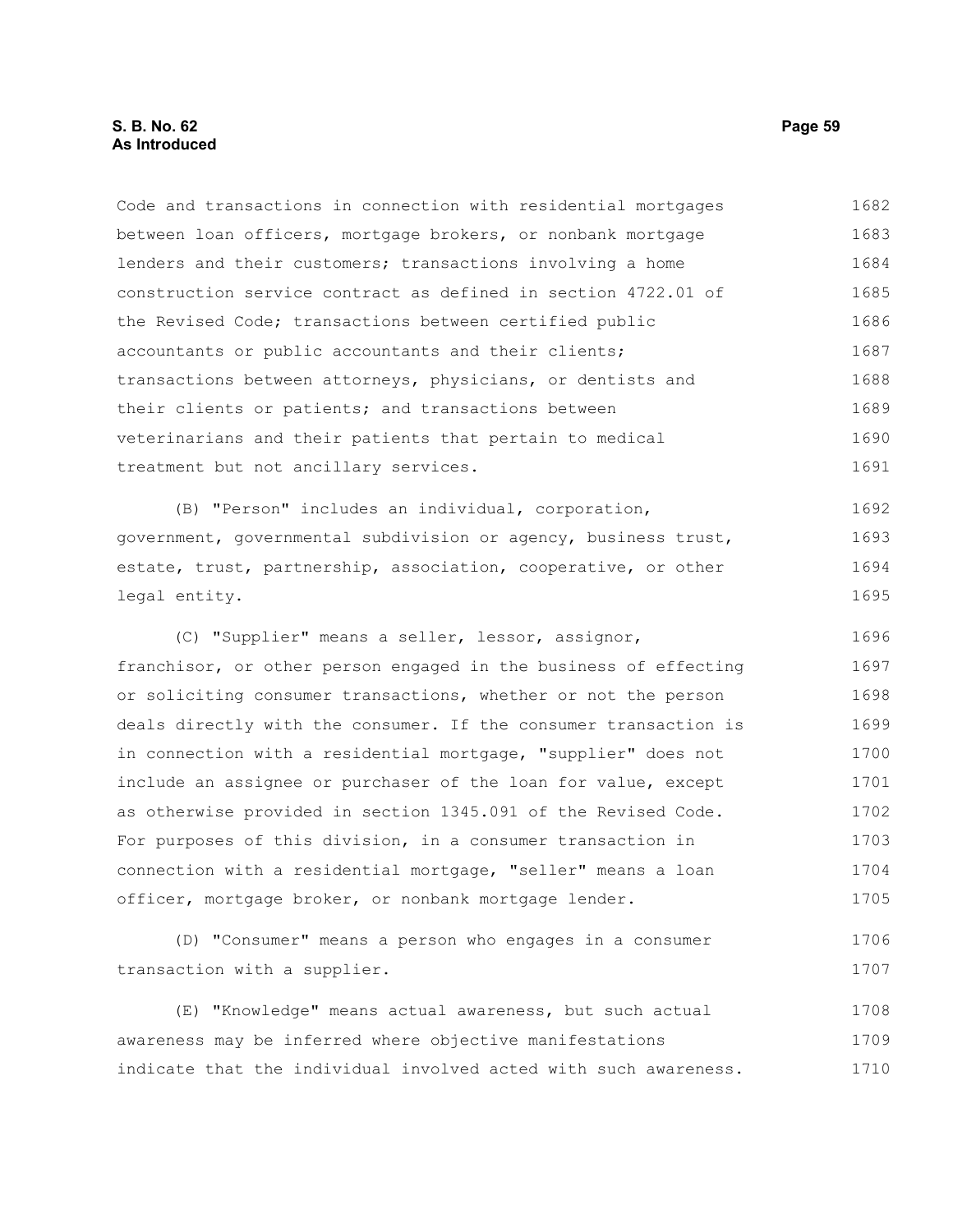# **S. B. No. 62 Page 60 As Introduced**

(F) "Natural gas service" means the sale of natural gas, exclusive of any distribution or ancillary service. 1711 1712

(G) "Public telecommunications service" means the transmission by electromagnetic or other means, other than by a telephone company as defined in section 4927.01 of the Revised Code, of signs, signals, writings, images, sounds, messages, or data originating in this state regardless of actual call routing. "Public telecommunications service" excludes a system, including its construction, maintenance, or operation, for the provision of telecommunications service, or any portion of such service, by any entity for the sole and exclusive use of that entity, its parent, a subsidiary, or an affiliated entity, and not for resale, directly or indirectly; the provision of terminal equipment used to originate telecommunications service; broadcast transmission by radio, television, or satellite broadcast stations regulated by the federal government; or cable television service. 1713 1714 1715 1716 1717 1718 1719 1720 1721 1722 1723 1724 1725 1726 1727

(H)(1) "Loan officer" means an individual who for compensation or gain, or in anticipation of compensation or gain, takes or offers to take a residential mortgage loan application; assists or offers to assist a buyer in obtaining or applying to obtain a residential mortgage loan by, among other things, advising on loan terms, including rates, fees, and other costs; offers or negotiates terms of a residential mortgage loan; or issues or offers to issue a commitment for a residential mortgage loan. "Loan officer" also includes a mortgage loan originator as defined in division (Z) of section 1322.01 of the Revised Code. 1728 1729 1730 1731 1732 1733 1734 1735 1736 1737 1738

(2) "Loan officer" does not include an employee of a bank, savings bank, savings and loan association, credit union, or 1739 1740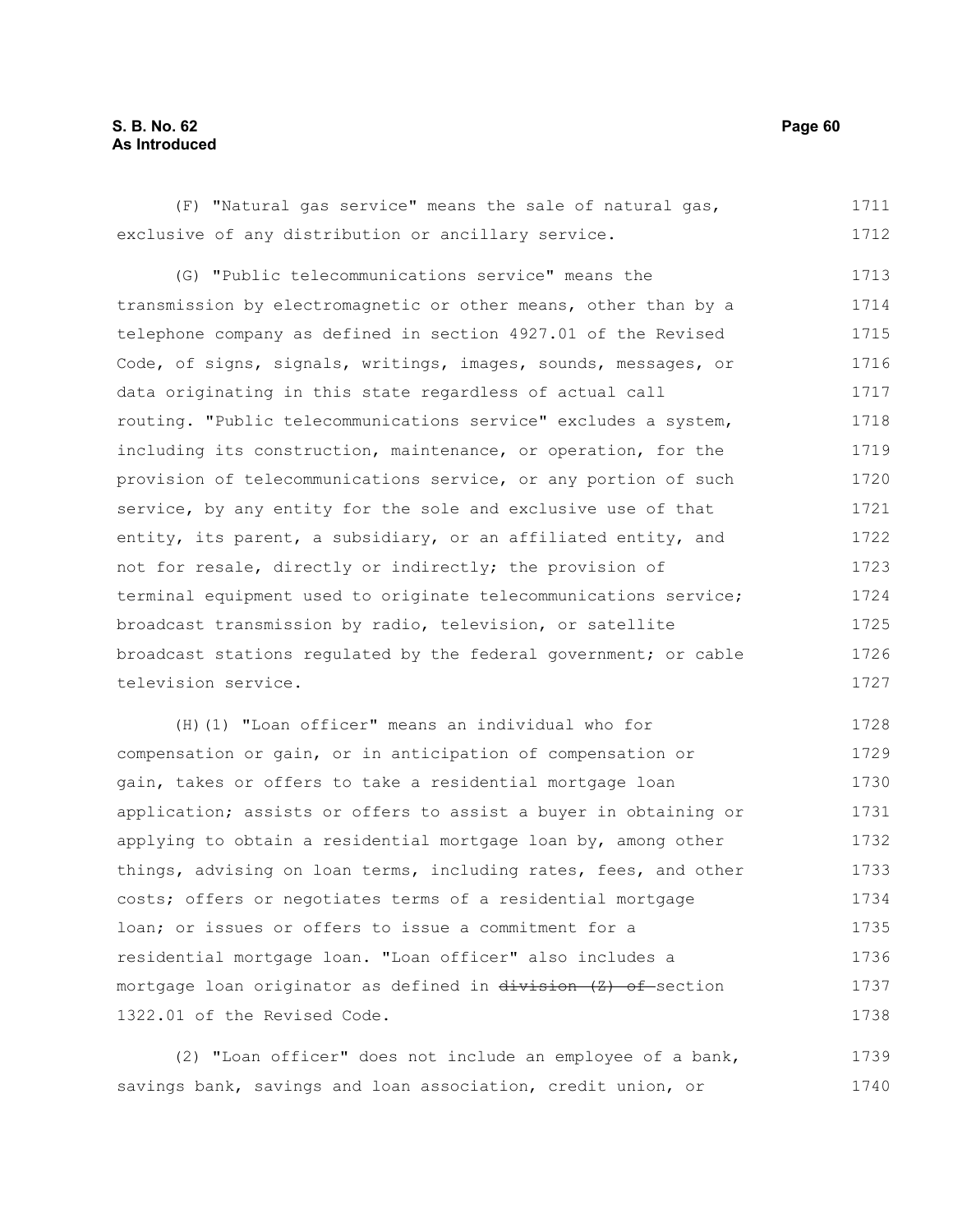# **S. B. No. 62 Page 61 As Introduced**

credit union service organization organized under the laws of this state, another state, or the United States; an employee of a subsidiary of such a bank, savings bank, savings and loan association, or credit union; or an employee of an affiliate that (a) controls, is controlled by, or is under common control with, such a bank, savings bank, savings and loan association, or credit union and (b) is subject to examination, supervision, and regulation, including with respect to the affiliate's compliance with applicable consumer protection requirements, by the board of governors of the federal reserve system, the comptroller of the currency, the office of thrift supervision, the federal deposit insurance corporation, or the national credit union administration. 1741 1742 1743 1744 1745 1746 1747 1748 1749 1750 1751 1752 1753

(I) "Residential mortgage" or "mortgage" means an obligation to pay a sum of money evidenced by a note and secured by a lien upon real property located within this state containing two or fewer residential units or on which two or fewer residential units are to be constructed and includes such an obligation on a residential condominium or cooperative unit. 1754 1755 1756 1757 1758 1759

(J)(1) "Mortgage broker" means any of the following:

(a) A person that holds that person out as being able to assist a buyer in obtaining a mortgage and charges or receives from either the buyer or lender money or other valuable consideration readily convertible into money for providing this assistance; 1761 1762 1763 1764 1765

(b) A person that solicits financial and mortgage information from the public, provides that information to a mortgage broker or a person that makes residential mortgage loans, and charges or receives from either of them money or other valuable consideration readily convertible into money for 1766 1767 1768 1769 1770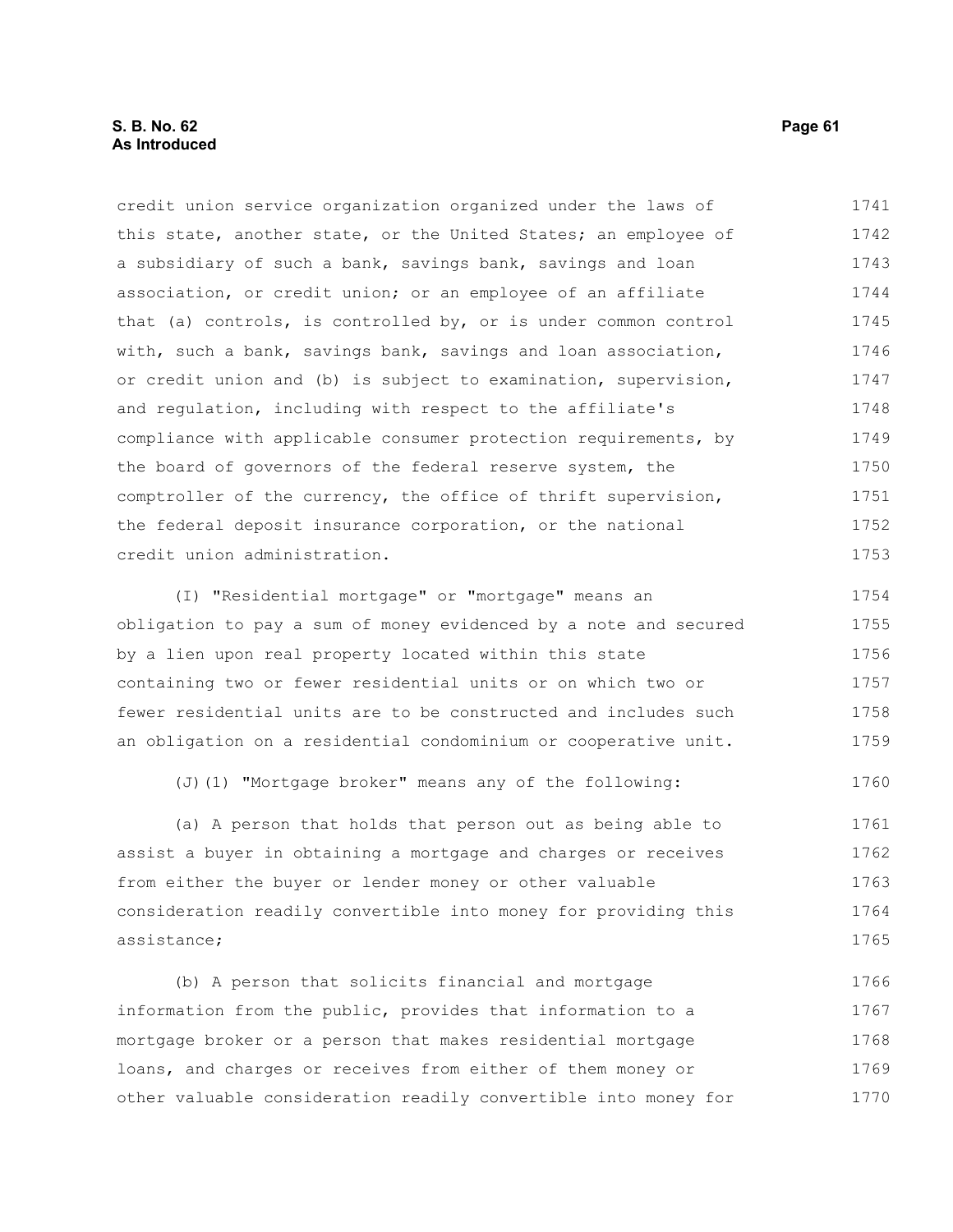providing the information;

(c) A person engaged in table-funding or warehouse-lending mortgage loans that are residential mortgage loans. 1772 1773

(2) "Mortgage broker" does not include a bank, savings bank, savings and loan association, credit union, or credit union service organization organized under the laws of this state, another state, or the United States; a subsidiary of such a bank, savings bank, savings and loan association, or credit union; an affiliate that (a) controls, is controlled by, or is under common control with, such a bank, savings bank, savings and loan association, or credit union and (b) is subject to examination, supervision, and regulation, including with respect to the affiliate's compliance with applicable consumer protection requirements, by the board of governors of the federal reserve system, the comptroller of the currency, the office of thrift supervision, the federal deposit insurance corporation, or the national credit union administration; or an employee of any such entity. 1774 1775 1776 1777 1778 1779 1780 1781 1782 1783 1784 1785 1786 1787 1788

(K) "Nonbank mortgage lender" means any person that engages in a consumer transaction in connection with a residential mortgage, except for a bank, savings bank, savings and loan association, credit union, or credit union service organization organized under the laws of this state, another state, or the United States; a subsidiary of such a bank, savings bank, savings and loan association, or credit union; or an affiliate that (1) controls, is controlled by, or is under common control with, such a bank, savings bank, savings and loan association, or credit union and (2) is subject to examination, supervision, and regulation, including with respect to the affiliate's compliance with applicable consumer protection 1789 1790 1791 1792 1793 1794 1795 1796 1797 1798 1799 1800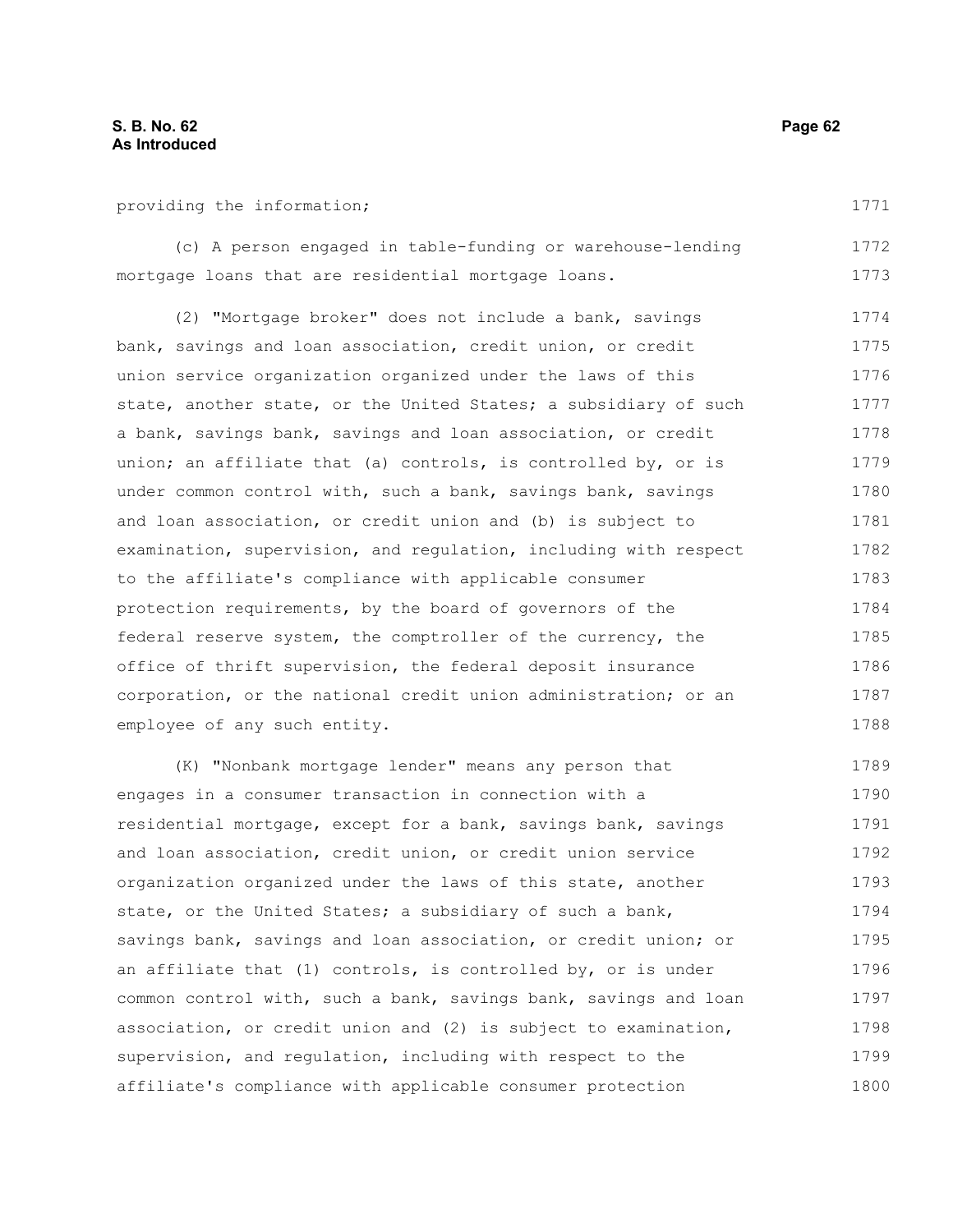requirements, by the board of governors of the federal reserve system, the comptroller of the currency, the office of thrift supervision, the federal deposit insurance corporation, or the national credit union administration. 1801 1802 1803 1804

(L) For purposes of divisions (H), (J), and (K) of this section: 1805 1806

(1) "Control" of another entity means ownership, control, or power to vote twenty-five per cent or more of the outstanding shares of any class of voting securities of the other entity, directly or indirectly or acting through one or more other persons. 1807 1808 1809 1810 1811

(2) "Credit union service organization" means a CUSO as defined in 12 C.F.R. 702.2. 1812 1813

Sec. 1349.72. (A) Before Not less than thirty days prior to a person collecting filing a foreclosure action to collect on a debt secured by residential real property-collects or attemptsto collect any part of the debt, the person shall first send a written notice as described in division (B) of this section via United States mail to the residential address of the debtor, if both of the following apply: 1814 1815 1816 1817 1818 1819 1820

(1) The debt is  $a$  second secured by a mortgage  $or$  juniorlien on the debtor's residential real property that is not in the first mortgage position. 1821 1822 1823

(2) The debt has either been accelerated or is in default in accordance with the terms set forth in the promissory note. 1824 1825

(B) The written notice may be included on, or accompany, any other communication, and shall be printed in at least twelve-point type and state-include the following: 1826 1827 1828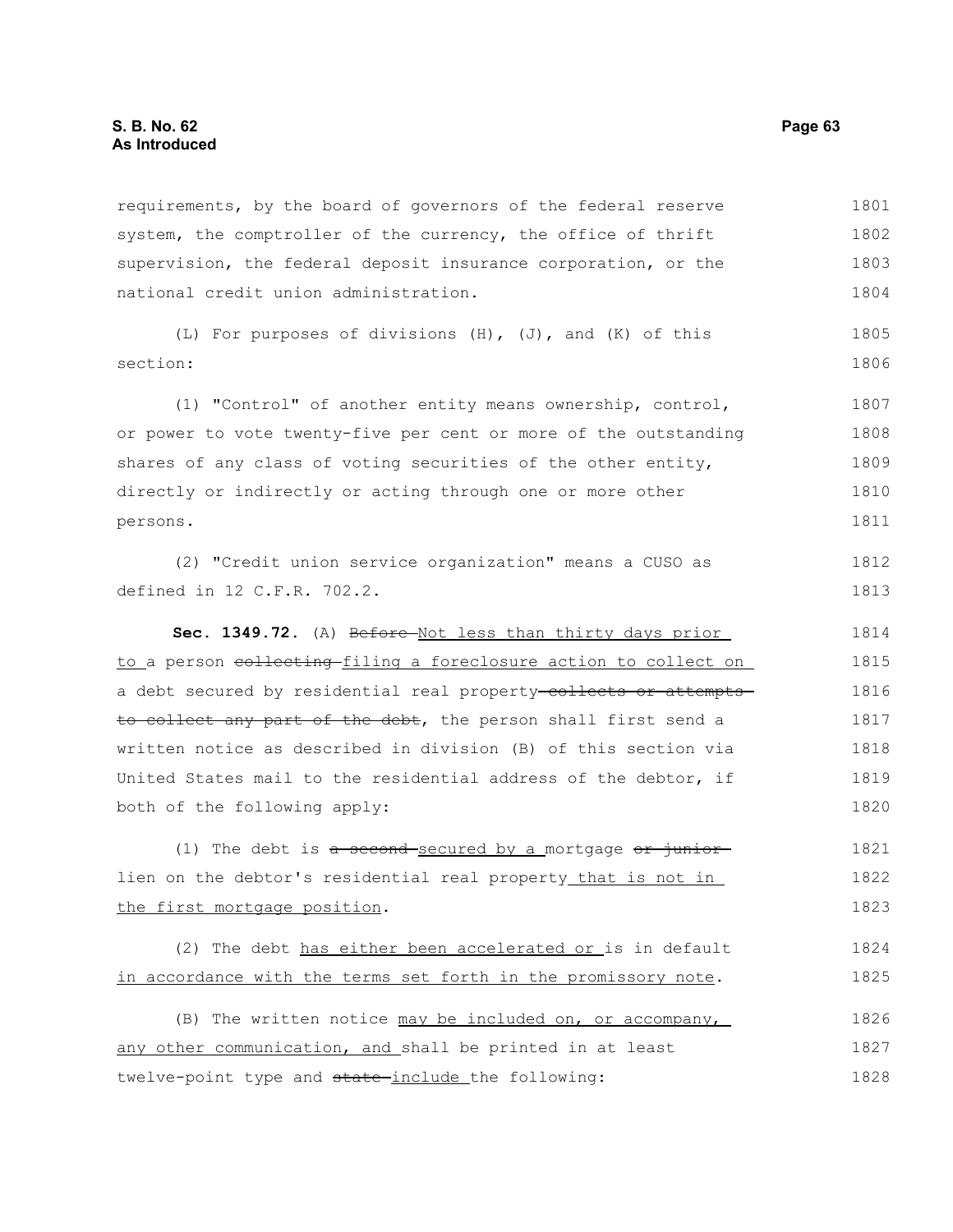(1) The name and contact information of the person collecting the debt; (2) The A statement of the amount of the debt; (3) A statement that the debtor has a right to engage an attorney; (4) A statement that the debtor may qualify for debt relief under Chapter 7 or 13 of the United States Bankruptcy Code, 11 U.S.C. Chapter 7 or 13, as amended; (5) A statement that a debtor that qualifies under Chapter 13 of the United States Bankruptcy Code may be able to protect their residential real property from foreclosure. (C) Upon written request of the debtor, the owner of the debt shall provide a copy of the note and the loan history to the debtor. (D)(1) As used in this division $\tau$ : (a) "bona-Bona fide error" means an unintentional clerical, calculation, computer malfunction or programming, or printing error. (b) "Restitution" means either of the following: (i) A waiver of all fees, costs, or expenses proximately associated with the failure to provide the notice to the debtor; or (ii) Actual damages. (2) Any owner of debt subject to divisions (A), (B), and (C) of this section shall not be held civilly liable in any action, if all of the following are met: (a) The owner of the debt shows by a preponderance of 1829 1830 1831 1832 1833 1834 1835 1836 1837 1838 1839 1840 1841 1842 1843 1844 1845 1846 1847 1848 1849 1850 1851 1852 1853 1854 1855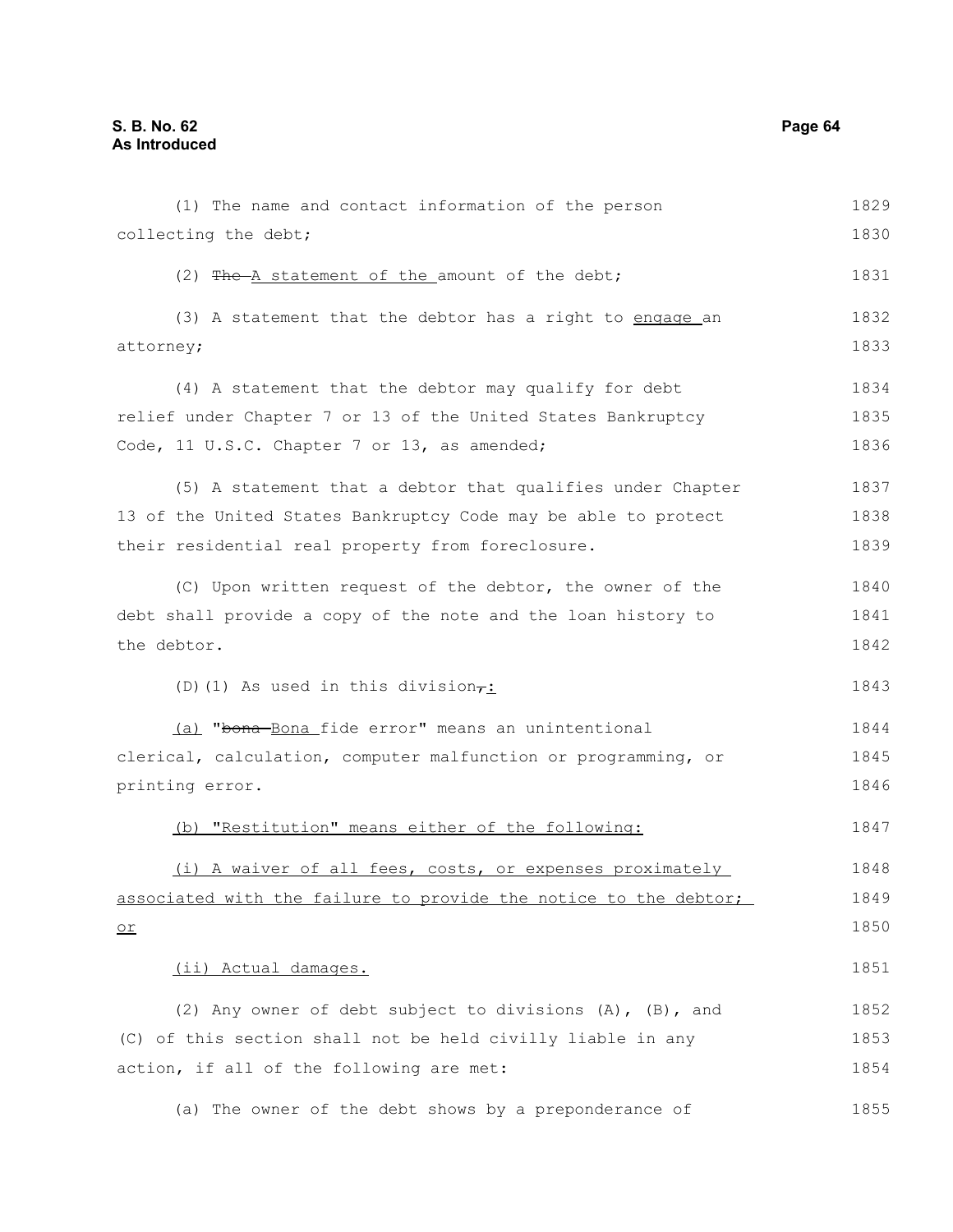evidence that the compliance failure was not intentional and resulted from a bona fide error notwithstanding the maintenance of procedures reasonably adapted to avoid any such error. 1856 1857 1858

(b) Within sixty days after discovering the error, and prior to the initiation of any action, the owner of the debt notifies the debtor of the error and the manner in which the owner of the debt intends to make full restitution to the debtor. 1859 1860 1861 1862 1863

(c) The owner of the debt promptly makes reasonable restitution to the debtor. 1864 1865

(3) If, in the event of a compliance failure, the owner of the debt does not meet the conditions set forth in division (D) (2) of this section, a debtor injured by the error has a cause of action to recover damages. Such an action shall not, however, be maintained as a class action. 1866 1867 1868 1869 1870

**Sec. 2913.11.** (A) As used in this section:

(1) "Check" includes any form of debit from a demand deposit account, including, but not limited to any of the following: 1872 1873 1874

(a) A check, bill of exchange, draft, order of withdrawal, or similar negotiable or non-negotiable instrument; 1875 1876

(b) An electronic check, electronic transaction, debit card transaction, check card transaction, substitute check, web check, or any form of automated clearing house transaction. 1877 1878 1879

(2) "Issue a check" means causing any form of debit from a demand deposit account. 1880 1881

(B) No person, with purpose to defraud, shall issue or transfer or cause to be issued or transferred a check or other 1882 1883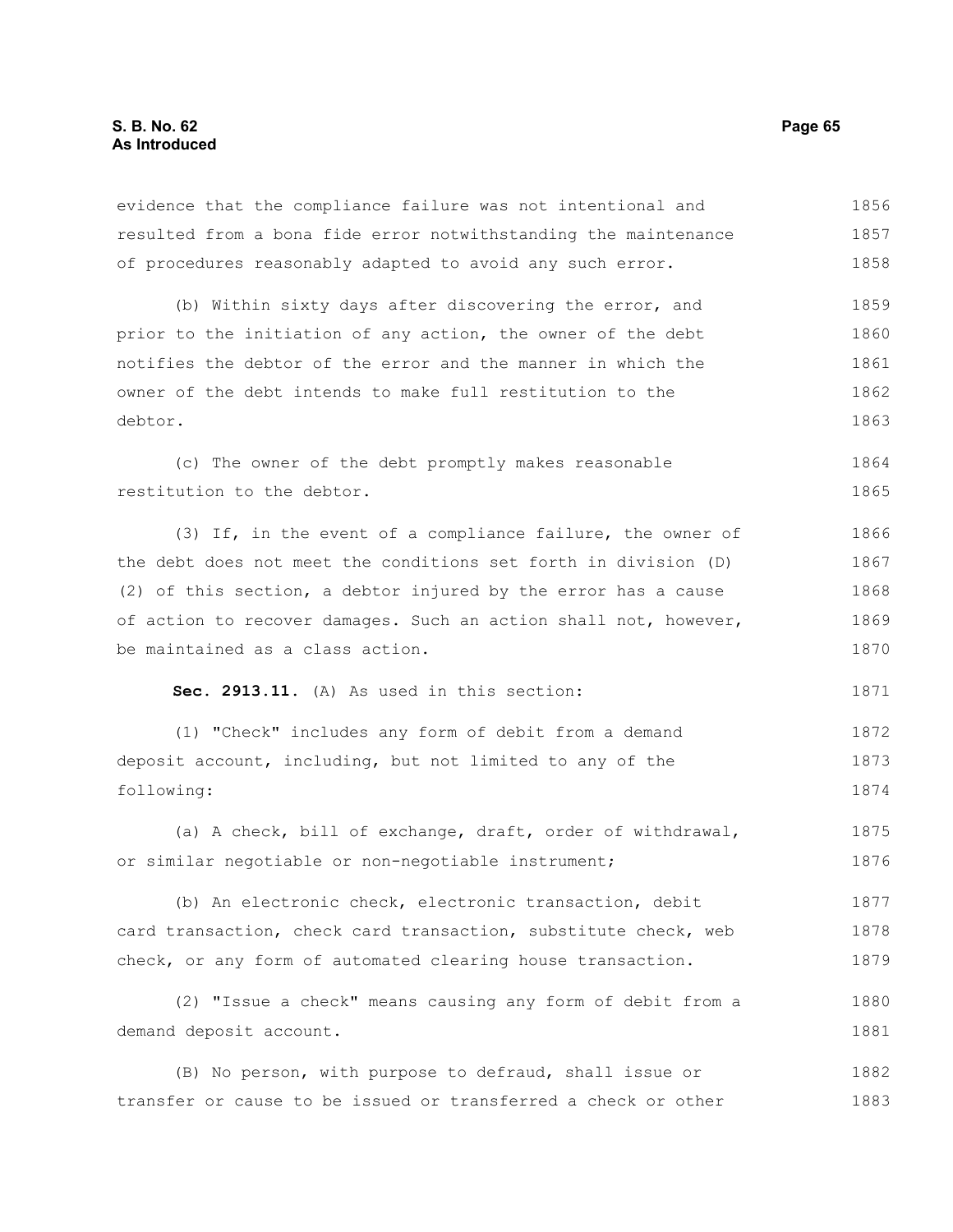negotiable instrument, knowing that it will be dishonored or knowing that a person has ordered or will order stop payment on the check or other negotiable instrument. 1884 1885 1886

(C) For purposes of this section, a person who issues or transfers a check or other negotiable instrument is presumed to know that it will be dishonored if either of the following occurs: 1887 1888 1889 1890

(1) The drawer had no account with the drawee at the time of issue or the stated date, whichever is later; 1891 1892

(2) The check or other negotiable instrument was properly refused payment for insufficient funds upon presentment within thirty days after issue or the stated date, whichever is later, and the liability of the drawer, indorser, or any party who may be liable thereon is not discharged by payment or satisfaction within ten days after receiving notice of dishonor. 1893 1894 1895 1896 1897 1898

(D) For purposes of this section, a person who issues or transfers a check, bill of exchange, or other draft is presumed to have the purpose to defraud if the drawer fails to comply with section 1349.16 of the Revised Code by doing any of the following when opening a checking account intended for personal, family, or household purposes at a financial institution: 1899 1900 1901 1902 1903 1904

(1) Falsely stating that the drawer has not been issued a valid driver's or commercial driver's license or identification card issued under section 4507.50 of the Revised Code; 1905 1906 1907

(2) Furnishing such license or card, or another identification document that contains false information; 1908 1909

(3) Making a false statement with respect to the drawer's current address or any additional relevant information reasonably required by the financial institution. 1910 1911 1912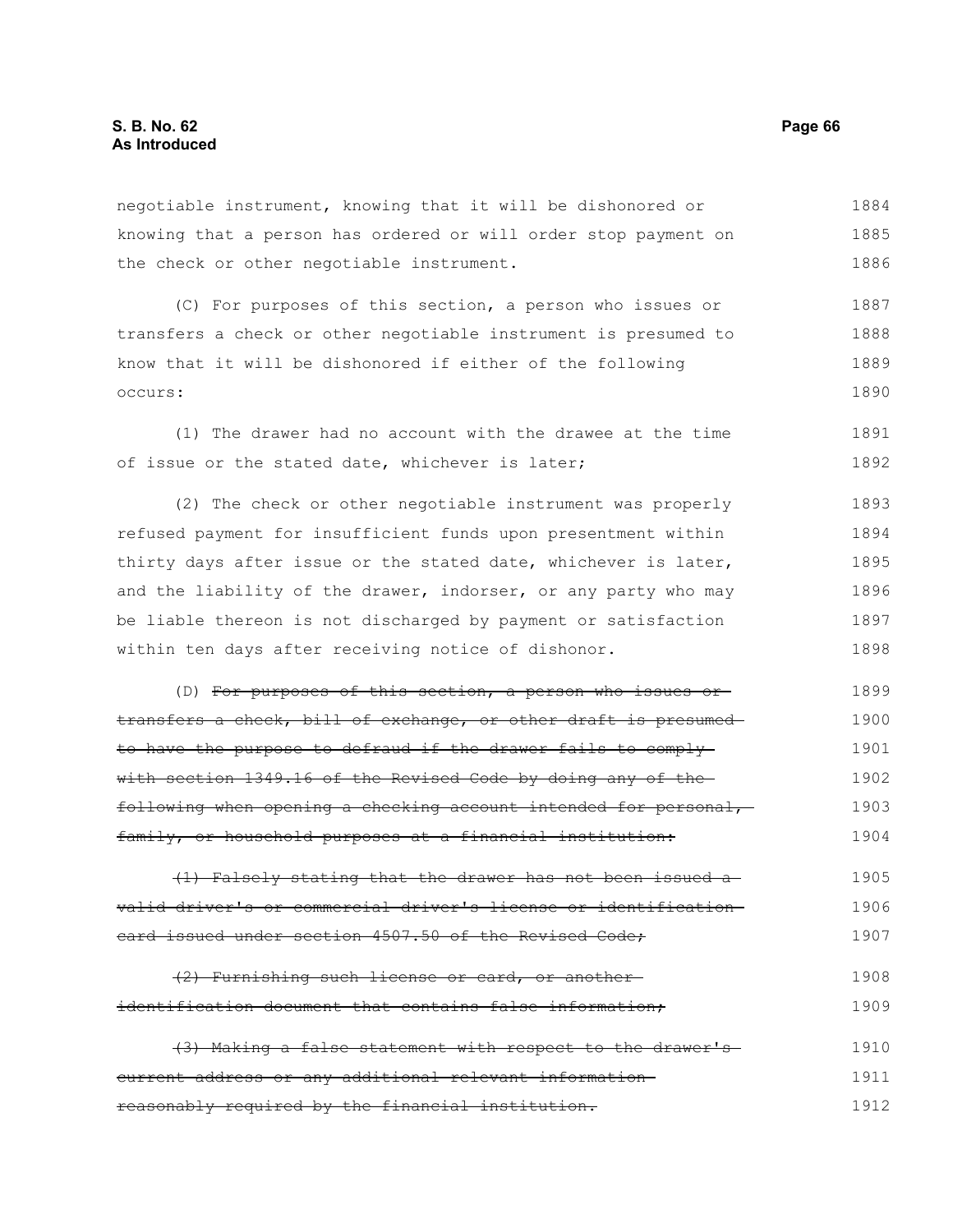#### **S. B. No. 62 Page 67 As Introduced**

 $(E)$ -In determining the value of the payment for purposes of division  $(F)$  (E) of this section, the court may aggregate all checks and other negotiable instruments that the offender issued or transferred or caused to be issued or transferred in violation of division (A) of this section within a period of one hundred eighty consecutive days. 1913 1914 1915 1916 1917 1918

 $(F)$  (E) Whoever violates this section is quilty of passing bad checks. Except as otherwise provided in this division, passing bad checks is a misdemeanor of the first degree. If the check or checks or other negotiable instrument or instruments are issued or transferred to a single vendor or single other person for the payment of one thousand dollars or more but less than seven thousand five hundred dollars or if the check or checks or other negotiable instrument or instruments are issued or transferred to multiple vendors or persons for the payment of one thousand five hundred dollars or more but less than seven thousand five hundred dollars, passing bad checks is a felony of the fifth degree. If the check or checks or other negotiable instrument or instruments are for the payment of seven thousand five hundred dollars or more but less than one hundred fifty thousand dollars, passing bad checks is a felony of the fourth degree. If the check or checks or other negotiable instrument or instruments are for the payment of one hundred fifty thousand dollars or more, passing bad checks is a felony of the third degree. 1919 1920 1921 1922 1923 1924 1925 1926 1927 1928 1929 1930 1931 1932 1933 1934 1935 1936 1937

**Sec. 4712.05.** (A) Each contract between the buyer and a credit services organization for the purchase of the services of the organization shall be in writing, dated and signed by the buyer, and shall include all of the following: 1938 1939 1940 1941

(1) A statement, in type that is boldfaced, capitalized,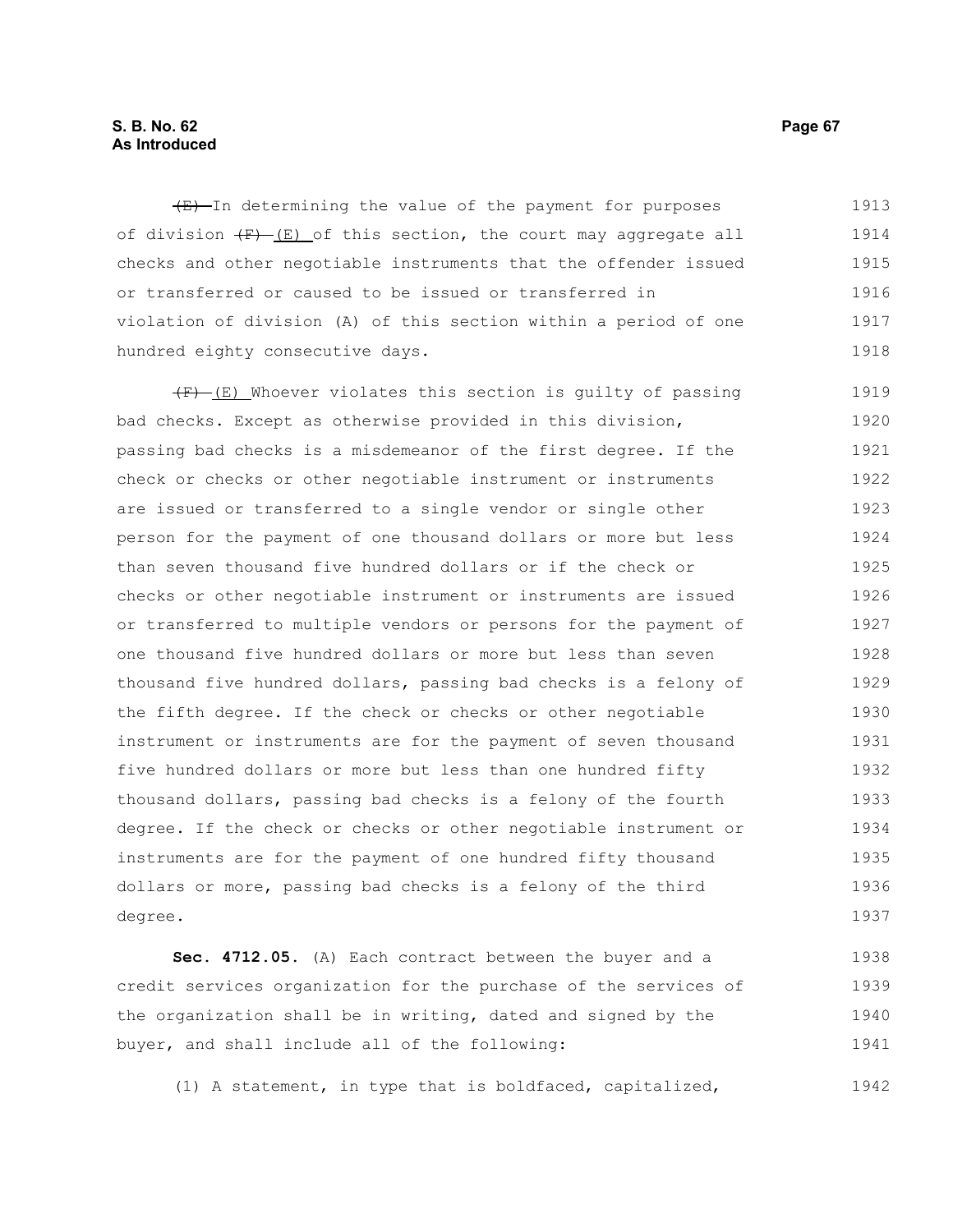# **S. B. No. 62 Page 68 As Introduced**

underlined, or otherwise conspicuously set out from surrounding written material and that is in immediate proximity to the space reserved for the signature of the buyer, as follows: 1943 1944 1945

"If you, the buyer, have been denied credit within the last sixty days, you may obtain a free copy of the consumer credit report from the consumer reporting agency. You also have the right to dispute inaccurate information in a report. 1946 1947 1948 1949

You may cancel this contract at any time before midnight of the third business day after the date you signed it. See the attached notice of cancellation form for an explanation of this right." 1950 1951 1952 1953

(2) The terms and conditions of payment, including the total of all payments to be made by the buyer, whether to the credit services organization or to another person; 1954 1955 1956

(3) A full and detailed description of the services to be performed for the buyer by the credit services organization, including all guarantees and all promises of full or partial refunds, and the estimated length of time, not exceeding sixty days or any shorter time period prescribed by the superintendent of financial institutions, for performing the services+. The performance of services under a contract to which all of the following conditions apply is not subject to the time limit identified in division (A)(3) of this section, but is subject to a twelve-month limit: 1957 1958 1959 1960 1961 1962 1963 1964 1965 1966

(a) The buyer agrees to make substantially equal periodic payments at fixed time intervals for the services after they are performed during the term of the contract. 1967 1968 1969

(b) The buyer may cancel the contract at any time without penalty or obligation to pay for any services that have not yet 1970 1971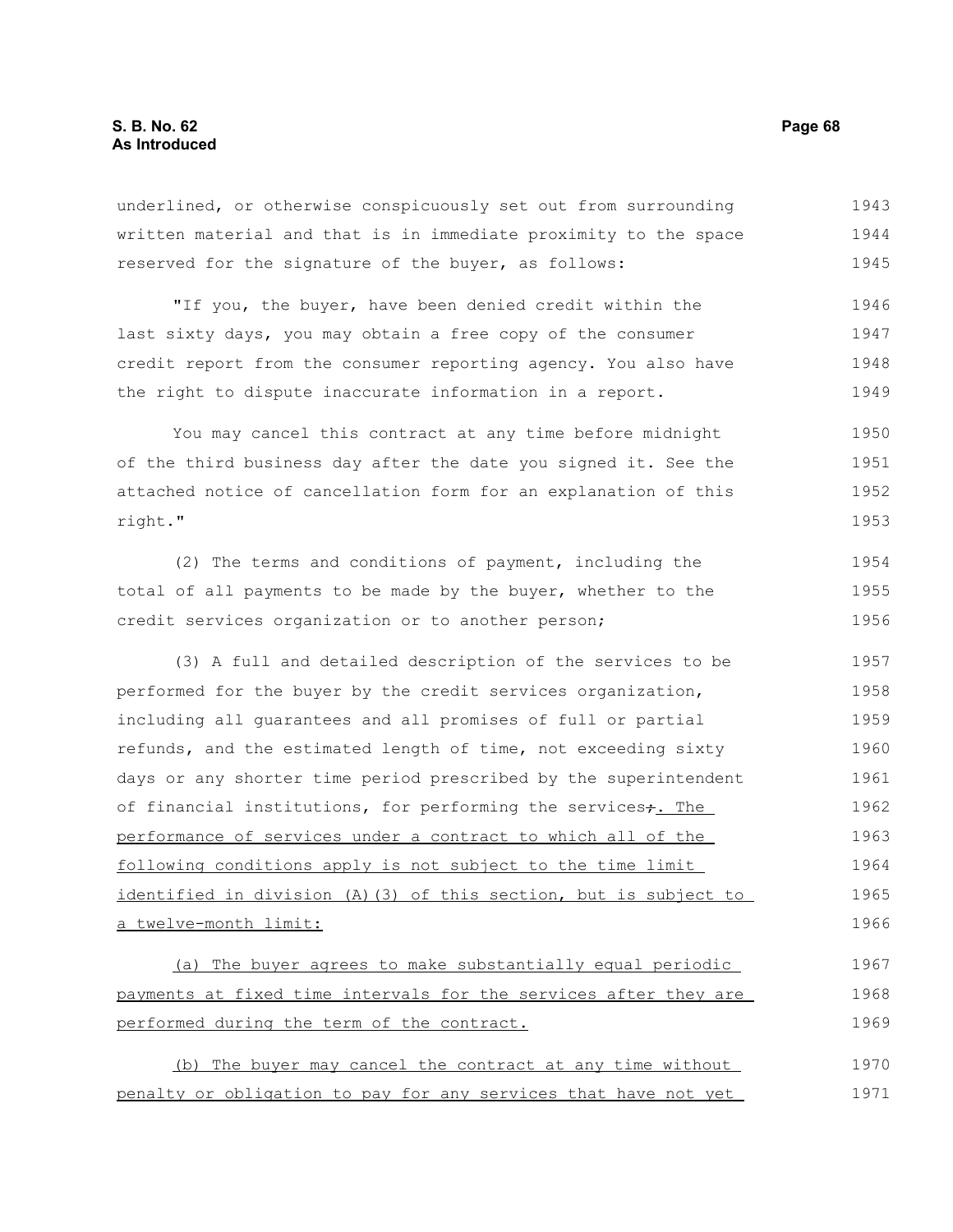been rendered. (c) The contract solely provides for the ongoing performance of either of the following services: (i) Services described in division (C)(1)(a) of section 4712.01 of the Revised Code or providing advice or assistance to a buyer in connection with such services; (ii) Services described in division (C)(1)(d) of section 4712.01 of the Revised Code. (d) The buyer's explicit, affirmative, and documented assent is provided before a contract is renewed. (e) During the term of the contract period, the credit services organization reviews with the buyer the adverse credit information on the buyer's credit report. (4) The address of the credit services organization's principal place of business and the name and address of its agent in this state authorized to receive service of process; (5) With respect to the previous calendar year or the time period during which the credit services organization has been in business, whichever is shorter, the percentage of the organization's customers for whom the organization has fully and completely performed the services the organization agreed to perform for the buyer. (B) The contract shall have attached two easily detachable copies of a notice of cancellation. The notice shall be in boldface type and in the following form: "Notice of Cancellation You may cancel this contract, without any penalty or 1972 1973 1974 1975 1976 1977 1978 1979 1980 1981 1982 1983 1984 1985 1986 1987 1988 1989 1990 1991 1992 1993 1994 1995 1996 1997 1998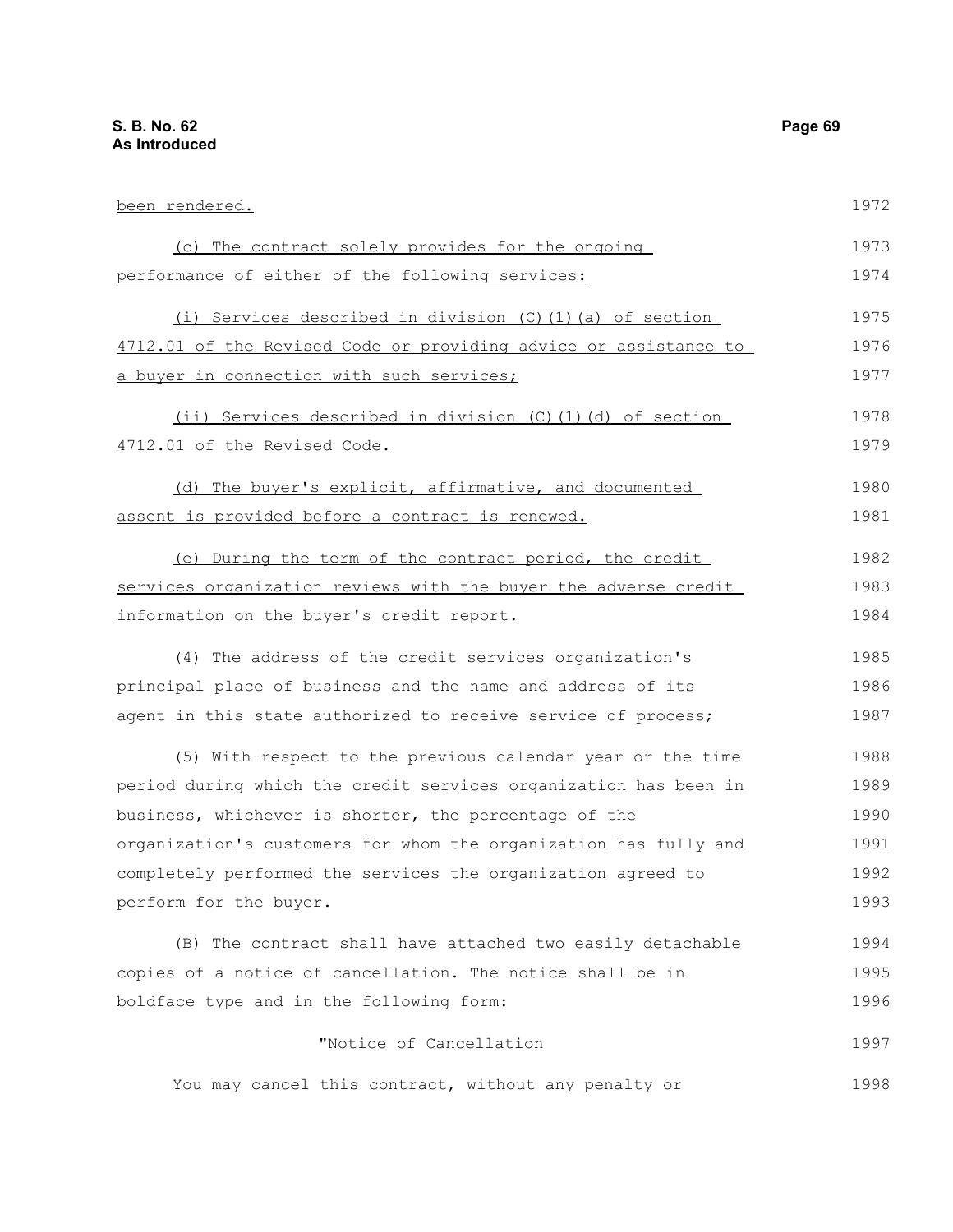| obligation, within three business days after the date the                                                                                                                                                                      | 1999 |
|--------------------------------------------------------------------------------------------------------------------------------------------------------------------------------------------------------------------------------|------|
| contract is signed.                                                                                                                                                                                                            | 2000 |
| To cancel this contract, mail or deliver a signed, dated                                                                                                                                                                       | 2001 |
| copy of this cancellation notice, or other written notice, to:                                                                                                                                                                 | 2002 |
| (Name of Seller) at                                                                                                                                                                                                            | 2003 |
| (Address of Seller) (Place of Business) not later than midnight                                                                                                                                                                | 2004 |
| (Date)                                                                                                                                                                                                                         | 2005 |
| I hereby cancel this transaction.                                                                                                                                                                                              | 2006 |
| Dated: the contract of the contract of the contract of the contract of the contract of the contract of the contract of the contract of the contract of the contract of the contract of the contract of the contract of the con | 2007 |
| (Buyer's signature)"                                                                                                                                                                                                           | 2008 |
| (C) The credit services organization, at the time of                                                                                                                                                                           | 2009 |
| signing, shall give to the buyer a copy of the completed                                                                                                                                                                       | 2010 |
| contract and all other documents the organization requires the                                                                                                                                                                 | 2011 |
| buyer to sign.                                                                                                                                                                                                                 | 2012 |
| (D) No credit services organization shall breach a                                                                                                                                                                             | 2013 |
| contract described in this section or fail to comply with any                                                                                                                                                                  | 2014 |
| obligation arising from such a contract.                                                                                                                                                                                       | 2015 |
| (E) No credit services organization shall fail to comply                                                                                                                                                                       | 2016 |
| with division $(A)$ , $(B)$ , or $(C)$ of this section.                                                                                                                                                                        | 2017 |
| Section 2. That existing sections 135.77, 135.774, 307.04,                                                                                                                                                                     | 2018 |
| 1115.05, 1321.52, 1321.68, 1322.01, 1322.02, 1322.04, 1322.07,                                                                                                                                                                 | 2019 |
| 1322.09, 1322.10, 1322.12, 1322.15, 1322.29, 1322.30, 1322.32,                                                                                                                                                                 | 2020 |
| 1322.34, 1322.43, 1322.50, 1322.52, 1345.01, 1349.72, 2913.11,                                                                                                                                                                 | 2021 |
| and 4712.05 of the Revised Code are hereby repealed.                                                                                                                                                                           | 2022 |
| Section 3. That sections 1322.24, 1322.25, and 1349.16 of                                                                                                                                                                      | 2023 |
| the Revised Code are hereby repealed.                                                                                                                                                                                          | 2024 |
| Section 4. (A) As used in this section:                                                                                                                                                                                        | 2025 |

**Section 4.** (A) As used in this section: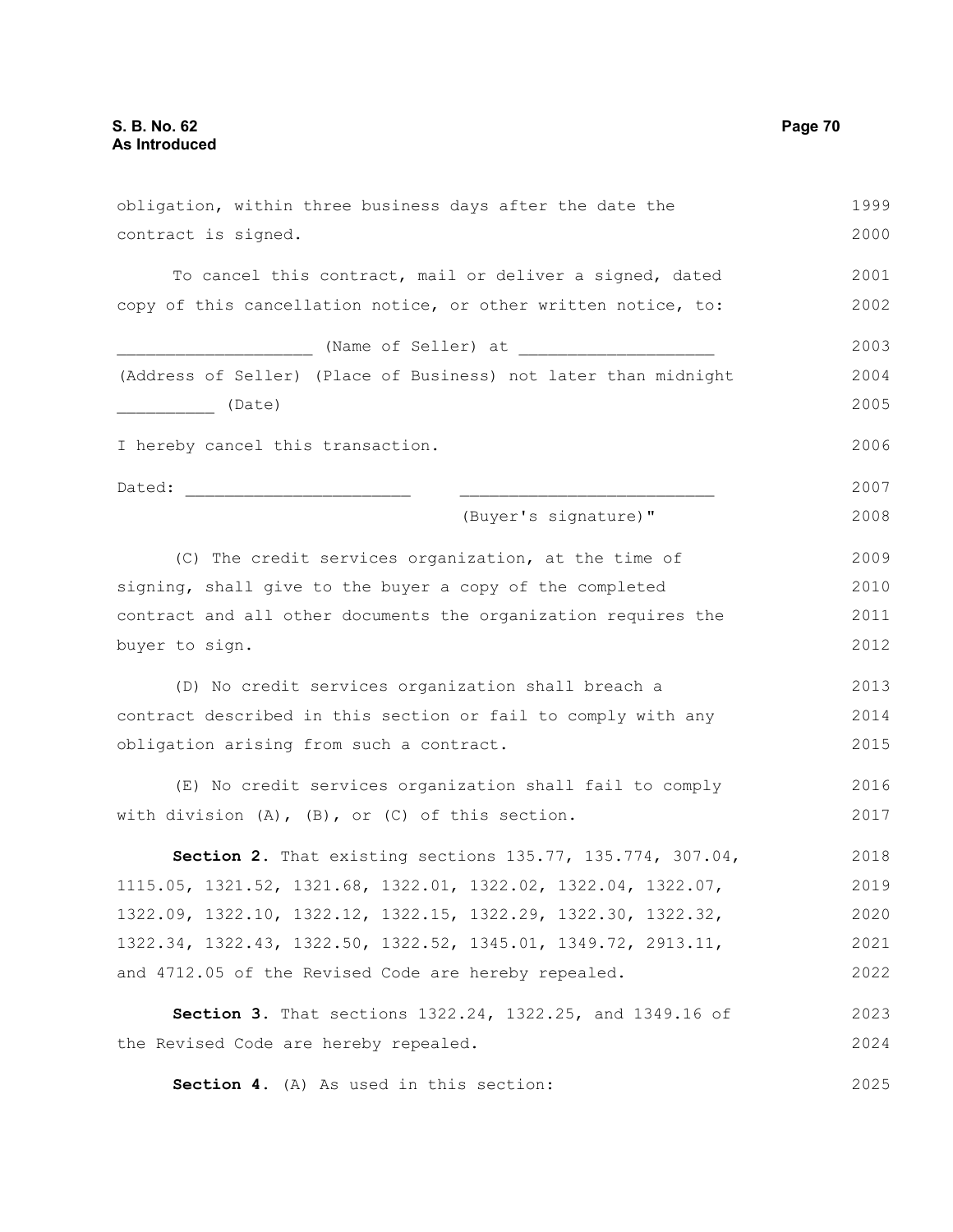# **S. B. No. 62 Page 71 As Introduced**

(1) "Valuation complaint" means a complaint filed under section 5715.19 of the Revised Code against a determination described in division  $(A)$   $(1)$   $(d)$  or  $(e)$  of that section, a complaint filed in response to such a complaint under division (B) of that section, or a complaint filed under section 5715.13 of the Revised Code. 2026 2027 2028 2029 2030 2031

(2) "Interim period" has the same meaning as in division (A)(2) of section 5715.19 of the Revised Code.

(3) "Eligible person" means any person, board, or officer authorized to file a complaint under division (A)(1) of section 5715.19 of the Revised Code. 2034 2035 2036

(4) "State COVID-19 order" means any of the following, issued on or after March 9, 2020, as the result of or in response to the COVID-19 pandemic: 2037 2038 2039

(a) An executive order issued by the Governor;

(b) An order issued by the Director of Health under section 3701.13 of the Revised Code; 2041 2042

(c) Any other order authorized by the Revised Code issued by another state official or state agency. 2043 2044

(B) Subject to section 5715.19 of the Revised Code, an eligible person may request in a valuation complaint for tax year 2020, 2021, or 2022 that the assessment of true value in money of the property account for any reduction in true value due to a circumstance related to the COVID-19 pandemic or a state COVID-19 order that occurred in the tax year for which the complaint was filed, but after the tax lien date for that year. 2045 2046 2047 2048 2049 2050 2051

(C) For any valuation complaint filed by an eligible person for tax year 2020, 2021, or 2022 that includes a request 2052 2053

2032 2033